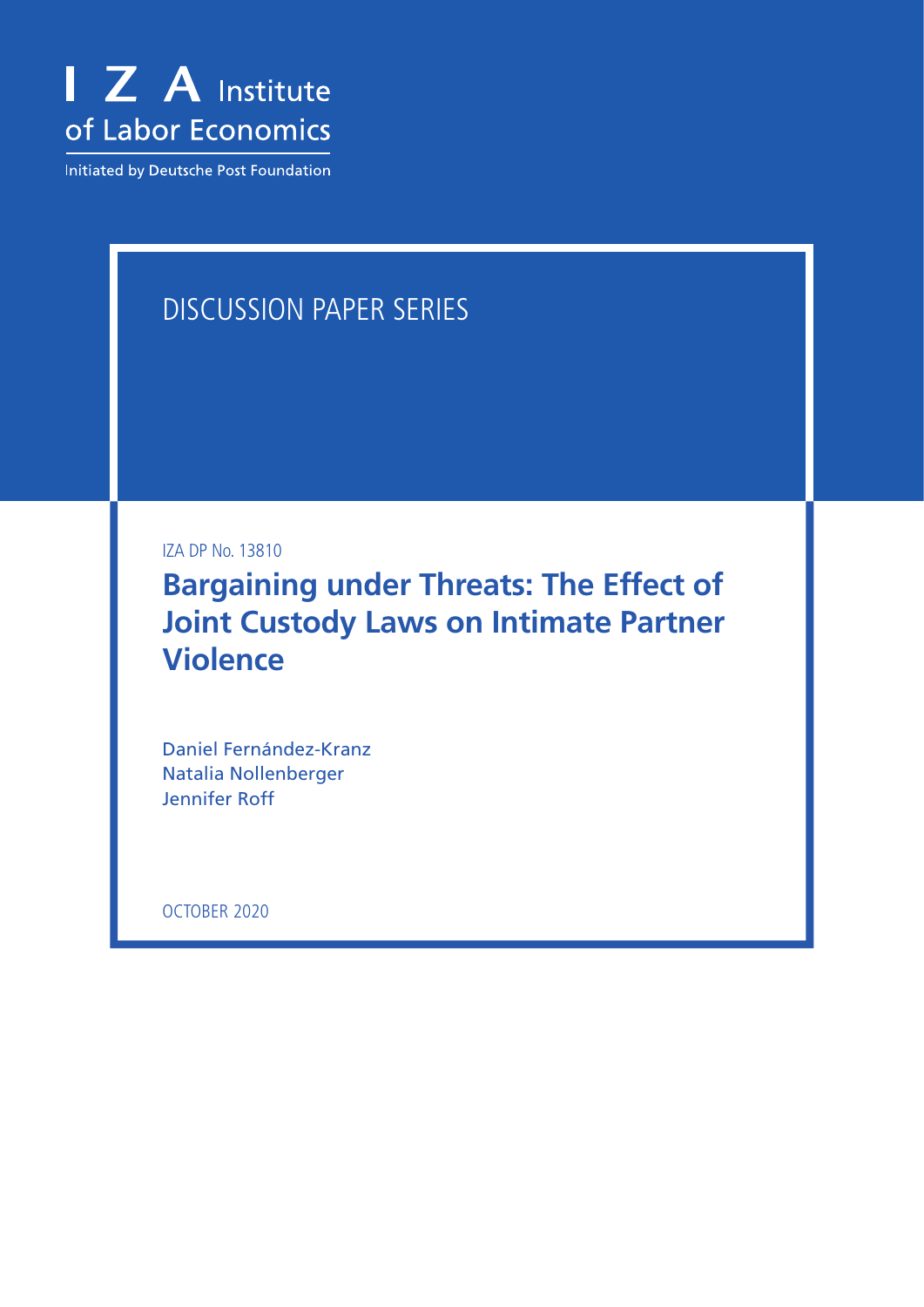

Initiated by Deutsche Post Foundation

# DISCUSSION PAPER SERIES

IZA DP No. 13810

# **Bargaining under Threats: The Effect of Joint Custody Laws on Intimate Partner Violence**

# **Daniel Fernández-Kranz**

*IE Business School*

# **Natalia Nollenberger**

*IE University and IE Business School*

#### **Jennifer Roff** *Queens College, CUNY and IZA*

OCTOBER 2020

Any opinions expressed in this paper are those of the author(s) and not those of IZA. Research published in this series may include views on policy, but IZA takes no institutional policy positions. The IZA research network is committed to the IZA Guiding Principles of Research Integrity.

The IZA Institute of Labor Economics is an independent economic research institute that conducts research in labor economics and offers evidence-based policy advice on labor market issues. Supported by the Deutsche Post Foundation, IZA runs the world's largest network of economists, whose research aims to provide answers to the global labor market challenges of our time. Our key objective is to build bridges between academic research, policymakers and society.

IZA Discussion Papers often represent preliminary work and are circulated to encourage discussion. Citation of such a paper should account for its provisional character. A revised version may be available directly from the author.

ISSN: 2365-9793

**IZA – Institute of Labor Economics**

| Schaumburg-Lippe-Straße 5-9 | Phone: +49-228-3894-0       |             |
|-----------------------------|-----------------------------|-------------|
| 53113 Bonn, Germany         | Email: publications@iza.org | www.iza.org |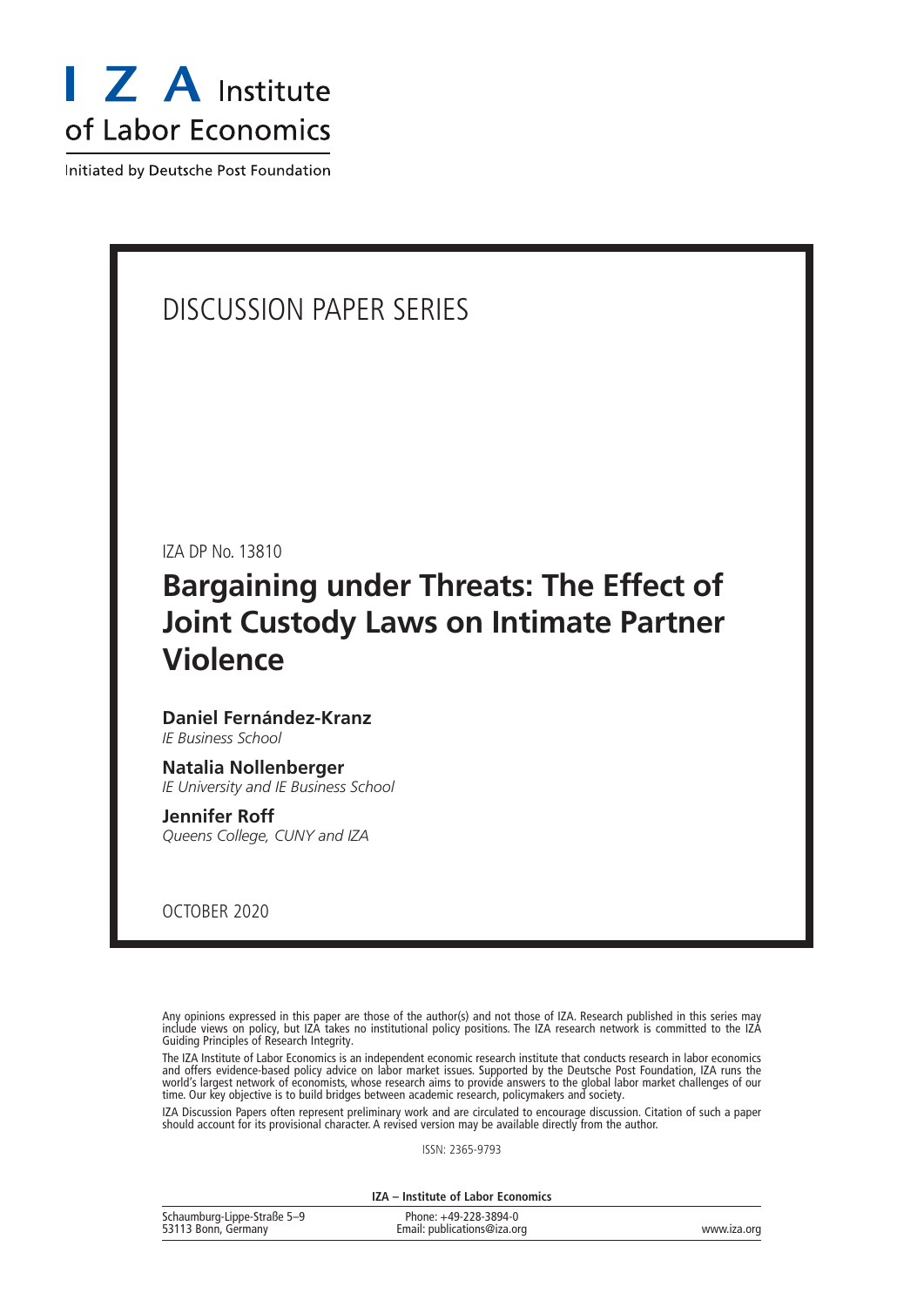# ABSTRACT

# **Bargaining under Threats: The Effect of Joint Custody Laws on Intimate Partner Violence**

We study the effect of a policy change that exogenously shifted bargaining power from mothers to fathers on intimate partner violence. We exploit a quasi-natural experiment based on a series of reforms in Spain that shifted the custody decision from being unilaterally determined by the mother to a joint decision, barring evidence of violence. We find that the policy increased the incidence of joint custody in Spain from less than 11% of all divorces to 40% in just five years. Comparing the evolution of intimate partner violence in treated and control regions and using couples without children as an additional comparison group, we find that the policy led to a large and significant decrease in intimate partner violence, with the largest effects among couples in which the mother was more likely to seek sole custody before the policy change. Consistent with this finding, the policy also led to a significant reduction in female partner homicides in treated regions. Finally, we also find evidence of more police reports by victims of intimate partner violence with a significantly higher proportion of these reports ending in dismissals or non-guilty decisions by the specialized courts. We interpret this finding as evidence of strategic behavior by mothers who want to retain sole custody of their children.

**JEL Classification:** D13, J12, J13, I12, K36 **Keywords:** intimate partner violence, joint custody, divorce, household bargaining models

# **Corresponding author:**

Jennifer Louise Roff Department of Economics Queens College, CUNY 300A Powdermaker Hall 65-30 Kissena Boulevard Flushing, NY 11367 USA E-mail: Jennifer.roff@gmail.com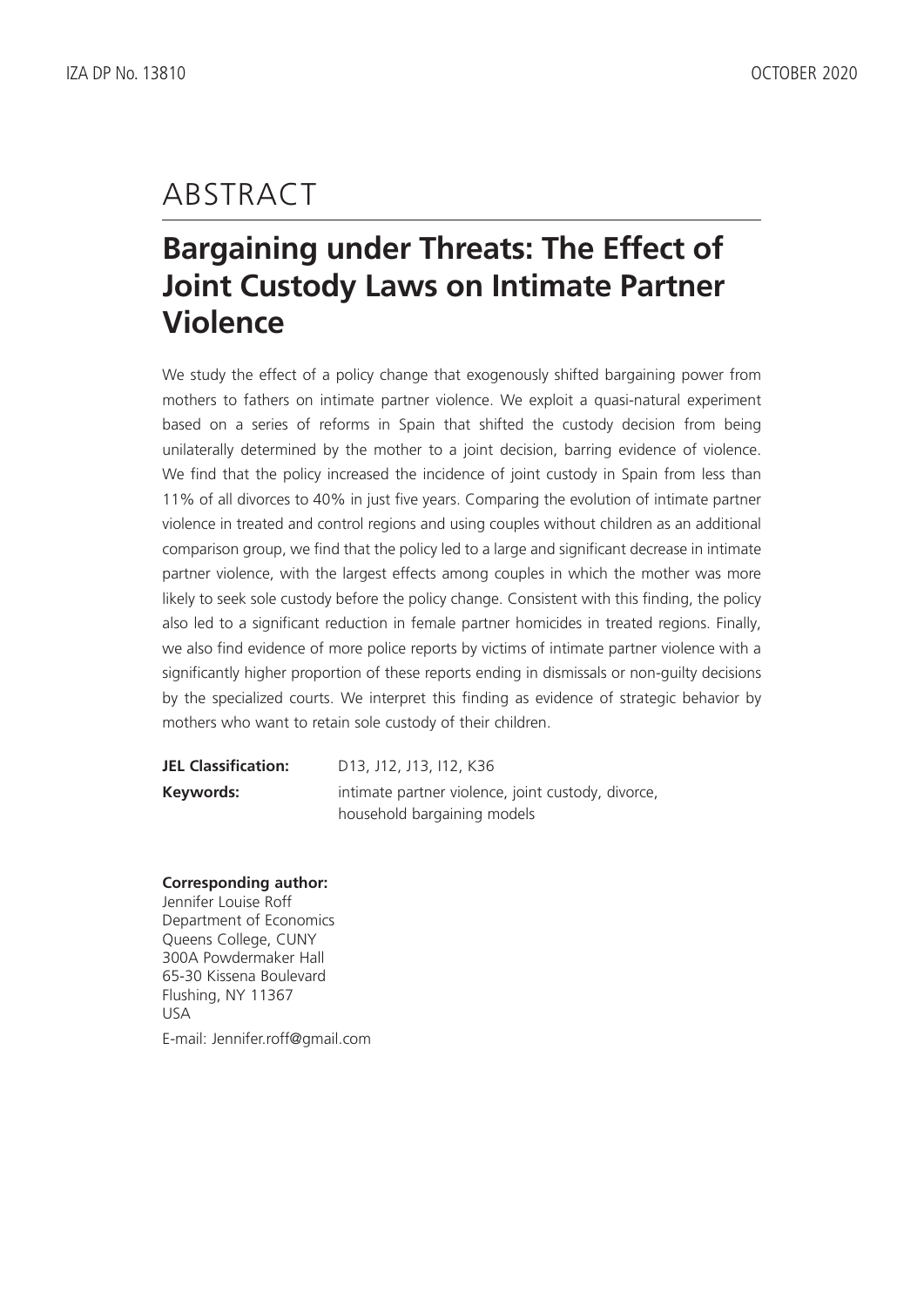#### **I. Introduction**

Intimate partner violence (IPV) affects a huge number of women worldwide, with prevalence close to one-third of women globally in their lifetime (World Health Organization, 2013). In Spain, according to the first European survey about gender violence carried out in 2012, 20% of all women who had a partner at the time of the interview report having experienced some form of physical, sexual or psychological abuse by an intimate partner at some point in their lifetime<sup>[1](#page-3-0)</sup>, an incidence similar to the one found in other studies [\(Ruiz-Pérez](https://www.ncbi.nlm.nih.gov/pubmed/?term=Ruiz-P%C3%A9rez%20I%5BAuthor%5D&cauthor=true&cauthor_uid=27394929) et al,  $2017$  $2017$ )<sup>2</sup>. Not surprisingly, IPV is associated with significant economic costs, with an annual cost of roughly 16 billion Euros in the EU due to lost productivity, and health, medical and criminal justice costs (De Suremain,  $2007$ )<sup>[3](#page-3-2)</sup>.

In response to this unfortunate prevalence and associated costs, a substantial economic literature has emerged to identify factors which may affect gender-based violence. The literature has generally found that IPV against women declines with unilateral divorce (Stevenson and Wolfers, 2006; Brassiolo, 2016) and as exogenous measures of women's bargaining power increases (Aizer, 2010, Anderberg et al, 2016); in contrast, Dee (2003) finds that unilateral divorce laws increase spousal homicides of husbands in states favoring husbands in the division of marital property, as women who face dire economic outcomes resort to violence. Others have developed theoretical models in which men may have a

<span id="page-3-0"></span> $1$  The 2012 FRA EU-wide survey collected women's experiences of physical, sexual and psychological violence in 28 EU countries. See the details in [https://fra.europa.eu/en/publication/2014/violence-against](https://fra.europa.eu/en/publication/2014/violence-against-women-eu-wide-survey-main-results-report)[women-eu-wide-survey-main-results-report](https://fra.europa.eu/en/publication/2014/violence-against-women-eu-wide-survey-main-results-report)

<span id="page-3-2"></span><span id="page-3-1"></span><sup>2</sup> Lifetime prevalence of IPV among women in the U.S. is similar at 29% (Black et al, 2011).

 $3$  Similarly, Peterson et al (2018) estimate the lifetime cost of IPV per female victim in the U.S. to be over \$100,000.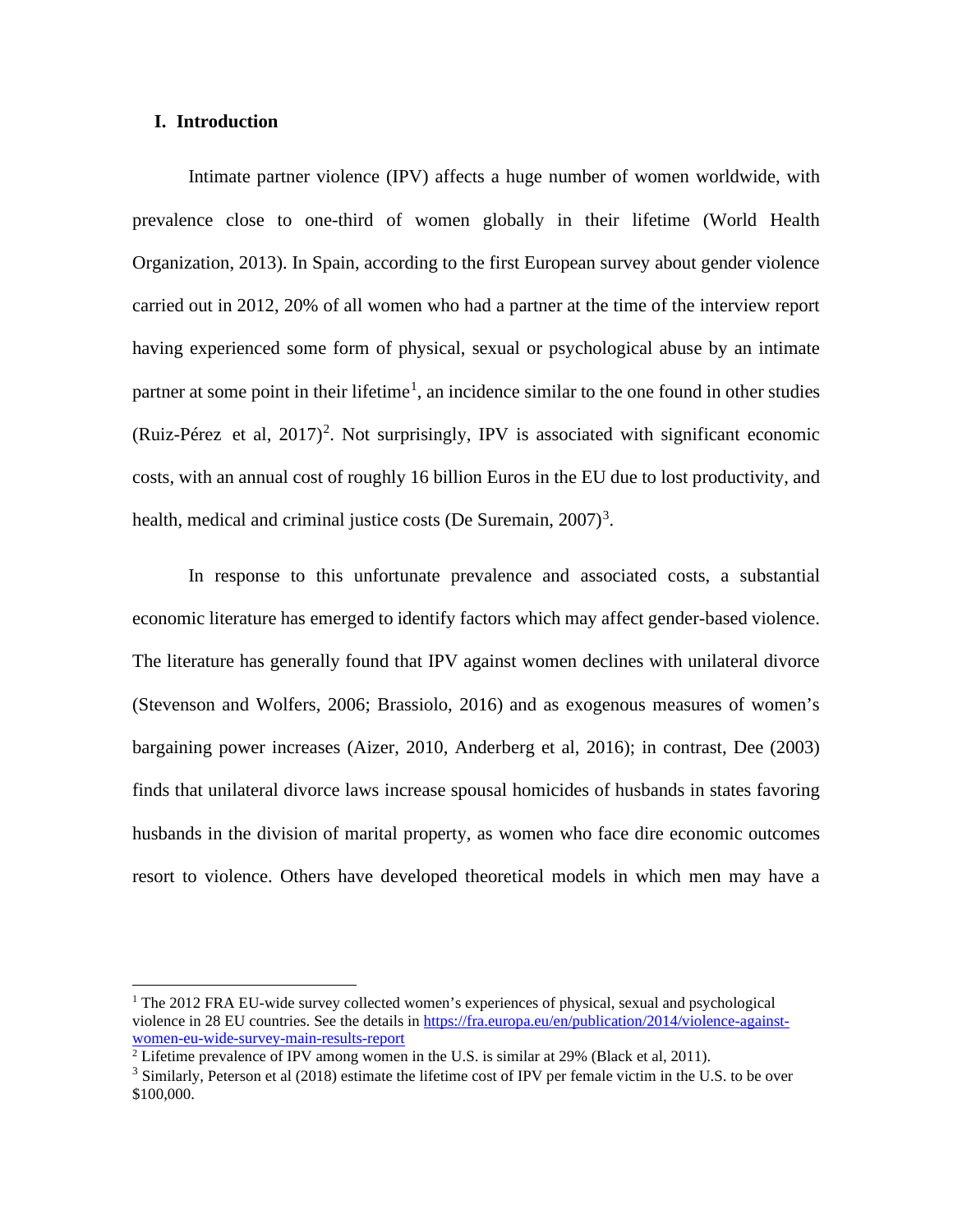preference for violence within marriage and/or may use violence as a means to extract transfers (Tauchen et al, 1991; Farmer and Tiefenthaler, 1997; Bowlus and Sietz, 2006).<sup>[4](#page-4-0)</sup>

In this paper, we examine the effects on domestic violence of the passage of joint custody laws in Spain, which effectively changed the custody decision upon divorce from a unilateral maternal choice to a joint decision in which joint custody could not be unilaterally blocked by the mother, barring evidence of domestic violence. To illustrate the potential channels through which the policy change may affect IPV, we develop a simple theoretical model in which men may use IPV as an implicit threat of violence upon divorce. Using survey and administrative data, we find that the policy significantly decreased domestic violence, with IPV falling by almost 50%. Moreover, these effects are largest among couples more likely to divorce and in which the mother was more likely to seek sole custody before the policy change and therefore had the largest policy effects. We also find evidence of a significant reduction of the number of female homicides committed by intimate partners after the joint custody reform.

Our results are consistent with Halla  $(2013)^5$  $(2013)^5$  and may explain a somewhat puzzling result from Brassiolo (2016)—the differing effects of unilateral divorce on domestic violence among parents vs. childless couples, with unilateral divorce leading to a decrease in IPV among childless couples and an increase in IPV among couples with children<sup>[6](#page-4-2)</sup>. Our model

<span id="page-4-0"></span><sup>4</sup> See Pollak (2004) for a model that incorporates the intergenerational transmission of preferences for domestic violence.

<span id="page-4-1"></span><sup>&</sup>lt;sup>5</sup> Halla (2013) finds that joint custody laws in the US decreased IPV by 23% in states that passed pro joint custody laws between 1976 and 1984. The magnitude of the effect is remarkable given that the joint custody reforms analyzed by Halla had a relatively mild effect on the incidence of joint custody raising it depending on the specification by 7 to 10 percentage points 8 years after their implementation.

<span id="page-4-2"></span><sup>&</sup>lt;sup>6</sup> Brassiolo finds that unilateral divorce leads to a statistically significant decrease in domestic violence among women without children. In contrast, for women with children the coefficient of unilateral divorce is large and positive, although imprecisely estimated as would be expected if there were heterogeneous responses to the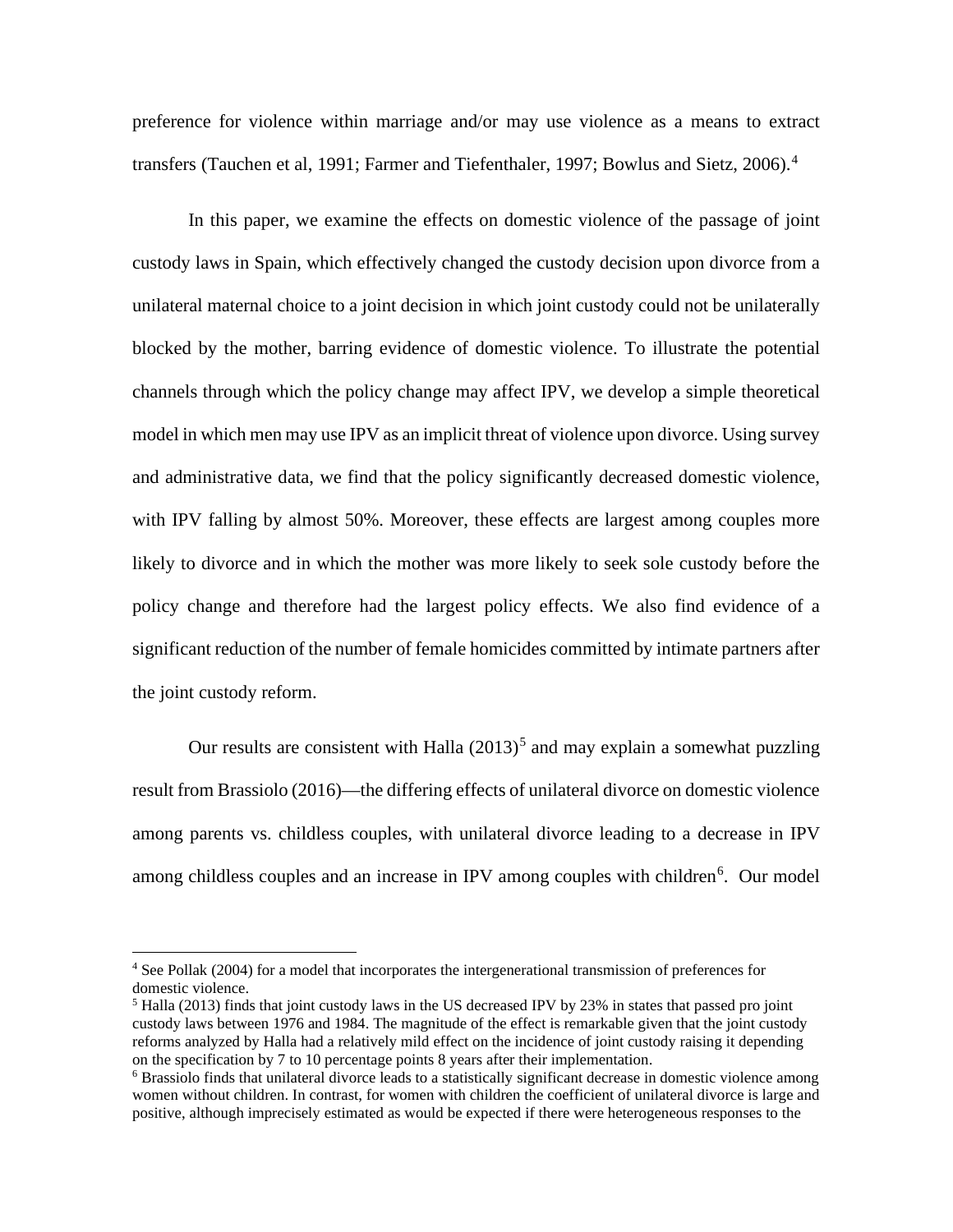illustrates that there may be non-monotonic and heterogeneous effects of female bargaining power on IPV. While increases in female bargaining have been shown to reduce domestic violence, in cases in which males' expected utility upon divorce fall to very low levels and no transfer is possible to prevent divorce, men may use domestic violence in an attempt to prevent divorce. Given that sole maternal custody was the norm in Spain at the time that unilateral divorce laws were passed, the increase in IPV among fathers who stood to lose custody of their children with unilateral divorce might plausibly be explained by the latter response.

Our model suggests that the heterogeneous effects found by Brassiolo may occur because fathers facing unilateral divorce in a sole custody environment had more to lose than their childless counterparts. In contrast, the increase in fathers' expected utility upon divorce with the introduction of joint custody laws and the corresponding increase in male bargaining power for non-violent fathers decrease domestic violence by directly linking the increase in bargaining power to non-violence and by increasing fathers' expected utility upon divorce, thereby reducing the incentive to attempt to prevent a divorce through violence. We also find evidence of strategic behavior by mothers, as reports of IPV to the judiciary—which preclude joint custody under the law—increase while mothers' survey reports of IPV and guilty verdicts by the judiciary decrease.-

The paper is organized as follows. Section II develops the theoretical model to explain how changes in the custody of children upon divorce may affect intimate partner violence. Section III describes the institutional background and the policy used as our main

treatment. Brassiolo interprets this difference to be due to smaller treatment effects of unilateral divorce for mothers.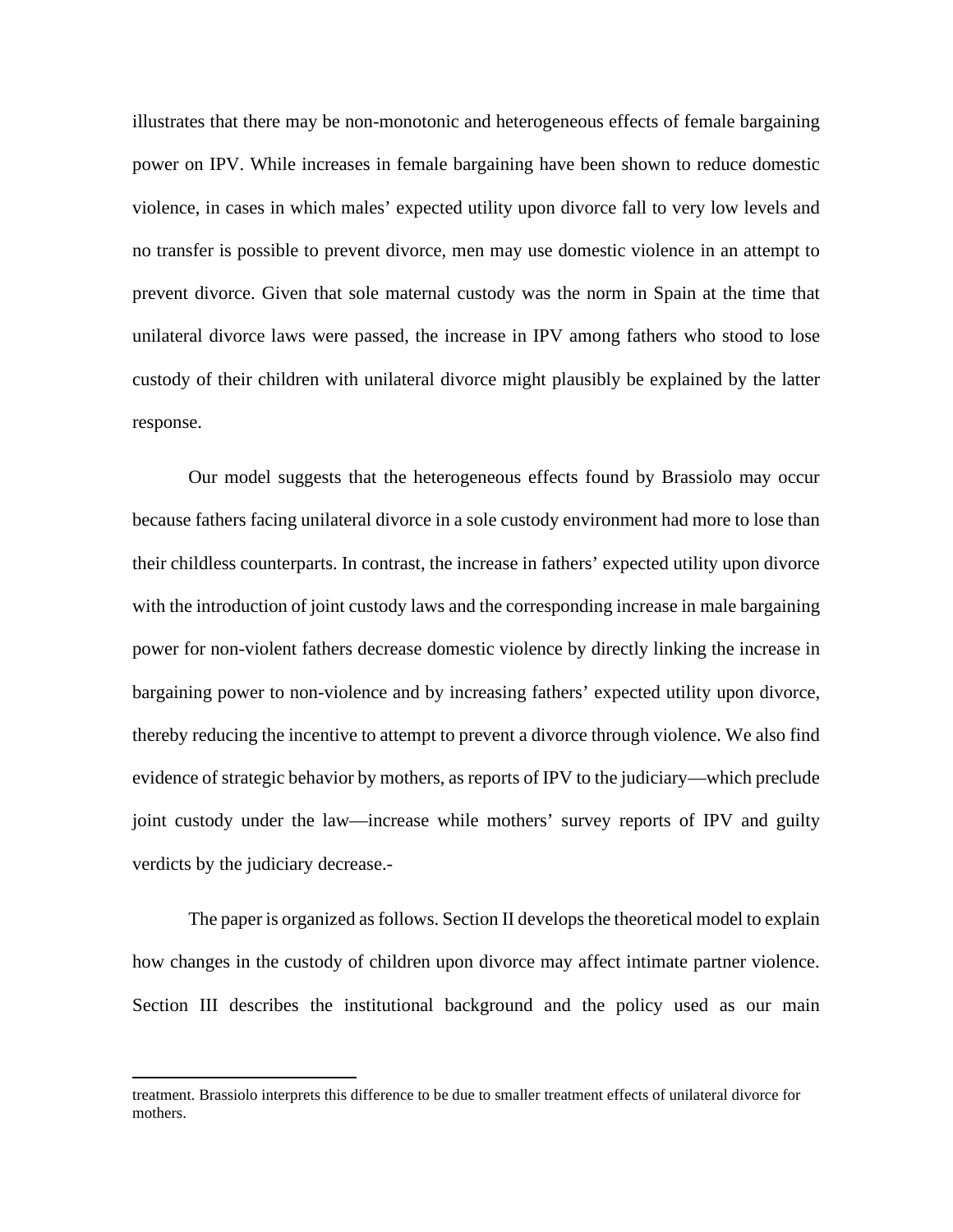identification strategy. Section IV describes the data used for the empirical analysis. In section V, we present the empirical specification and discuss the main results, and section VI concludes.

#### **II.Theoretical Considerations**

Given a group of couples with children, we think of the decision to divorce as a dynamic decision in which both partners evaluate their expected utility from remaining married versus their expected utility from dissolving the partnership in a given time period. We assume that each parent may derive utility from his or her share of household resources, time spent with children and partner-specific utility from the marriage (or match quality), and that these preferences may be heterogeneous. Since unilateral divorce had been instituted throughout Spain at the time of our analysis, couples remain married only if both partners expected utility in marriage is greater than their expected utility from divorce.

Given a shock in which one partner wishes to remain married when the other does not, s/he may offer a utility transfer (for example, in the form of a larger share of household resources) in an effort to induce his partner to remain married. However, even if one partner would prefer to stay married and would be willing to transfer a large share of his or her household resources, it is possible that the transfer that would avoid marital dissolution would be higher than existing marital resources. In cases in which father's expected utility upon divorce reaches extremely low levels and mothers' expected utility upon divorce is high so that no transfer exists that will prevent marital dissolution, then the father may attempt to directly reduce the mother's expected utility upon divorce through the use of fear and intimidation.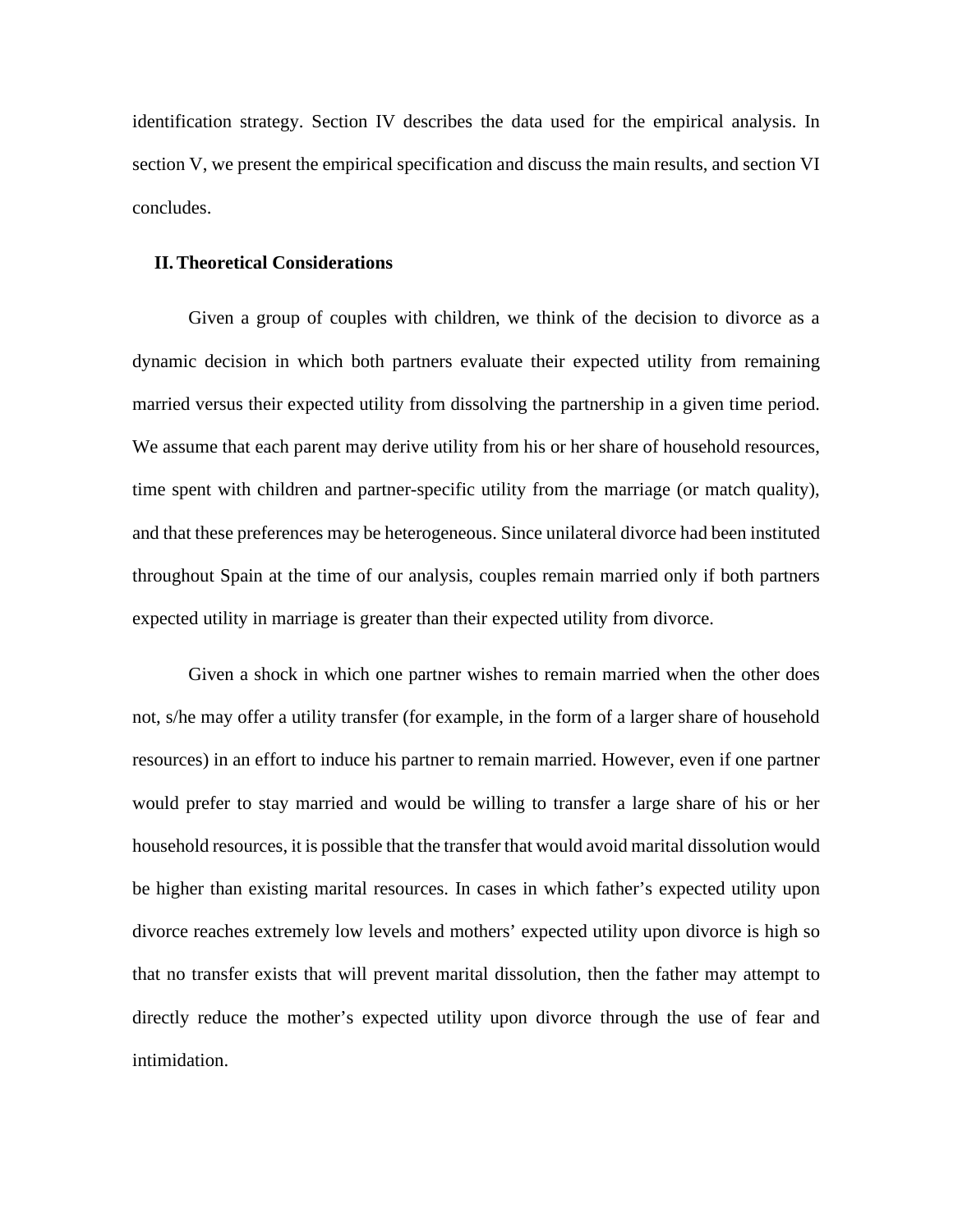Others have noted similar heterogeneous effects of changes in household bargaining power on violence, with low bargaining power sometimes leading to violence. Hidrobo and Fernand (2013) look at the effects of cash transfers to women in Equador on domestic violence and find mixed effects; while the increase in bargaining power reduces domestic violence among much of the sample, it increases IPV among lower-educated couples in which the husband has less education than the wife. They posit that violence may increase in cases in which the husband has no credible outside option to use as a threat point. Similarly, Dee (2003) finds the strongest effects of unilateral divorce on spousal murders among those women whose outside options are worse due to unfavorable property division laws upon divorce.

While much of the previous economic literature on domestic violence and marital policy has focused on the utility effects of domestic violence *within* marriage (see for example, Tauchen, 1991; and Brassiolo, 2016), the health and criminology literature indicates that domestic violence is often used to signal that worse violence may be expected upon separation and divorce. A previous history of domestic violence is the biggest predictor of lethal spousal femicide (Campbell et al, 2007), and lethal domestic violence is most likely to occur immediately following a separation, often preceded by threats of violence if the spouse leaves (Wilson and Daly, 1993; Campbell et al, 2003). Moreover, since the loss of custody among fathers upon divorce has been shown to be associated with significantly worse measures of mental and health among men upon divorce (Umberson and Williams, 1993), men in unilateral divorce regimes without joint custody laws may have particularly strong incentives to use violence to prevent divorce.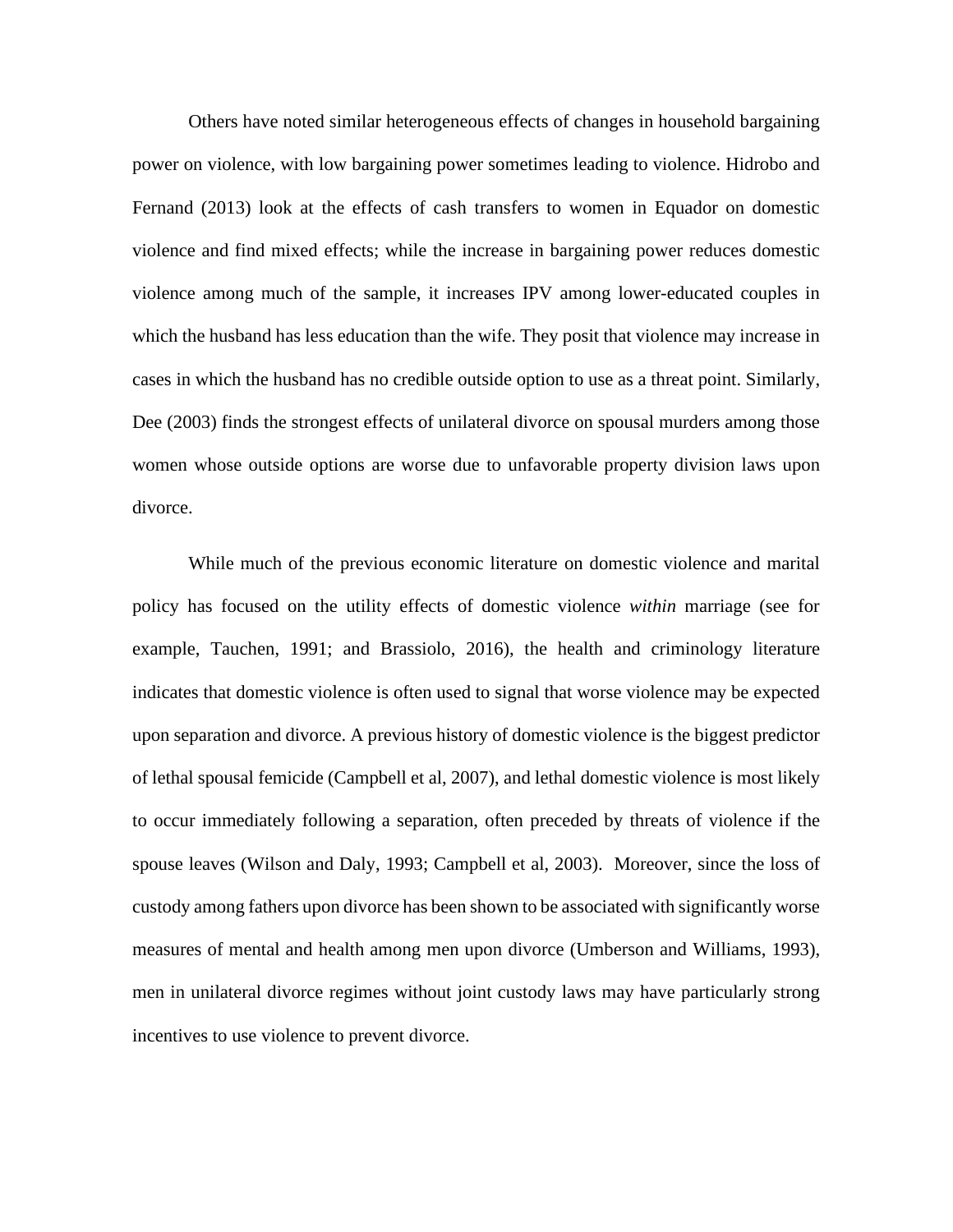Therefore, given the sole custody and unilateral divorce laws in place in our data before 2009, parents may have heterogeneous responses to a marital quality shock with respect to domestic violence. On the one hand, as found among childless couples in Brassiolo (2016), fathers may offer transfers (which may include 'better behavior' such as a reduction in violence) in an attempt to prevent divorce<sup>[7](#page-8-0)</sup>. Consistent with this, Roff  $(2017)$  finds evidence of transfers, with fathers who face the loss of custody of their children upon divorce taking on a larger share of household work upon the passage of unilateral divorce laws. On the other hand, fathers may also attempt to directly reduce mother's expected utility upon divorce via domestic violence and threats.<sup>[8](#page-8-1)</sup> Figures 1 and 2 illustrate the two heterogeneous reactions discussed above, letting α be the father's share of household resources consumed.<sup>[9](#page-8-2)</sup> In figure 1, a transfer or share of resources exists that preserves the marriage, while figure 2 illustrates the case in which no transfer exists that will preserve the marriage, in which case the father may attempt to use domestic violence to reduce the mother's expected utility upon divorce to preserve the marriage and to maintain more bargaining power.<sup>[10](#page-8-3)</sup>

Now suppose that custody laws change so that mothers who were able to unilaterally prevent joint custody can no longer do so. In this case, since fathers' choice set expands upon divorce while the choice set of mothers falls, fathers' expected utility from divorce increases nonstrictly while mothers' utility from divorce decreases (also nonstrictly). Since joint custody leads to a reduction in child support as compared to maternal sole custody, fathers

<span id="page-8-0"></span><sup>7</sup> Tauchen et al. (1991) assume that males derive utility from violence. Our model is more general in the sense that some males may derive match quality from domestic violence given a range of preferences.

<span id="page-8-1"></span><sup>8</sup> Stevenson and Wolfers (2006) discusses a similar mechanism for why unilateral divorce may theoretically increase domestic violence.

<span id="page-8-2"></span><sup>&</sup>lt;sup>9</sup> One could also think of  $\alpha$  as a more general type of utility transfer.

<span id="page-8-3"></span><sup>&</sup>lt;sup>10</sup> Of course, both transfers within marriage and domestic violence intended to prevent divorce through a reduction in maternal expected utility upon separation may occur concurrently. These figures are merely meant to be expository.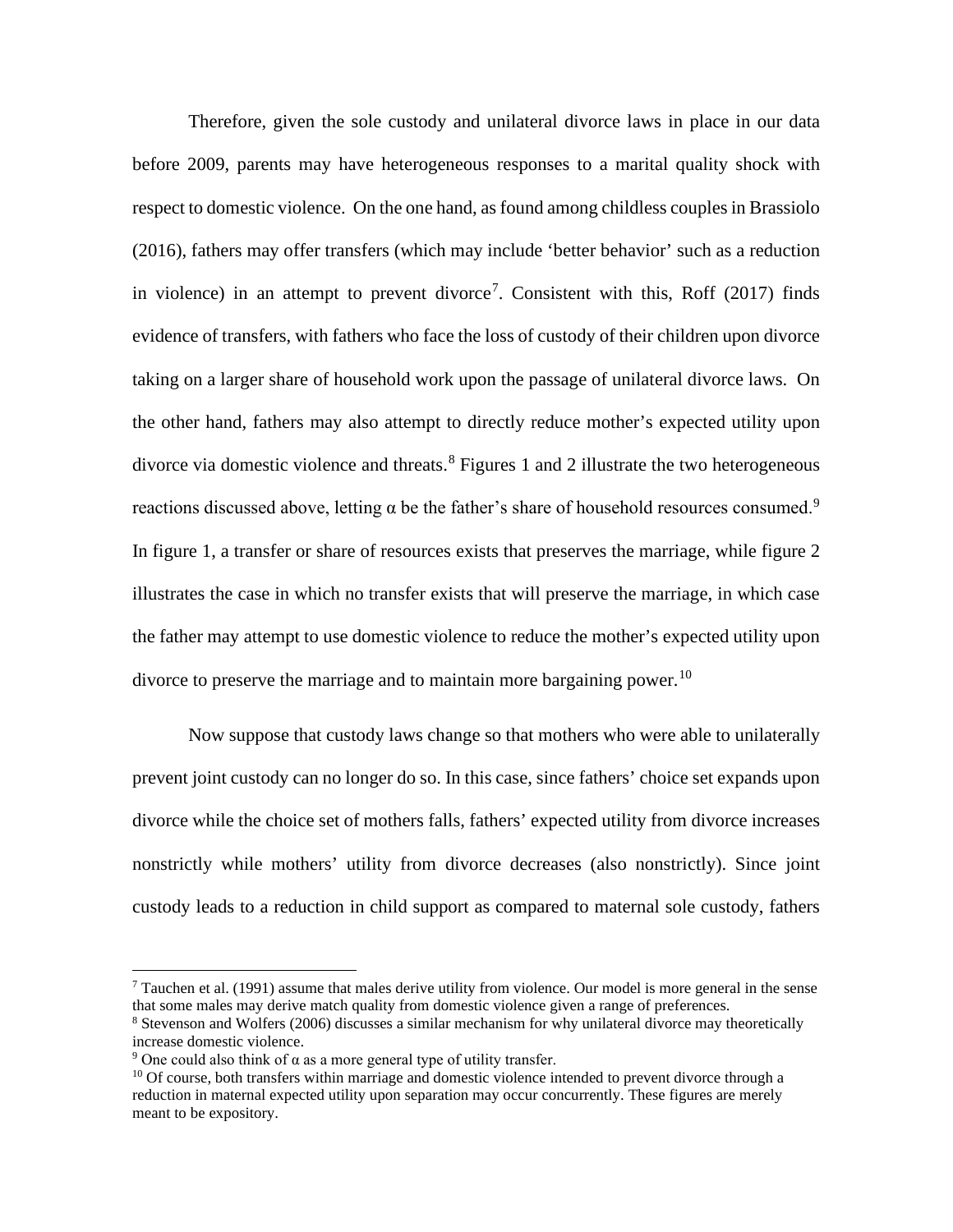may prefer joint custody for two reasons: 1) the increase in time spent with children, and 2) the decrease in transfers paid to mothers upon divorce. Related to the last point, note that even if the total cost of child care for the father is not lower under joint custody, the fact that he will now have a more direct control over an important part of the resources that are spent on the child might be a sufficient reason to prefer joint custody over sole custody. Furthermore, asset allocation, such as the use of the marital house, are also dependent on the type of child custody. Similarly, mothers may prefer sole custody due to increased time with children and the higher child support associated with sole custody. Moreover, crucially, the policy change applied only to those fathers who do not engage in domestic violence; fathers who have been shown to be violent are not eligible for joint custody under the new policy. Therefore, the choice set expanded only for those fathers who are non-violent.

The above implies the following effects of a change from sole custody laws to joint custody laws on domestic violence on affected married couples:

1) Fathers in marriages in which a transfer existed that preserved the marriage under sole custody laws (Figure 1) have improved bargaining power given the improvement in their utility upon divorce and the reduction in mother's utility upon divorce. However, this improved bargaining position only occurs if the father does not engage in domestic violence, leading to a decreased incentive for domestic violence. Figure 3 illustrates this improvement in fathers' bargaining power with joint custody laws on couples that remain married. Similarly, mothers have an incentive to prevent fathers' improved bargaining position by reporting IPV irrespective of whether domestic violence occurred to maintain their previous bargaining position.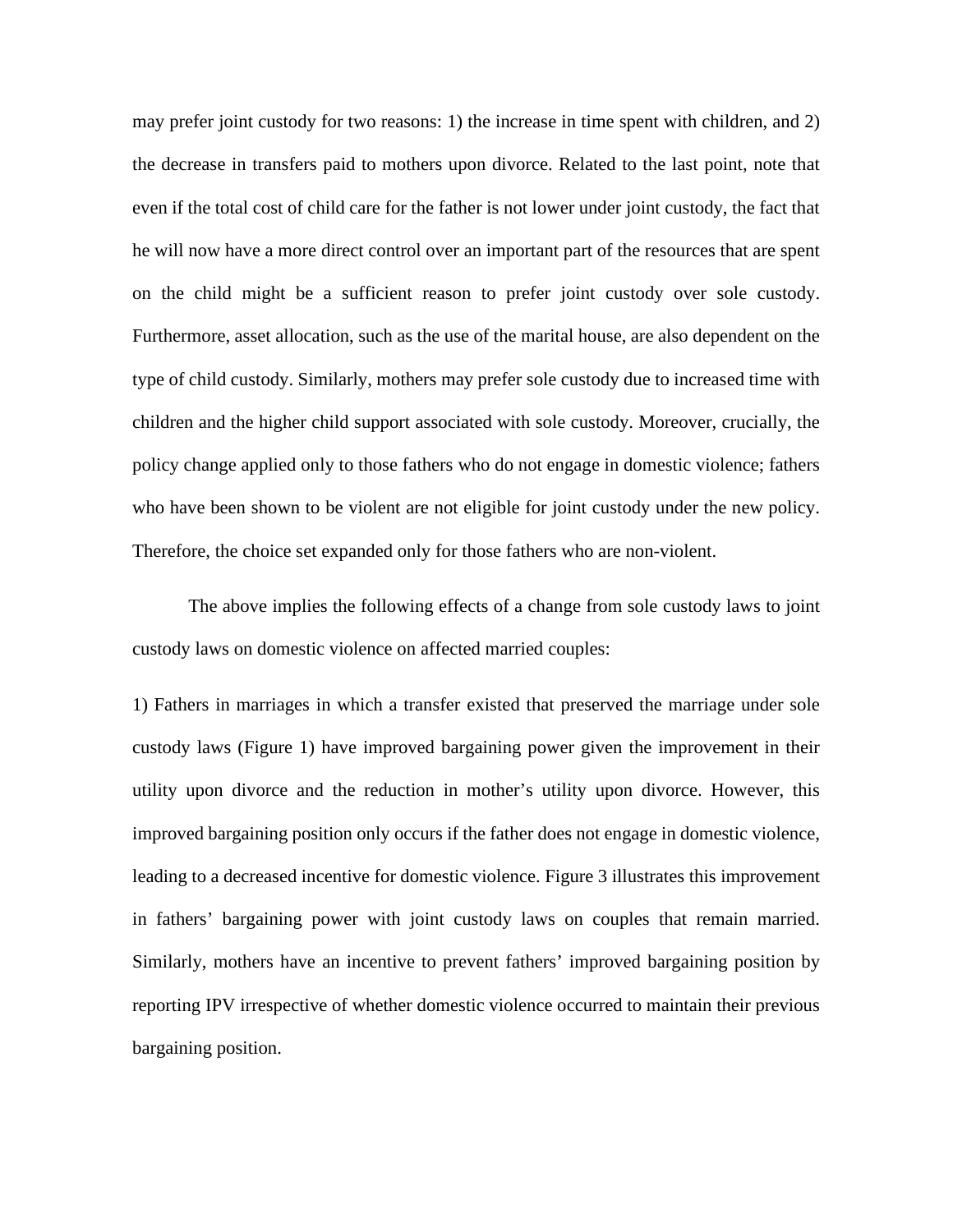2) Fathers who used domestic violence in an attempt to directly affect maternal expected utility upon divorce due to low expected utility upon divorce and the loss of their children (Figure 2) also have less incentive for violence. Since the policy change increases the utility of divorce for fathers and decreases it for mothers, fathers' bargaining power increases along with the probability that a transfer exists that will prevent marital dissolution. Moreover, since the choice set only expands for non-violent fathers, we may again expect to see a reduction in domestic violence. Figure 4 illustrates this shift to incentives among couples who remain married. As noted above, mothers who derive higher utility from sole custody also have an incentive to report IPV in a strategic attempt to avoid joint custody upon divorce.

3) In addition to the behavioral changes among couples who remain married outlined above, the introduction of joint custody laws may affect domestic violence through effects on divorce. In both of the above scenarios, the increase in males' expected utility upon divorce and corresponding decrease in females' expected utility will affect the composition of who initiates a divorce, with an increase in father-initiated divorces.<sup>[11](#page-10-0)</sup> On the other hand, mothers' decrease in expected utility upon divorce may make them more reluctant to divorce and be more subject to IPV due to reduced divorce rates. Therefore, the exposure effect is theoretically ambiguous and depends on whether divorce rates increase or decrease due to the new policy.

4) Couples who were more likely to seek sole custody before the policy change will have larger behavioral responses to the policy change due to the larger change in expected utility upon divorce from the policy shift. Therefore, the effects should be largest among women

<span id="page-10-0"></span><sup>&</sup>lt;sup>11</sup> In figures 3 and 4, this would occur if fathers' expected utility under divorce with joint custody was above his utility in marriage at all resource allocations.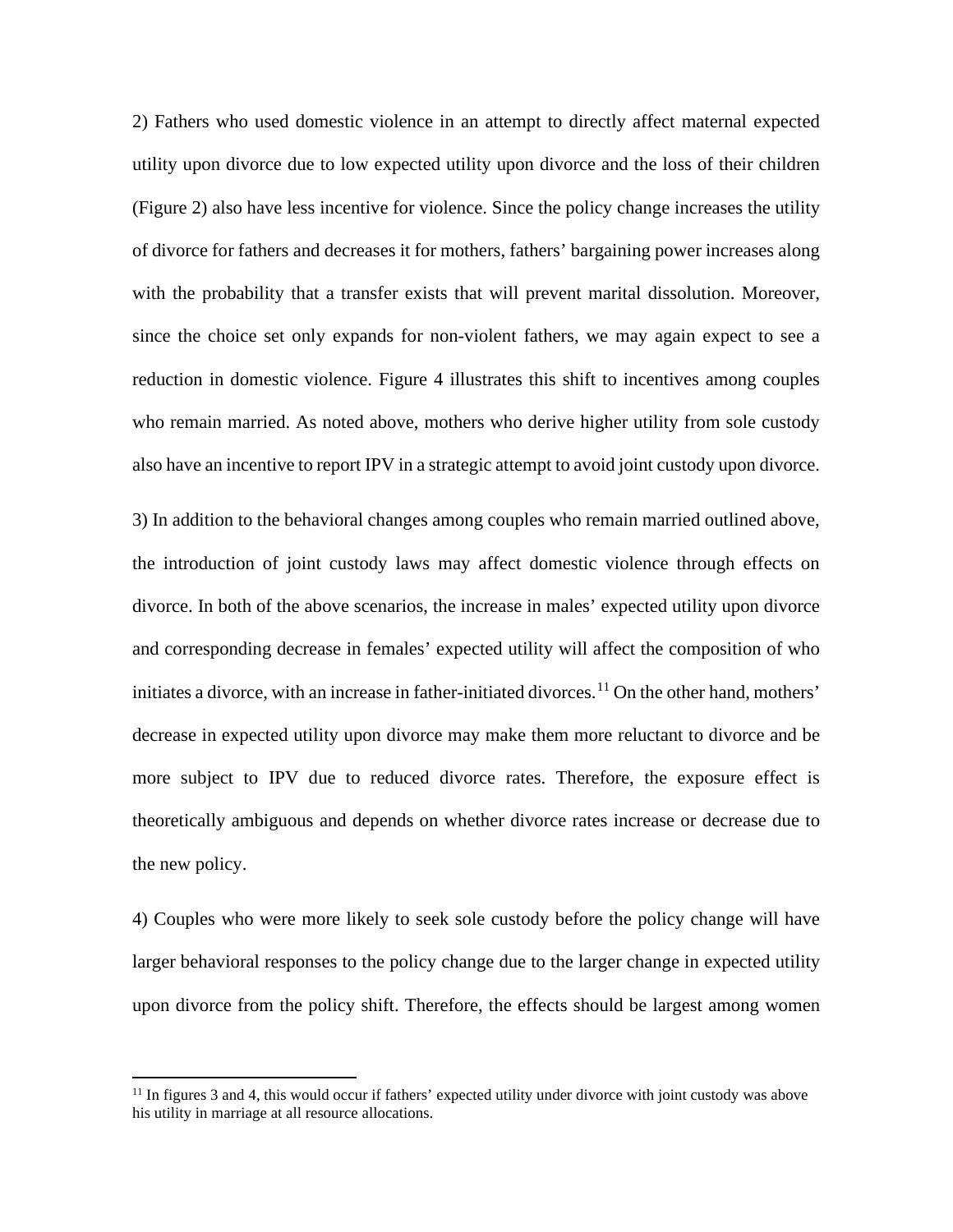who are not employed and those who are less educated, since these groups have a lower opportunity cost of time spent in child care and were more likely to seek sole custody upon divorce before the policy change. Similarly, couples with a higher probability of being affected by the policy due to a higher probability of divorce should have larger behavioral effects.

Taken together, the above implies three testable hypotheses: 1) Joint custody laws should decrease IPV since the reforms' increase in bargaining power for fathers is conditional on non-violence and since fathers' expected utility upon divorce increases, 2) This decrease should be largest among those groups most affected by the reform—couples who have a higher probability of divorce and those in which the mother is more likely to seek sole custody, and 3) In cases in which mothers' utility from sole custody is higher than joint custody, women may behave strategically to maintain custody leading to an increase in reports of domestic violence with the reform. $^{12}$  $^{12}$  $^{12}$ 

#### **III. Institutional Background: the Spanish pro Joint Custody Reforms**

In this paper, our main identification strategy comes from pro-joint custody reforms that five Spanish regions passed between 2009 and 2011 and that increased the incidence of joint custody fourfold in just five years. These reforms affected not only married couples but included all couples with children under 18 years old.

In the original formulation of the Spanish Civil Code (CC), legal custody of children following marriage dissolutions was granted to both parents, but physical custody was

<span id="page-11-0"></span><sup>&</sup>lt;sup>12</sup> As previously discussed, the effects of the policy on divorce are theoretically ambiguous. In a separate paper, Fernandez-Kranz and Nollenberger Castro (2020) find no significant effects of the Spanish joint custody reform on overall divorce rates, although the incidence of contested divorces fell.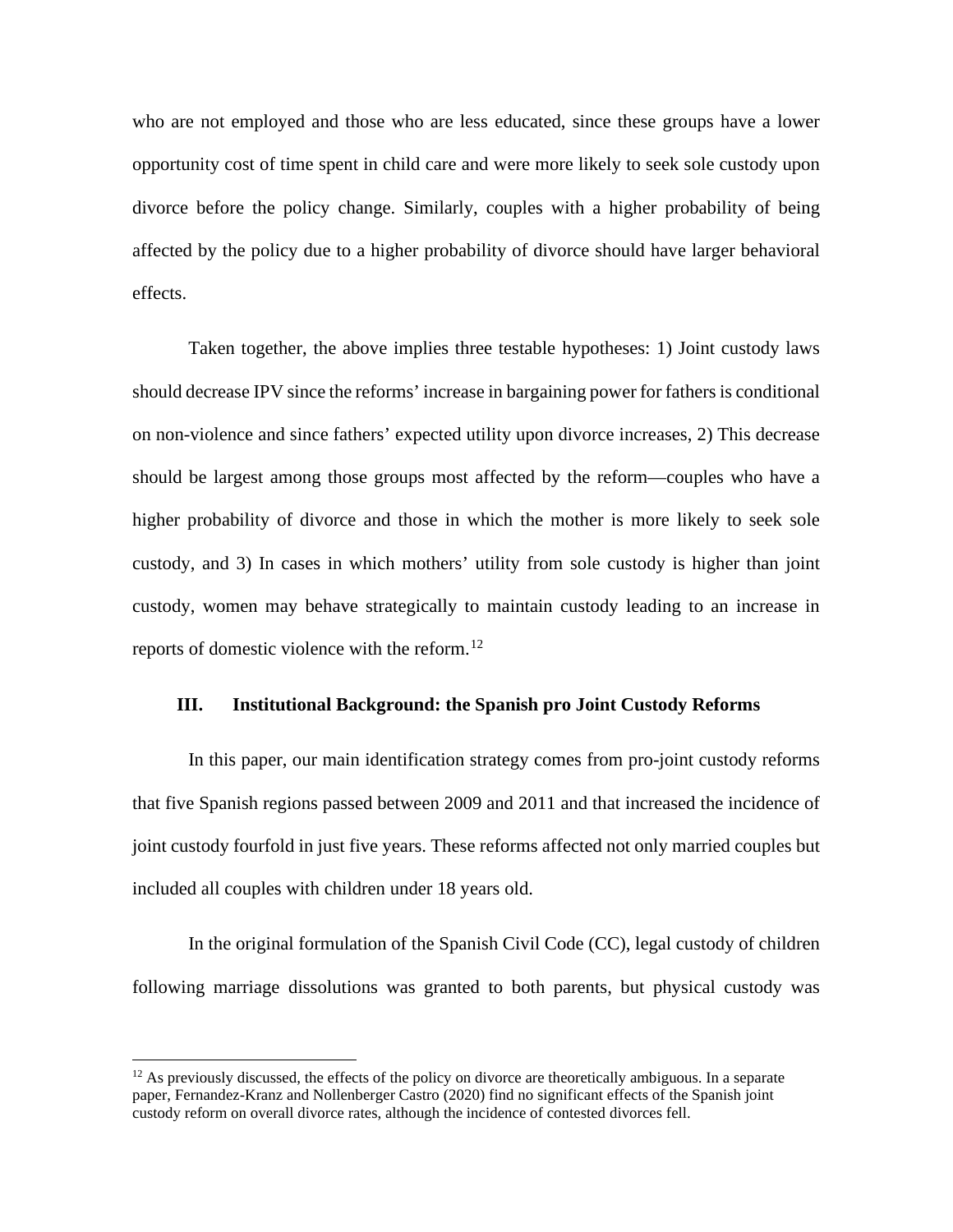granted exclusively to one, usually the mother. The unilateral divorce law of 2005 (Law 15/2005) started to allow for physical joint custody of children but only under mutual agreement of both parents (Article 92 of CC, sections 5 and 6). Otherwise, joint custody was granted only if the judge believed sole physical custody was contrary to the best interest of the child and after a favorable consultation report from the General Attorney (Article 92 of the CC, section 8). Not surprisingly, the 2005 law resulted in very few joint custody awards (fewer than 11% of total custody decisions in 2009, five years after its approval). It was in this context that between 2009 and 2011 5 regions passed pro-joint physical custody reforms. These regions represent approximately 38% of Spain's total population in 2015. The first region to exhibit a surge in rulings granting joint custody was Baleares in 2009; then Aragón passed a pro-joint custody law in 2010,<sup>[13](#page-12-0)</sup> followed by Catalunya a few months later.<sup>[14](#page-12-1)</sup> Then Comunidad Valenciana and Navarra passed their laws in 2011.[15](#page-12-2) Although País Vasco did not reform its Civil Code until  $2015$ , <sup>[16](#page-12-3)</sup> we note a surge in EPT rulings in 2011.

The reforms were implemented in two different ways. First, the pro-joint custody laws explicitly encouraged judges to grant joint physical custody even when one of the parents (usually the mother) opposed it. Second, the laws changed the criteria used by the Office of the General Attorney in custody-related disputes, with the new criteria following a more pro-joint custody approach. Catalunya, Aragón and Valencia followed the first approach, whereas Baleares and País Vasco followed the second. An important aspect of all

<span id="page-12-0"></span><sup>13</sup> Law 2/2010 of May 26, 2010.

<span id="page-12-1"></span><sup>14</sup> Law 25/2010 of July 29, 2010.

<span id="page-12-2"></span><sup>15</sup> Navarra: Law 3/2011 of March 27, 2011. Valencia: Law 5/2011 of April 1, 2011.

<span id="page-12-3"></span><sup>16</sup> Law 7/2015 of June 30, 2015.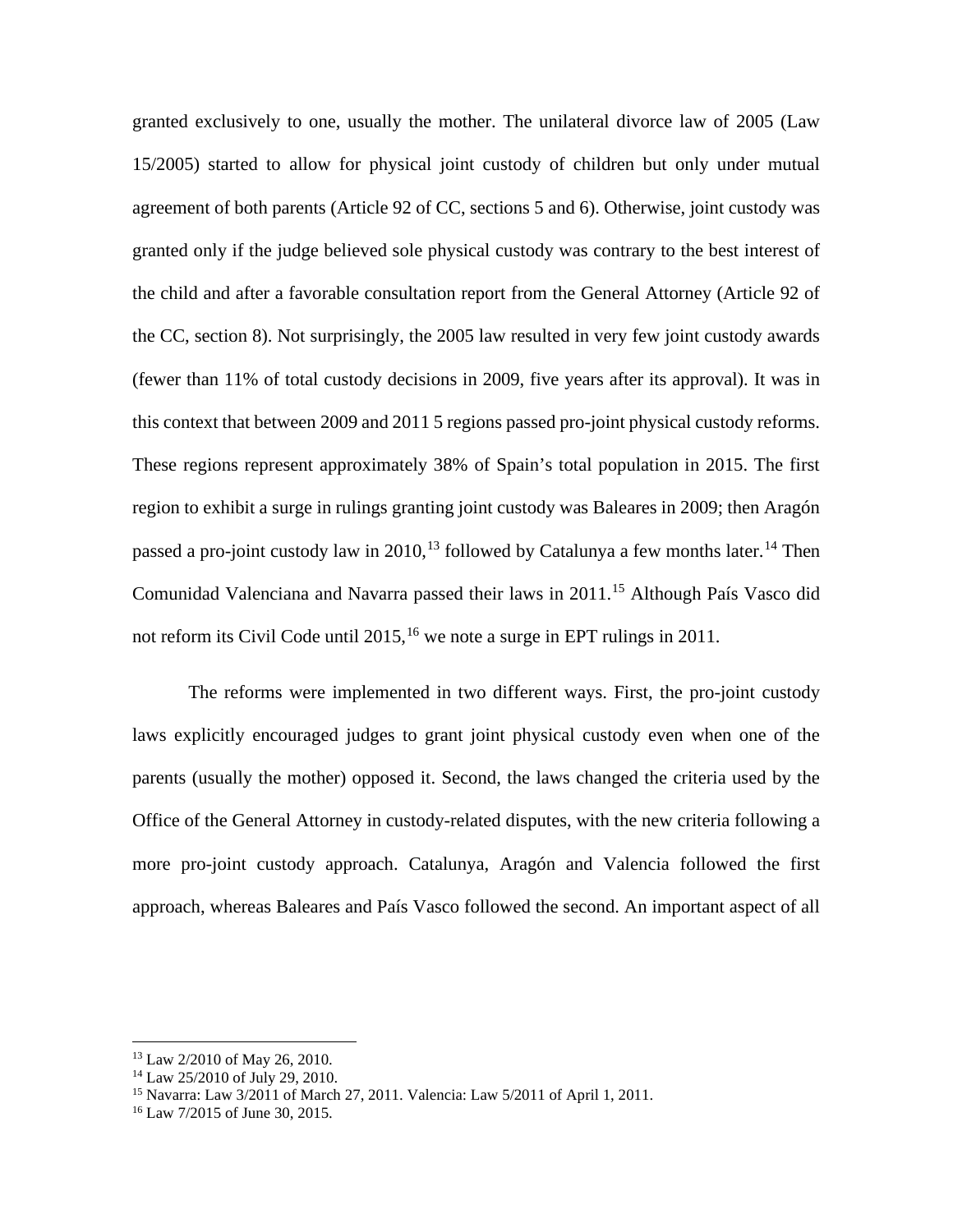the reforms, without exception, is that joint custody may not be awarded to the father if a judge finds evidence of domestic violence.

Fernandez-Kranz and Nollenberger (2020) analyze the content of 180 rulings of contentious divorces and present strong evidence that the surges in rulings for joint custody observed in Baleares and País Vasco in 2009 and 2011 respectively, were exogenous and therefore can be considered as "de facto" reforms. That analysis showed an abrupt change in the guiding principles of court rulings in Baleares and País Vasco in 2009 and 2011, respectively. In contrast, the Appeal Court in Madrid granted joint custody in only about 5%- 10% of the decisions during the same period, with a disagreement between the parents often cited as the only reason to deny joint custody. Importantly, that analysis shows that the new guiding principles in Baleares and País Vasco mimic the principles guiding the reforms in the neighboring regions of Catalunya and Aragón. The proximity of the reforming regions to each other also suggests that geography could be one factor explaining the passage of reforms. Importantly, this does not seem to be correlated with neither pre-reform trends in joint custody rates nor the outcome which is the focus of this paper: intimate partner violence.

These reforms had a significant impact on the process of dissolution of couples by increasing the incidence of joint custody after divorce from less than 11% of all breakups one year before the reforms to close to 40% five years later. Figure 5 shows the effects of the reform on joint custody before and after the pro-joint custody reforms. Before the passage of pro-joint custody laws, the average incidence of joint custody between treated and control regions are quite similar. However, immediately after, the incidence of joint custody starts to increase in the treated regions relative to the control regions, reaching a significant difference of 30 percentage points 5 years after the reforms. The policy change also seems to be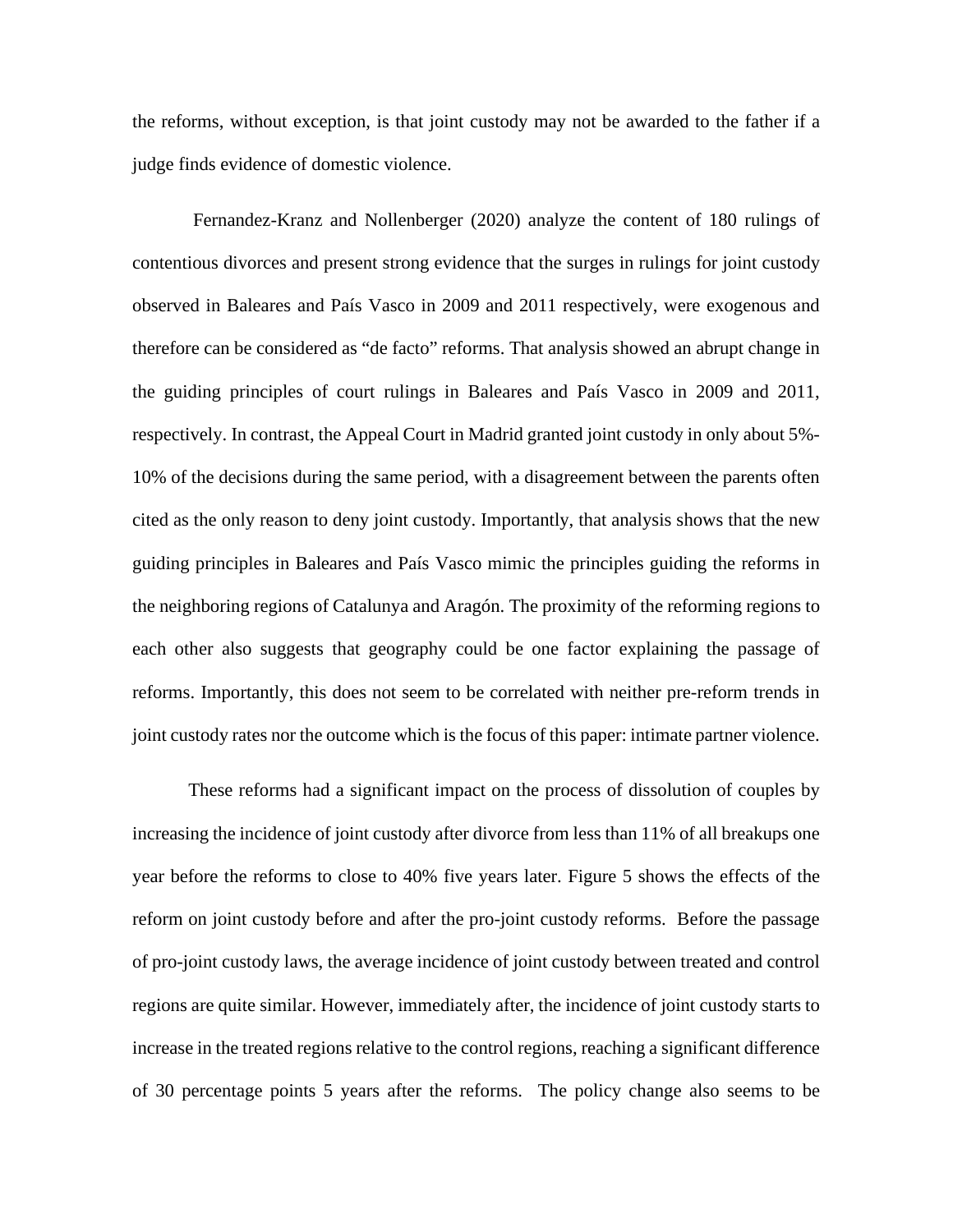exogenous to the regional socio-political context. As can be seen in Figure 6, joint custody reforms have been promoted by both right and left-oriented political parties. There is also no evidence that the reforms were instituted in an attempt to affect domestic violence. Rather, the stated motivation of the reforms was to promote a more balanced distribution of the time that the children will spend with each parent after divorce.<sup>[17](#page-14-0)</sup>

[place Figures 5 and 6 here]

#### **IV. Data and Descriptive Statistics**

We use three datasets for the empirical analysis: a nation-wide representative survey about IPV incidence (Survey on Violence Against Women); data on female homicide committed by their intimate partner; and statistics from the Spanish Judiciary about cases reported by the victims and decisions by specialized courts on IPV reports.

#### *4.1 Survey on Violence Against Women*

The Survey on Violence against Women is the only source providing information about IPV incidence for a nationally representative sample of adult women living in Spain. We pooled the cross-sectional microdata of all the surveys available: 1999, 2002, 2006, 2011 and 2015. These data include both self-assessment of IPV and objective criteria.<sup>[18](#page-14-1)</sup> We use the responses to objective questions since self-assessed reporting tends to underestimate domestic violence.

<span id="page-14-0"></span><sup>17</sup> For example, Law 2/2010 of Aragón, in its preamble, states the following: "*This law, responding to an important social demand, implies a change of the traditional scheme, by establishing joint physical custody versus individual custody as the preferential rule in cases of rupture of coexistence between parents and in the absence of a family relations pact. This change is intended to favor the best interest of the child and to promote the equality between parents.*"

<span id="page-14-1"></span><sup>&</sup>lt;sup>18</sup> The self-assessment is based on a single question asking each woman whether they think they have been subject to abuse during the past 12 months. The objective criteria are a set of situations that are considered by experts to be strong indicators of abuse. Each woman in the survey is asked whether she has been or not in any of those situations during the past 12 months. See Appendix Table A1 for the objective criteria measures.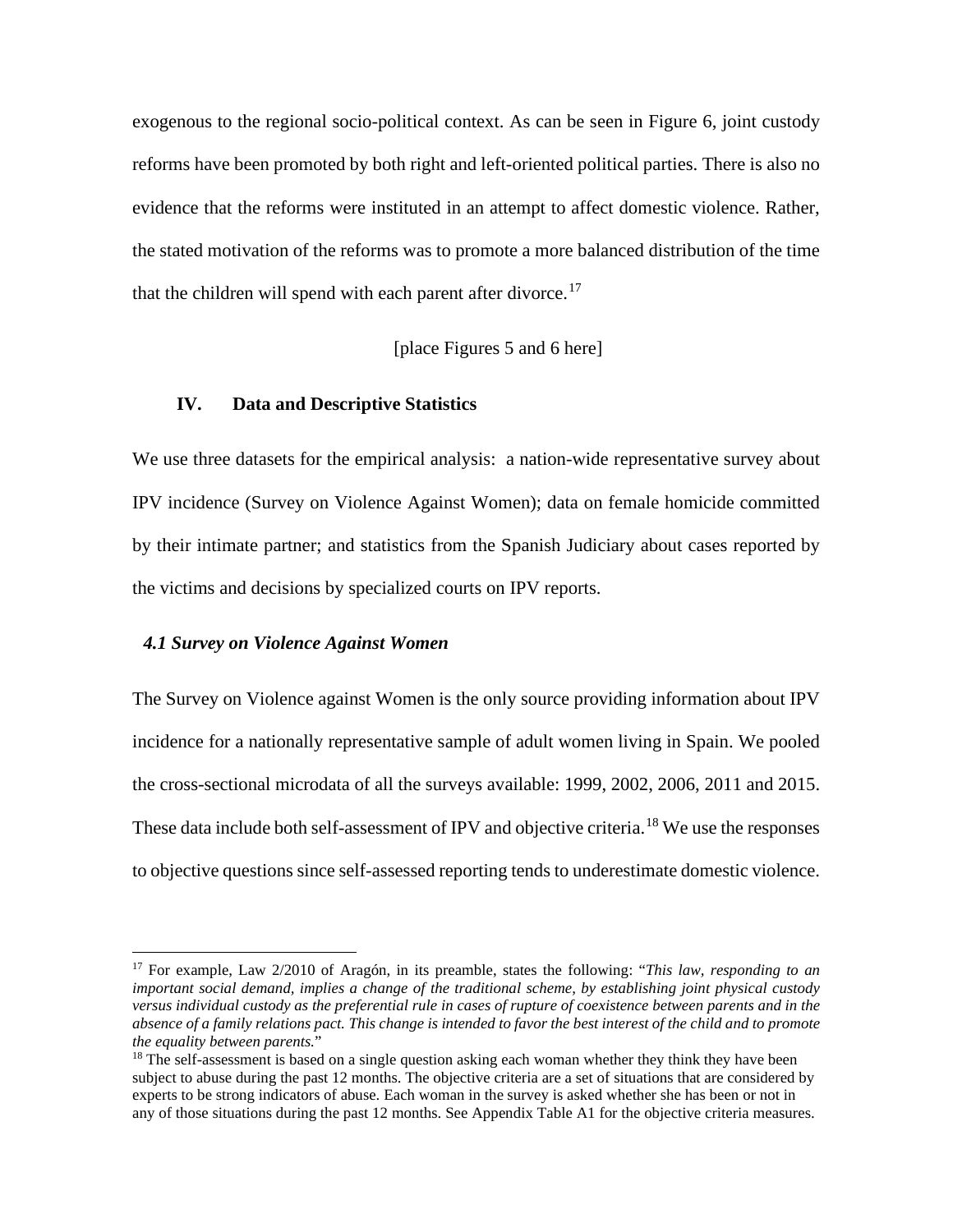Women were asked whether during the last year they had been in any of 26 different situations that are related to domestic violence, including physical, sexual, psychological and economic violence. Thirteen out of these twenty six questions are considered *strong* indicators of abuse, whereas the other thirteen are considered *week* indicators of abuse (Alberdi and Matas, 2002). The surveys also include information at the individual level on the respondent's (and her partner) demographic characteristics, labor market status, educational background, and household composition.

The 1999, 2002 and 2006 waves were carried out by the Spanish Women's Institute in 1998, 2001 and 2005, and were conducted by telephone (sample sizes 20,552, 20,652 and 28,423, respectively). Since 2011, these surveys have been handled by the Spanish Government Representation Department for Gender-Based Violence with the survey collected by female interviewers in the interviewee's homes. This change implied that the sample size decreases to 7,898 and 10,171 in 2011 and 2015 respectively. This methodological change may affect the analysis of trends on IPV at a national level. However, it is unlikely to affect comparisons between regions and groups of women, as this paper does, since all regions and groups should have been affected in a similar way by the methodological change. In the results section we show that differences in IPV between treated and control groups follow a similar trend in the pre-reform period, which includes the 2011 survey, which was carried out in 2010.

The shift to the survey collection method also led to some changes in the way some questions about IPV were asked. In particular, some questions about forms of psychological abuse (like personal belittling) are not asked in a consistent manner across surveys. For this reason, our analysis is based on the 7, out of 13, questions that are considered to be strong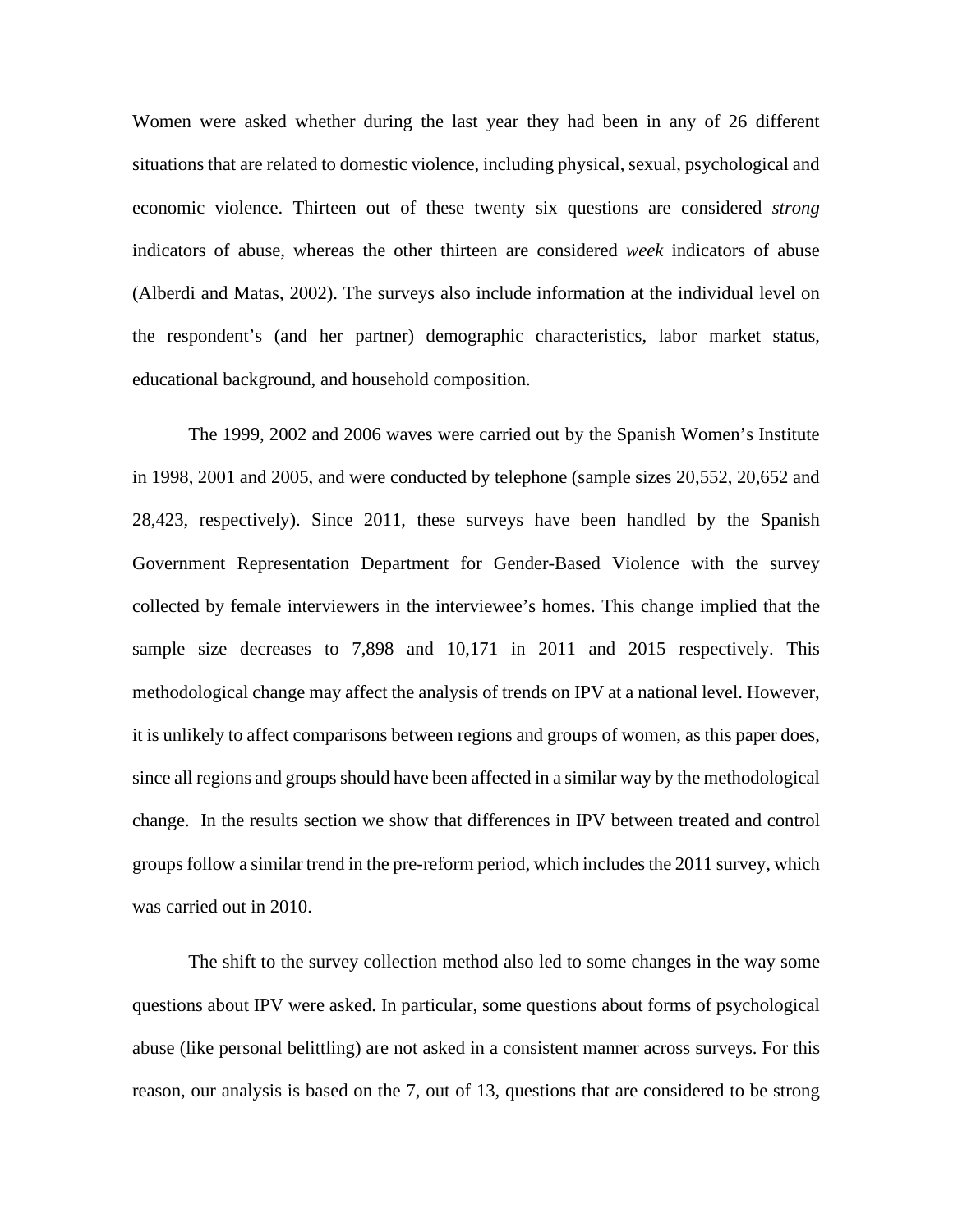indicators of abuse and that were asked in a relatively consistent manner across all surveys. Appendix table A1 shows the list of the seven indicators and the corresponding questions in each of the waves of the survey. We include all the strong indicators of physical and sexual abuse, and some indicators of psychological abuse (those about economic or personal control). In the robustness tests section, we show that our results hold when we use the wider spectrum of 13 indicators.

We restrict our sample to all women of non-immigrant origin who report having a partner for at least 5 years, the length of our analysis, and who are younger than 50 at the time of the interview. We also examine an alternative sample in our analysis in which we include all women with a partner at the time of the policy change, including those women who are no longer partnered in order to examine whether the policy change affected IPV primarily through a reduction in IPV within existing relationships or by causing the dissolution of relationships with IPV. Our sample excludes immigrant women because we cannot ascertain whether they married outside of Spain and therefore would not be affected by the Spanish legislation in case of divorce. Our final sample contains 27,757 observations.

Table 1 summarizes the main characteristics of the women and their partners included in our sample by survey. As can be seen, the sample composition in terms of the main observable characteristics is in general quite similar across surveys, despite the reduction in the sample size after 2011. However, there are some compositional changes to point out. The proportion of women under 39 and under 29 in particular are lower after 2011, as is the proportion of married women. While we do not have an explanation for the first change, the second one is consistent with the dramatic decrease in the marriage rate between 2006 and 2011 (the number of marriages decreases from 4.5 to 3.5 per 1000 inhabitants between those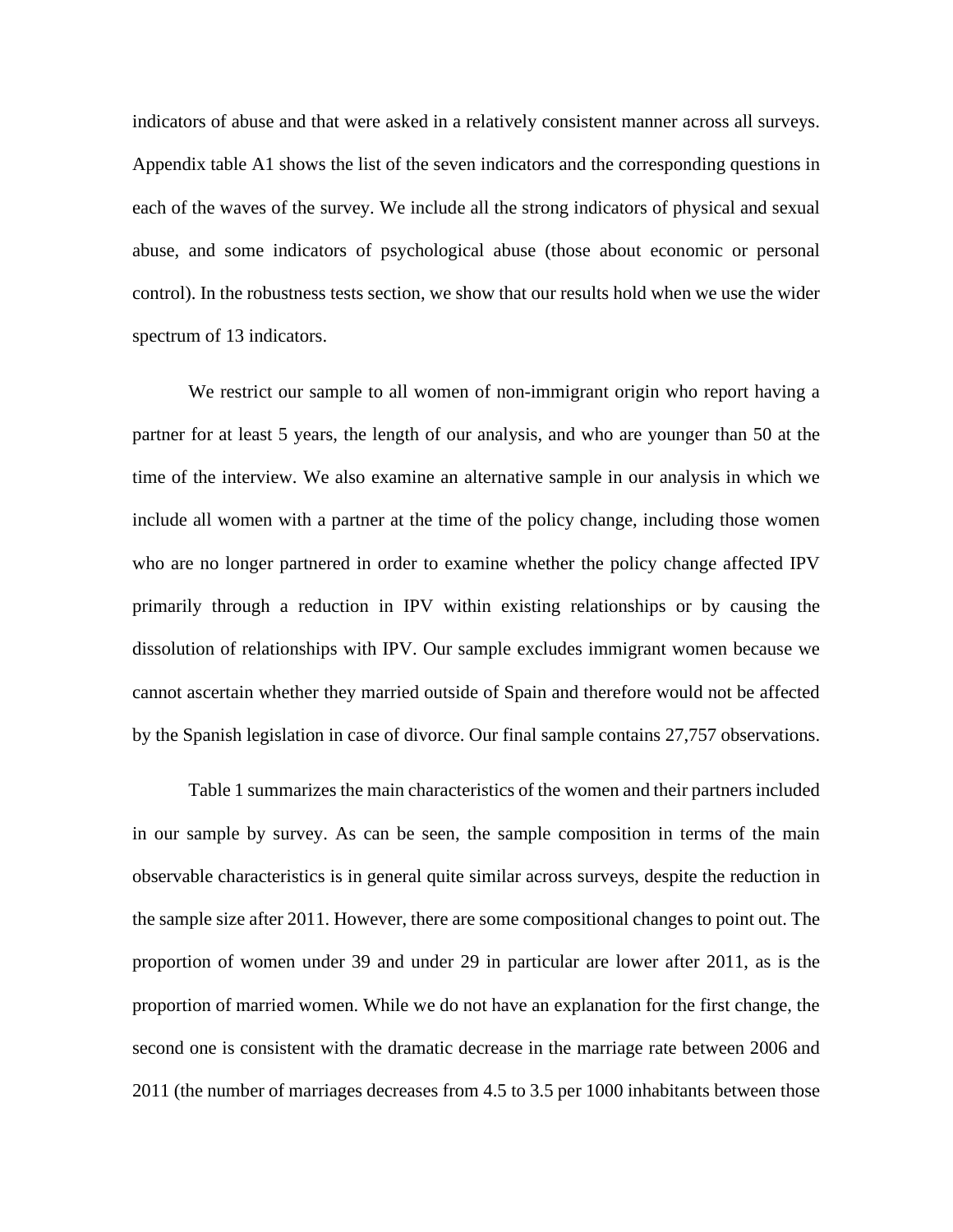years). There is also an increase of around 10 percentage points in the proportion of employed women after 2011, which has the counterpart in a similar decrease in the proportion of partners employed. This compositional change is likely explained by the differential effect of the Great Recession on women and men employment. There is also a steady decrease in women who have less than a high school degree over time. In the results section, we show that our results are not sensitive to the inclusion of demographic characteristics of women and their partners, which validates the use of repeated of cross-sectional data in spite of the aforementioned compositional changes.

#### *4.2 Female Homicides by Intimate Partner*

The Government Office on Gender-based Violence provides information monthly on the victims of lethal intimate partner violence by region. We use data from 2006 to 2016 at Autonomous Community level (187 observations) to assess the impact of pro-joint custody laws on extreme violence. There were on average 61 female homicides committed by their intimate partner per year between 2006 and 2016, which means 3 lethal victims of intimate partner violence per million women in Spain.

The data have information about the age of the victim but not on their motherhood status. Given that pro-joint custody laws affect couples with minors, we restrict the analysis to victims aged between 21 and 49 years old. The victims in this range of age represent 71% of all victims (43 victims per year on average between 2006 and 2016). The data are disaggregated by victim-perpetrator relationship: 73% of intimate partner homicides were committed by the current partner, while the other 27% were committed by former partners. Among female homicides committed by the *current* partner, 26% were committed by separating partners. As with the case of non-extreme violence, we focus the analysis on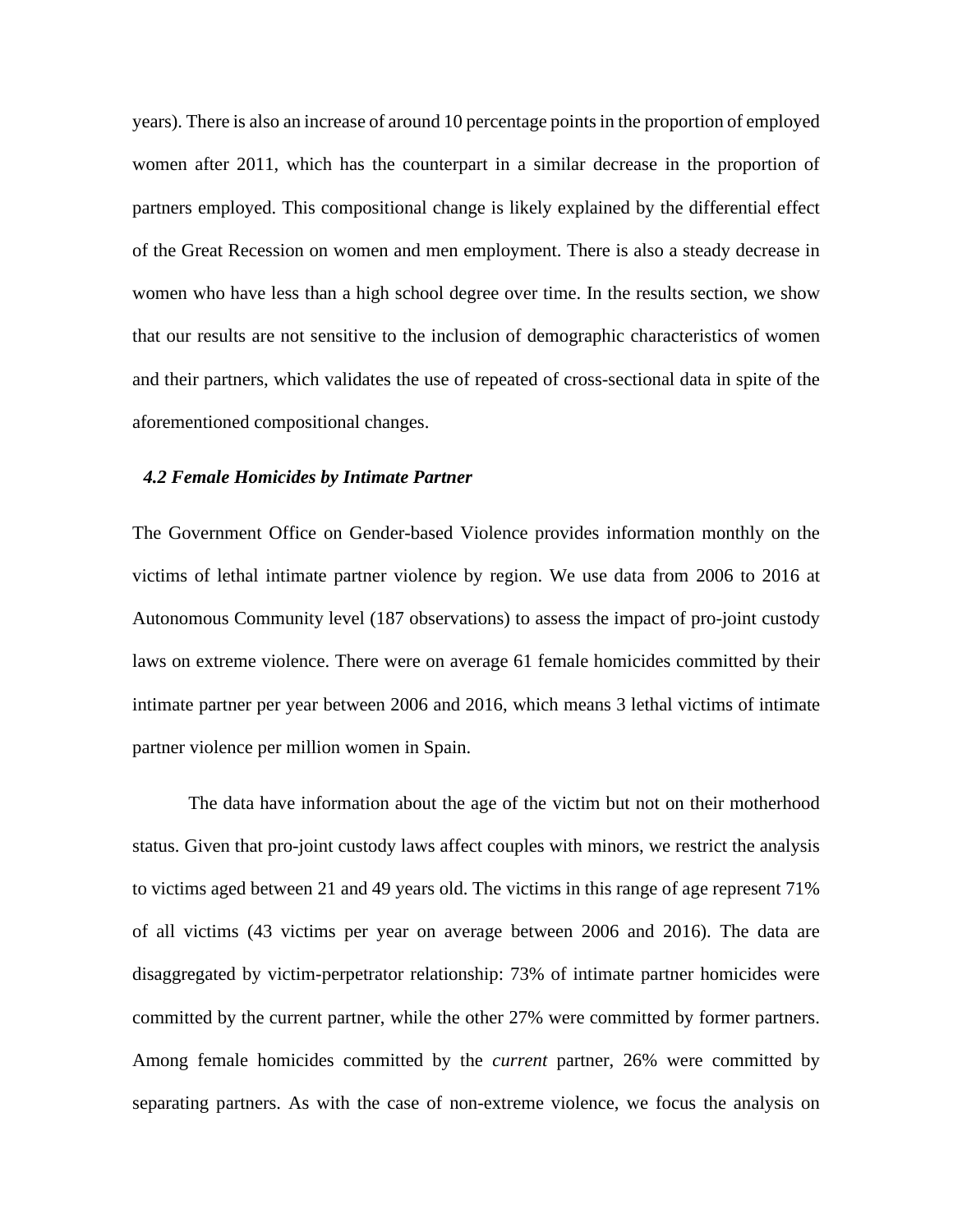*within* marriage violence and estimate the effect of pro-joint custody laws on female homicides by current partners. However, we also estimate the effect of the law on extreme violence committed by former partners. This analysis is useful in order to check the extent to which the effect of the reform on the IPV within marriage can be explained by compositional changes of marriage and divorced couples.

### *4.3 Statistics from the Spanish Judiciary*

Our final data source is administrative data from the Spanish courts, which were created when the Integral Act of 2004 instituted specialized courts for gender-based violence and documented official records of all reported cases of gender-based crimes.<sup>[19](#page-18-0)</sup> We use this data to gather official records of IPV by each province beginning in 2007, by which time the specialized courts were more established and widespread throughout the territory allowing us to develop consistent information on IPV by province.<sup>[20](#page-18-1)</sup> We use the official records by province from 2007 to 2014 for the following variables: number of cases of IPV reported by the victim, number of reported cases withdrawn by the victims, sentences issued by the specialized courts with a guilty verdict, number of cases dismissed by the specialized courts or with a non-guilty verdict. Data on reporting allow us to look for evidence of women's strategic behavior after the passage of joint custody laws (remember that only non-violent fathers can apply for joint custody), while data on sentences allow us to check, using

<span id="page-18-0"></span> $19$  The Integral Act (officially known as the Organic Act 1/2004 on Integrated Protection Measures against Gender Violence) came into force on June 28th 2005 and establishes comprehensive and multi-disciplinary measures including measures aimed at fostering awareness and prevention for potential victims, increasing the availability of resources for victims, and augmenting sanctions for aggressors.

<span id="page-18-1"></span> $20$  On 28th June 2005 with the enforcement of the Integral Act, 17 new specialist Courts of Violence against Women were established. By the beginning of 2008, 83 Examining Magistrate's Courts were exclusively specialized for matters –criminal and civil- related to gender violence in the whole country. Another 375 Examining Magistrate's Courts deal with matters related to gender violence, but not exclusively. Their jurisdiction authority extends as well to general criminal matters in 18 Courts and to general criminal and civil matters in 357 Courts (de la Fuente Méndez, 2008).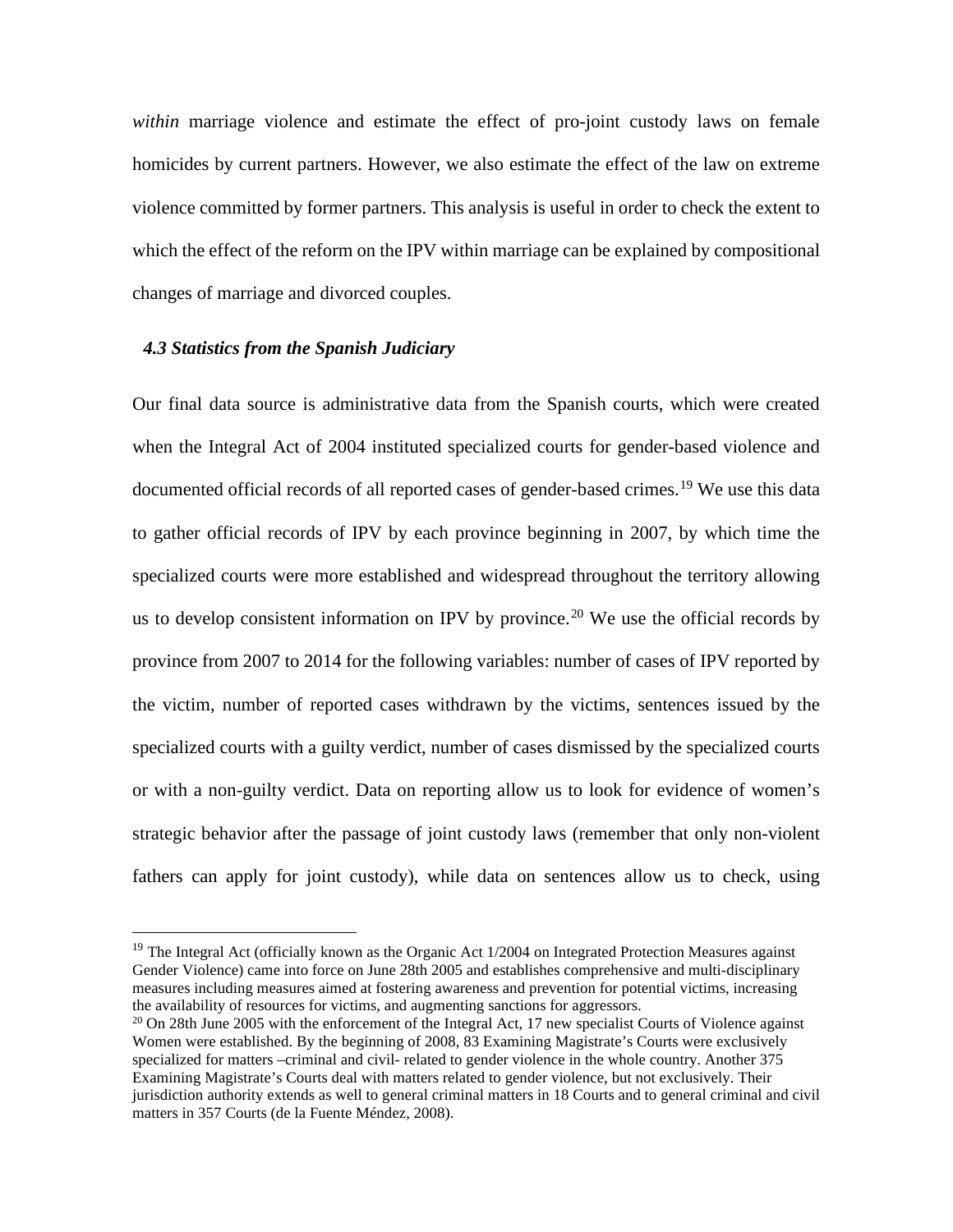administrative data, the reliability of the results on non-extreme violence based on survey data.

The victims can report cases of abuse either directly to the specialized courts or they may report IPV to the police, in which case the report is referred to the specialized court. There were 5 reports made by the victim per 1,000 female inhabitants on average during 2007 and 2014. Reports made directly by the victim represent 80% of all reports of domestic violence. On average, around 15% of the reports of intimate partner violence made by the victims were withdrawn by them. Among all cases for which the specialized courts made a final decision, 17% (or 0.65 per 1,000 female inhabitants) received a guilty verdict, while 65% were dismissed or with non-guilty verdict.<sup>[21](#page-19-0)</sup>

# **V. Empirical Specification and Results**

#### *5.1 Non-extreme violence: Analysis of the Survey Data on IPV*

#### *5.1.1 Empirical Specification*

As already mentioned, our identification strategy relies on the pro-joint custody reforms that five Spanish provinces passed between 2009 and 2011. Because equal parenting time after divorce is relevant for couples with minors but not for those without minors, our empirical approach examines whether there are systematic differences in the evolution of IPV between couples with and without minors in treated versus control regions when the reforms passed. More precisely, we estimate the following equation using a probit model:

<span id="page-19-0"></span><sup>&</sup>lt;sup>21</sup> Some cases of extreme violence have to be referred to the Criminal Court or Provincial courts for prosecution (around 20% of all reports) and others remain without decision (around 10%) due to the overload of the specialized courts. Notice also that the number of reported cases are always higher than the number of sentences issued as one woman can report IPV more than once.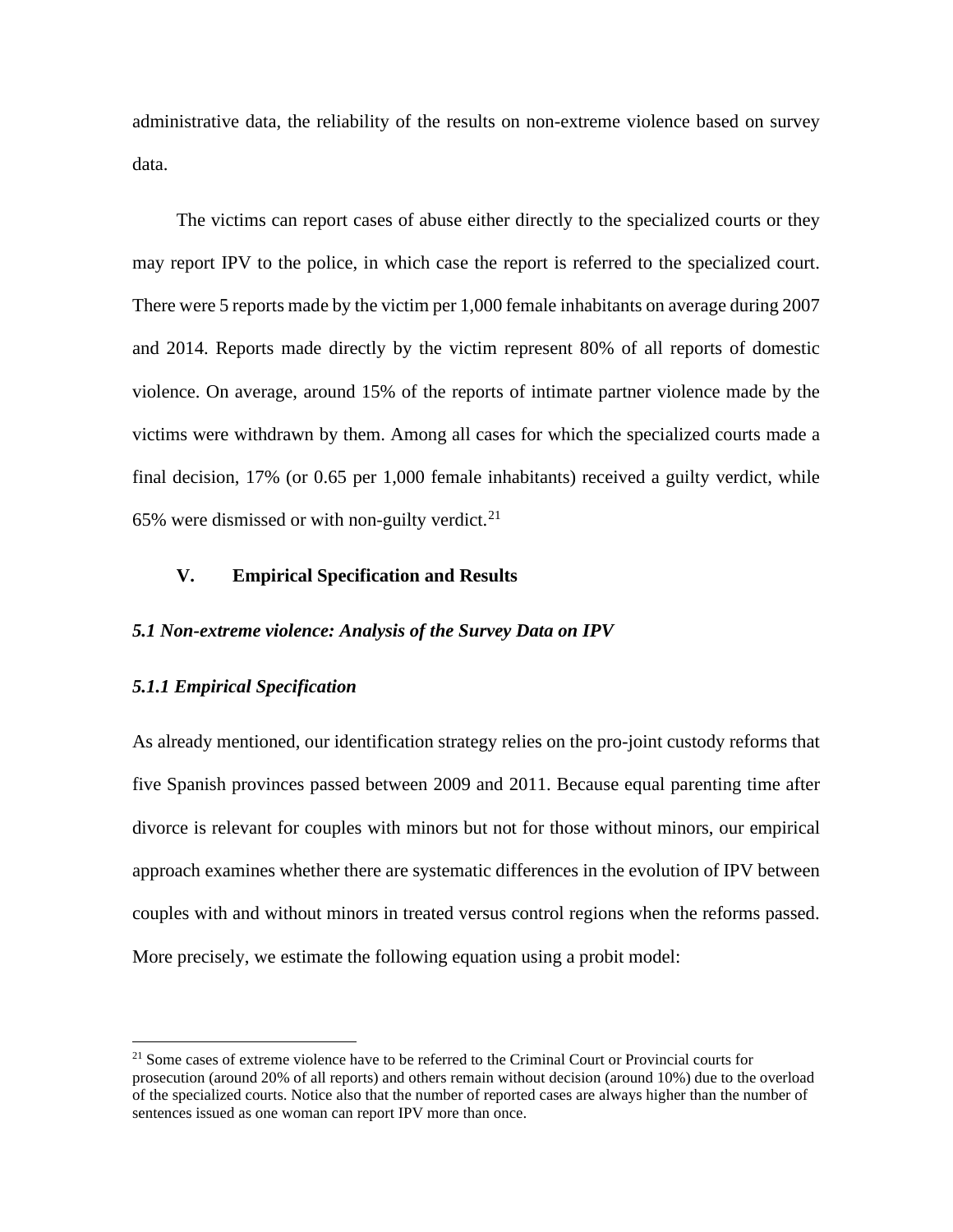$$
DV_{igjt} = \alpha_0 + \alpha_1 \, Minors_g + \alpha_2 \, (Minors_g \cdot Post_t) + \alpha_3 \, (Minors_g \cdot Treat_j) + \alpha_4 \, (Minors_g \cdot Treat_j \cdot Post_t) + \alpha_5 \, (Minors_g \cdot Post_t) + \alpha_6 \, (Post_t \cdot Treat_j) + \nX'Y + \tau + \varphi + u_{igjt},
$$
\n
$$
(1)
$$

Where  $DV_{igit}$  is our measure of domestic violence for individual i, in couple type g, in region j, and year t; Minors<sub>a</sub> is an indicator of the couple type (with or without minors);  $Post<sub>t</sub>$  is a binary indicator for the post reform period;  $Treat_i$  is a binary indicator for the group of treated regions; and  $\tau$  and  $\varphi$  are time and region fixed effects, respectively. Our triple difference estimator and coefficient of interest is therefore  $\alpha_4$ .

Our treatment group then consists of partnered women with children (aged 18 or less) who live in treated regions. To avoid the possibility that the results are driven by changes in partner formation due to changes in the type of couples who match together as a result of the joint custody laws, the analyses focuses on couples that have been together for at least five years and therefore were 'surprised' by the reforms.<sup>[22](#page-20-0)</sup> However, our sample may still be affected by compositional changes due to the effect of pro-joint custody laws on divorce rates. To test the robustness of our results to these factors, and to examine the extent to which our results are driven by behavioral changes within marriage as compared to partner dissolution, we also estimate our models on the sample of all women who were partnered at the time of the reform.

Our measure of IPV is equivalent to the one used by Brassiolo (2016) and is based on a series of questions referring to situations and behaviors considered by experts as strong

<span id="page-20-0"></span> $22$  This restriction is sufficient to ensure that we only have couples 'surprised' by the policy change since the last year we have data is 2014 and the earliest year of the reform is 2009.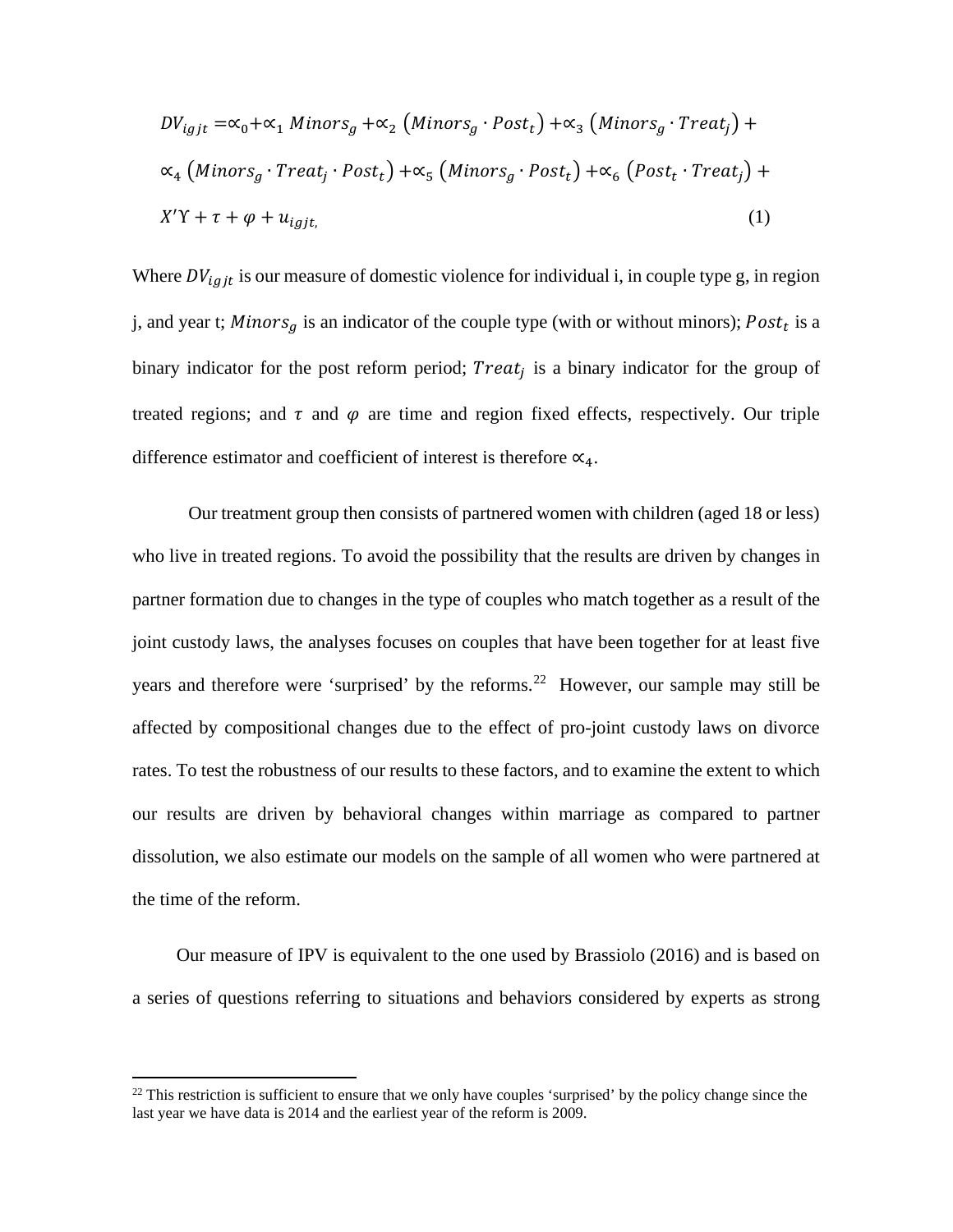indicators of mistreatment. Our IPV variable is a binary variable that takes value 1 if any of these indicators occurs "frequently" or "sometimes" (the other options are "rarely" or "never") and the offender is the intimate partner of the victim. This measure of abuse can further be disaggregated into three additional measures – physical, sexual and psychological. In the tables below we consider these more disaggregated measures of abuse and check whether our results are driven by a particular type of violence.

Finally, the vector *X'* includes a rich set of control variables that can affect the level of domestic violence and may also be correlated with the presence of minors in the household. It includes control variables for the woman's age, whether the couple is married or cohabiting, the level of education of the woman and of the partner, and the employment status of the woman and the partner. We check the sensitivity of our results by changing the set of controls across different specifications.

Unfortunately, due to limited post-reform data in the Survey on Violence Against Women, we only have one time period after the reforms. However, as we show in section 5.3, our results are quite consistent with the results using administrative data from the Spanish Judiciary and with the analysis of intimate partner homicides, which has several years of data post-reform.

# *5.1.2 Results*

An essential assumption of the differences-in-differences approach is the parallel trends assumption. Figure 7 provides evidence supporting that this assumption is satisfied in our case.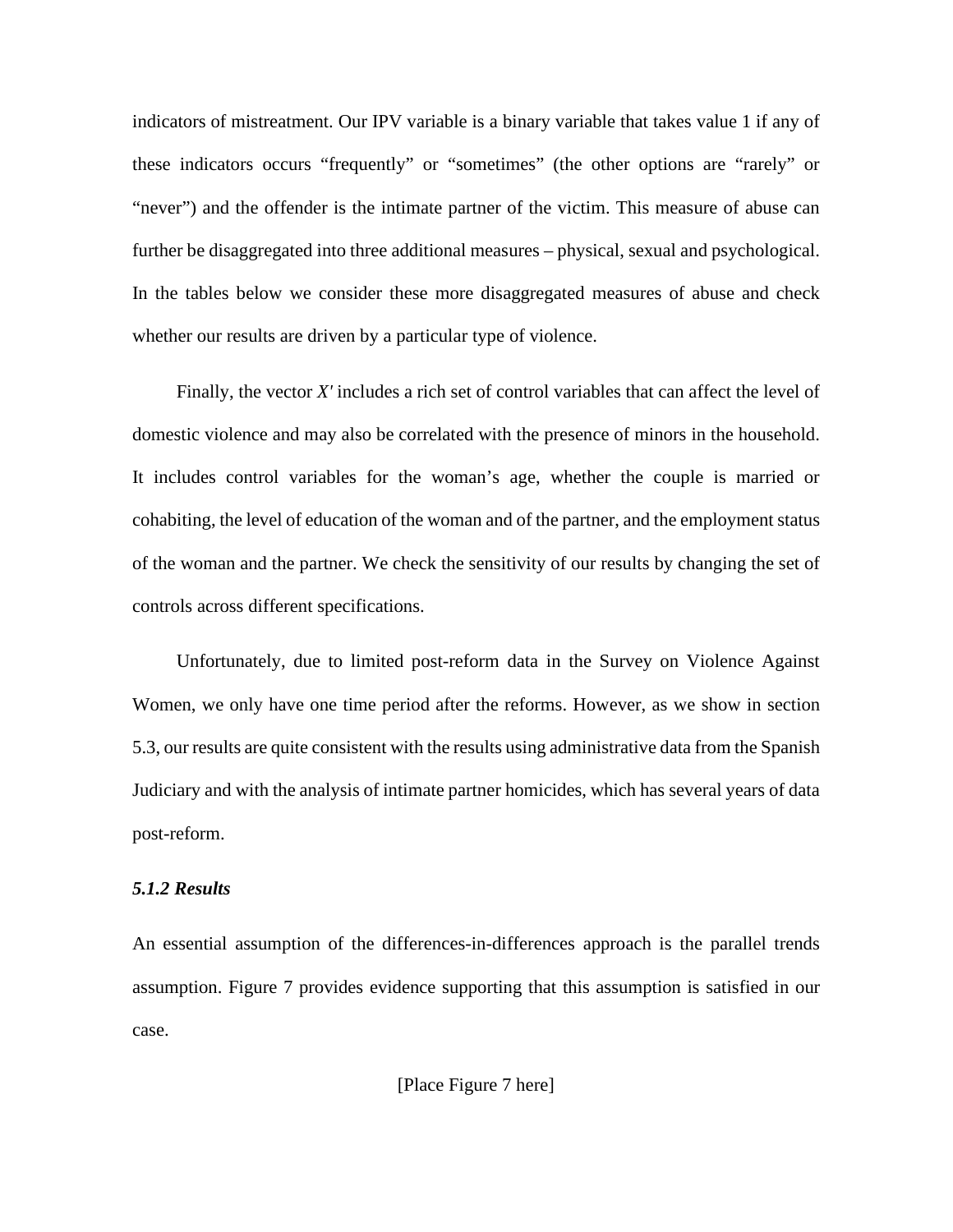The figure shows the evolution of the difference in our measure of abuse between couples with and without minors in treated and control regions from the pre-reform period (1998, 2001, 2005 and 2010) through 2014. As we discussed in the legal framework section, while some regions passed their joint custody reform in 2010, the effects of the reform become noticeable one or two years later as the incidence of joint custody increases and the implications of this new policy became more evident to the society at large. As can be seen in the figure, the difference in the incidence of IPV between couples with and without minors is very similar between the control and treated regions and moves in parallel around an average value of 0.015, which implies that women living with minors suffer a 1.5 percentage points higher incidence of IPV than women in couples without minors. After the implementation of the reforms the control regions continue around the same trend as before but treated regions experience a significant drop in the incidence of IPV, resulting in less IPV in couples with minors relative to those without children in regions that experienced the policy reform. As a result of this change women with children go from being more at risk of being victims of IPV to be less at risk, compared to women without children.

Table 2 shows the marginal effects of estimating equation (1) using probit regressions. The results are largely consistent with the evidence displayed in Figure 2. Column 1 shows the triple difference estimator in a specification that includes only the variable of interest (and the relevant interactions) plus region, year and age controls. The coefficient points to a significant decrease of the incidence of IPV for treated women after the reform by 2.7 percentage points (45% of the sample average). Column 2 includes also marital status controls, whereas columns 3 to 5 add controls for the woman's characteristics (education and employment status), those of her partner and year dummies interacted with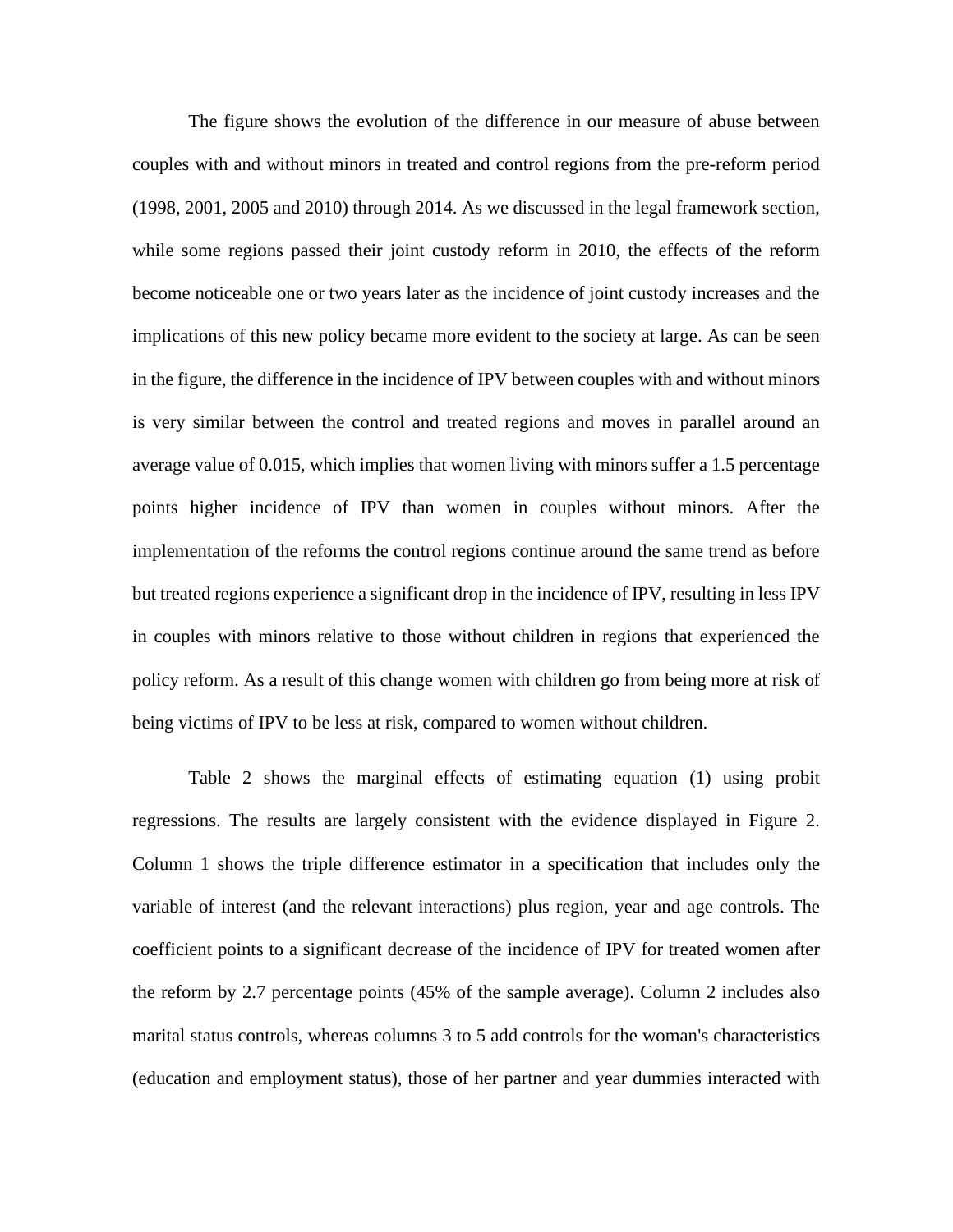region, respectively. In all the cases the effect remains negative, significant and extremely close in magnitude. Throughout the paper, we call the specification in column 4 our preferred specification. As previously discussed, column (6) adds to the sample women that separated or divorced from their previous partner less than five years ago and remained single until the date of the interview to capture the extent to which the reduction in IPV with joint custody laws is driven by a decrease in the level of exposure to violent partners. The results in column (6) are remarkably similar to the previous ones, with the joint custody law decreasing IPV by 43.7% (-2.1 percentage points out of an average value of 4.9). This suggests that the 'exposure' effect is not a crucial part of our story and cannot explain the significant reduction of IPV caused by the joint custody laws.

#### [Place Table 2 here]

Our theoretical model suggests that the decrease in domestic violence with pro-joint custody laws should occur through a reduction in men's temporary use of IPV in an attempt to prevent divorce, as opposed to a reduction in chronic levels of violence in the relationship. While we cannot directly identify this in our data, there is some evidence that the policy reduced acute and temporary violence. The 2011 survey asks women about the timing of violence in their relationship; 40% of women respond that the abuse did not exist at the beginning of the relationship but started less than 5 years ago, with 14% saying it has been occurring only since the last year. $^{23}$ 

To test the robustness of the previous results, column 7 shows the difference-indifference estimator using only the sample of treated regions. In that specification we simply

<span id="page-23-0"></span> $23$  Note that women in our sample have been together with the same partner for more than 5 years.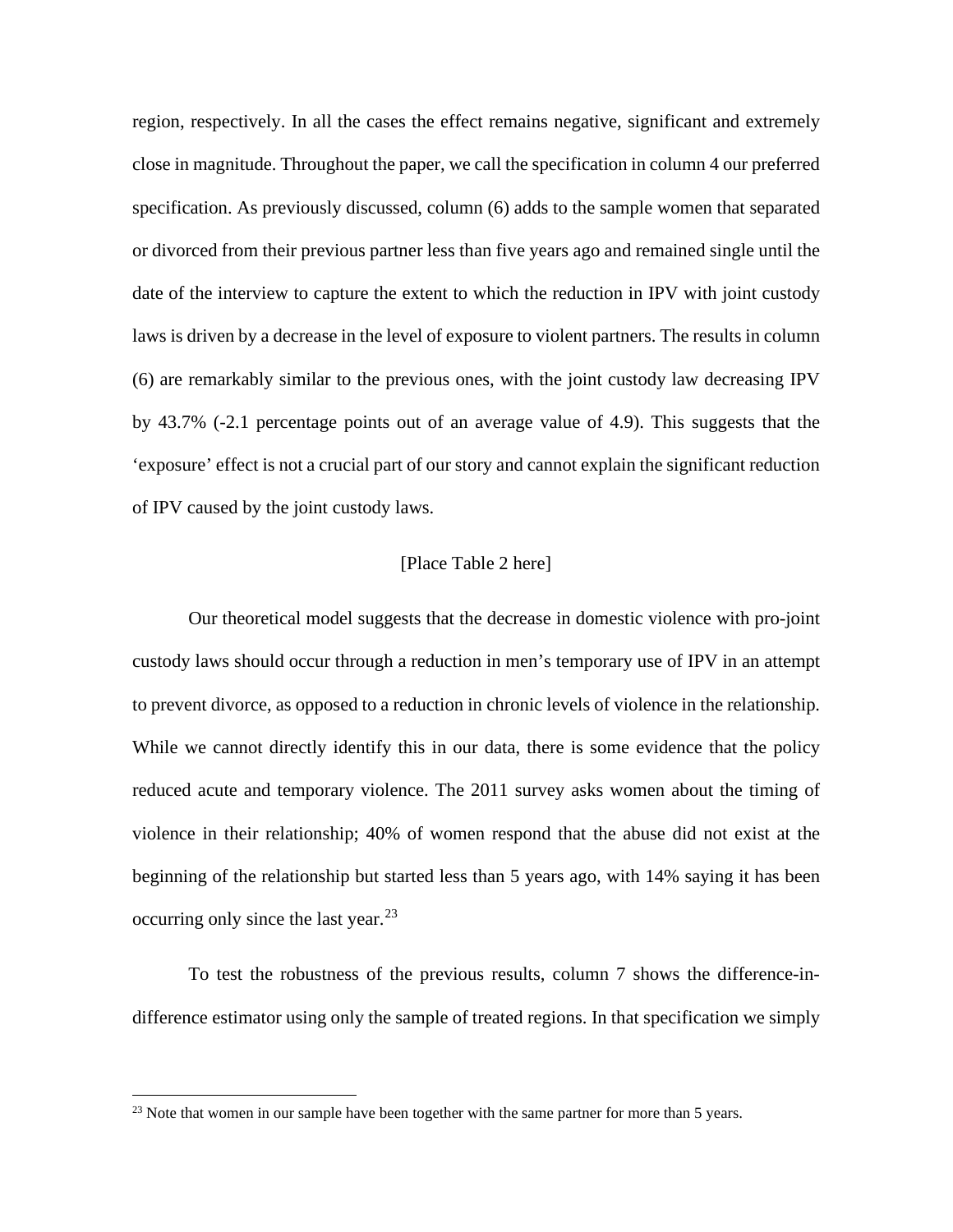compare the evolution of IPV for women in couples with minors to couples without minors, before and after the reform, and therefore the coefficient of interest is  $\alpha_2$ . The estimated effect is almost identical to the one in column 4 which suggests that our triple difference estimator is capturing the fact that only treated regions deviated from the pre-reform trend after the reforms took place whereas control regions continue around the previous trend. Column 8 reinforces this idea and serves as our first placebo test. In this column we estimate the same difference-in-difference specification but now using only the sample of women in non-treated regions. As expected, the estimated coefficient is close to 0 and non-significant. Finally, column 9 runs the second placebo test, which is also a test of the parallel trends assumption. In this specification, we estimate equation (1) but now comparing two subperiods of the pre-reform period: 2005-2010 vs. 1991-2001, that is, assuming that a "fake" reform took place in 2005. Consistent with parallel trends assumption, the estimated coefficient is zero and non-significant.

We turn now to the results in Table 3. In that table we estimate our preferred specification for three different measures of abuse: sexual, physical and psychological. In all cases we find a negative and significant effect of the joint custody laws across all three types of abuse, with impacts that range from 50% in the case of physical abuse to 69% in the case of psychological abuse.

#### [Place Table 3 here]

# *5.1.2.1 Heterogeneity Analysis by the Level of Education of the Woman and her Employment Status*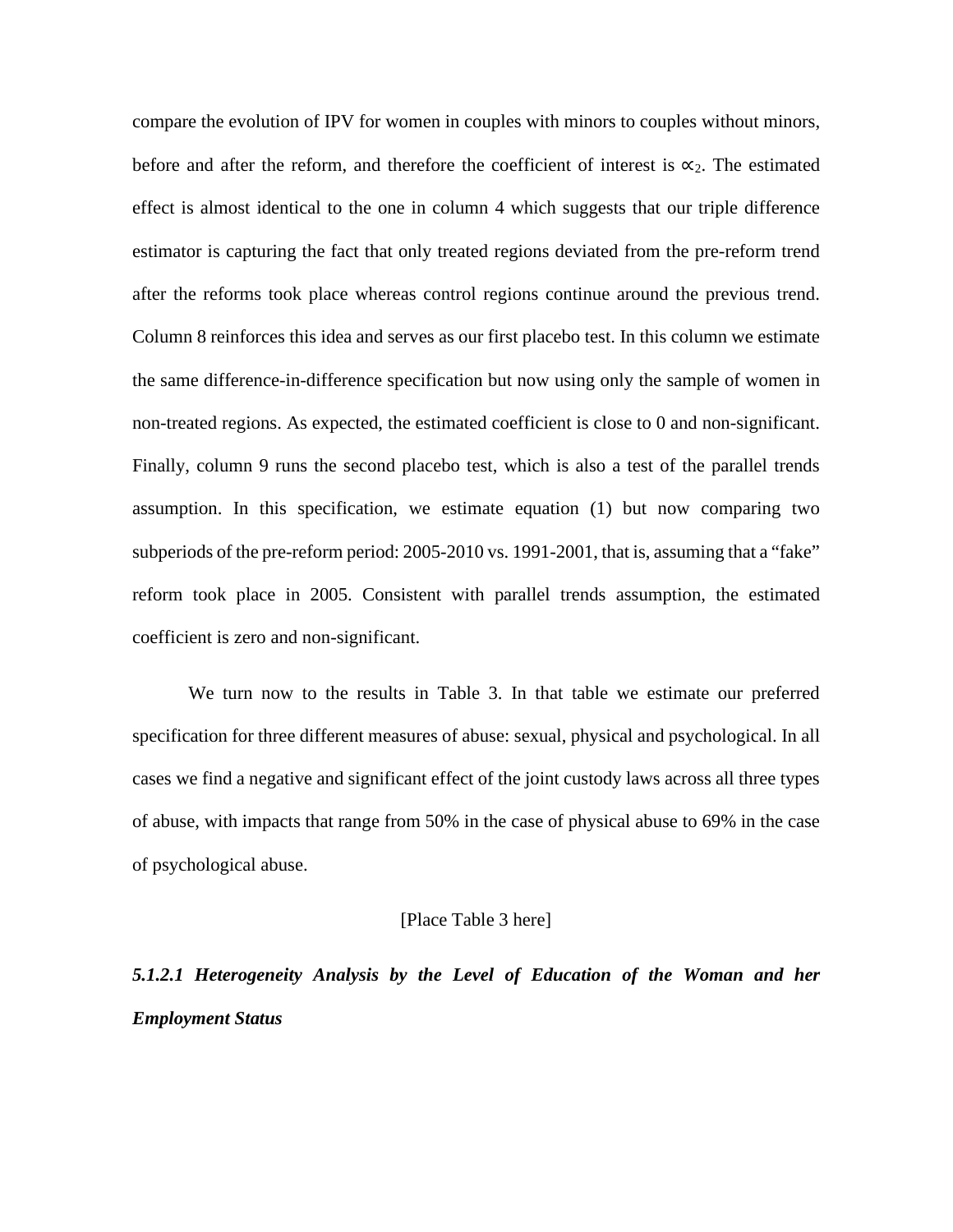As discussed in the theory section, the intensity of the treatment may vary with the level of education and employment status of the woman. Preceding the reforms, women held *de facto* a veto power on the type of custody that was awarded in the event of a divorce. The lower opportunity cost of time with children for non-working and less-educated women as well as the relative importance of child support for them (which is generally only awarded in sole custody cases) led to lower rates of joint custody among these groups prior to the reforms. As a result, we may expect to see larger policy effects of allowing men to choose joint custody among this group and a correspondingly larger decrease in IPV for women of low levels of education and non-employed compared to the other groups of women.

#### [Place Table 4 here]

We start with the heterogeneity analysis by level of education in Table 4. The results in that table indicate that the decrease of IPV brought about by the joint custody laws is driven by women of a low level of education. In the second column of panel (a) of Table 4 we see that joint custody decreases all types of abuse by 3.4 percentage points (53.9% of the sample average, significant at the 10%) in the case of women with secondary education or less, but has a non-significant effect in the case of women with more than secondary education (panel (b), column 2). We find a similar contrast in the case of non-sexual abuse, shown in column 1 of the table. Further splitting the sample by the level of education of the partner changes the magnitude of the estimated coefficients very little although they are less precisely estimated and become insignificant if the partner also has less education.

Table 5 tells a similar story but now with respect to the employment status of the woman. We find that the reduction of all types of abuse is driven by non-working women, with a 4.5 percentage points decline in IPV (72% of the sample average) shown in panel (b)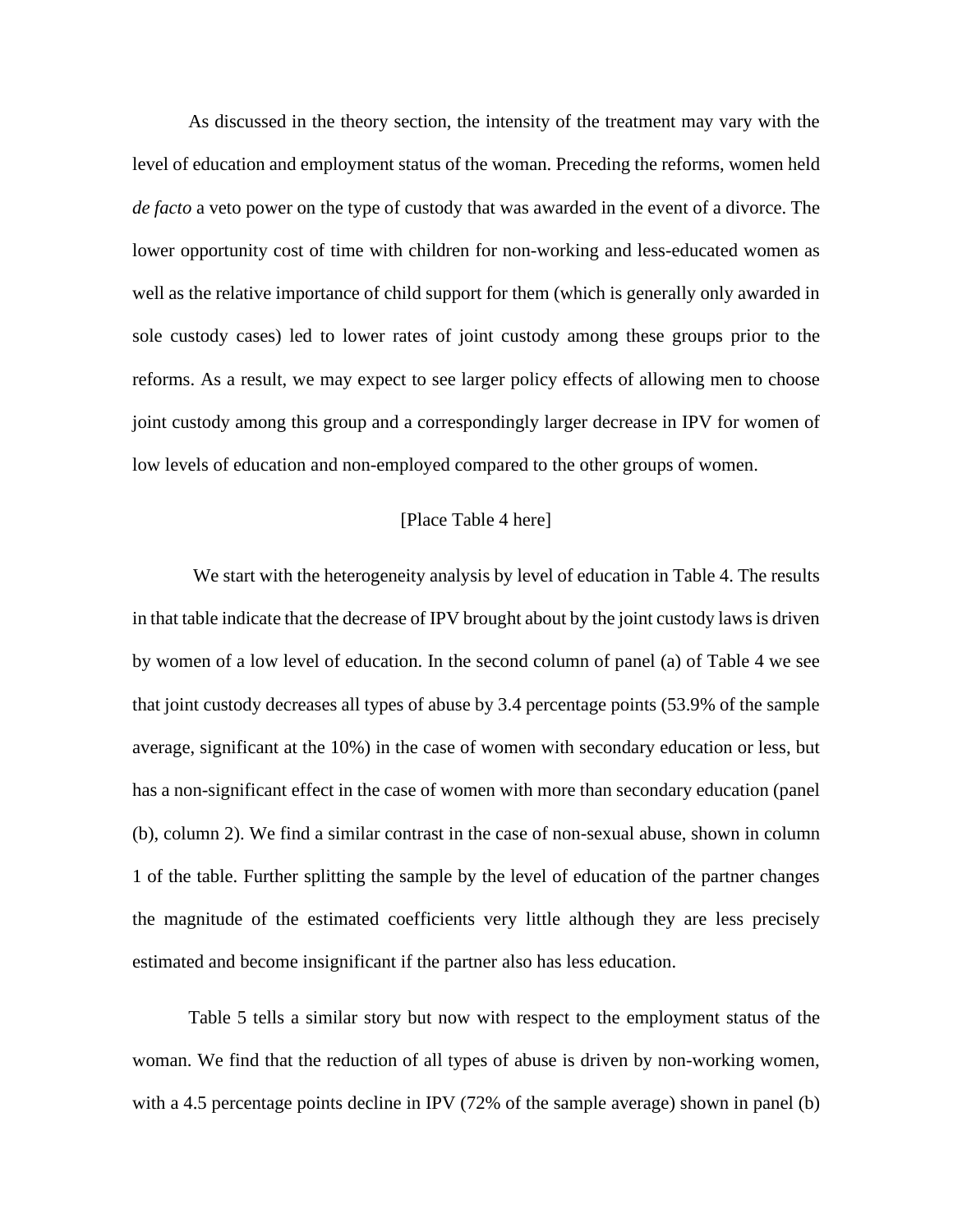of column 1. In contrast, working women experience a non-significant decrease of all types of domestic violence of 0.8 percentage points (panel (a), column 2). Again, the contrast is similar if we now focus on non-sexual abuse and when we split the sample by the employment status of the man. For example, in the case of couples in which the woman does not work but the man does, IPV falls by 4.9 percentage points, whereas when neither partner works, IPV falls by 4.1 percentage points.

#### [Place Table 5 here]

# *5.1.2.2. Heterogeneity Analysis by Age Group, Province Group and Who is the Breadwinner*

In Table 6 we show the results of separate regressions by age group, province group and by who is the primary breadwinner. The objective of this analysis is to check whether the effects of JC laws on IPV are larger among those groups that have been more affected by the reforms.

#### [Place Table 6 here]

Columns 1 and 2 show the analysis by splitting the sample in two age groups, younger than 30 and 30 or older. The objective of this analysis is to see if the effects of JC laws on IPV are larger among couples that have a higher probability of breaking up. Given that projoint custody laws are particularly relevant in the event of a divorce, we would expect to see larger effects among couples subject to a higher risk of divorce. Using data from the Spanish Council of the Judiciary Power, we calculated divorce rates among couples of different ages and find a jump when the woman is 30 years of age or older. For example, whereas the divorce and separation rate among couples with children is 8.5 per 1,000 women aged 18 to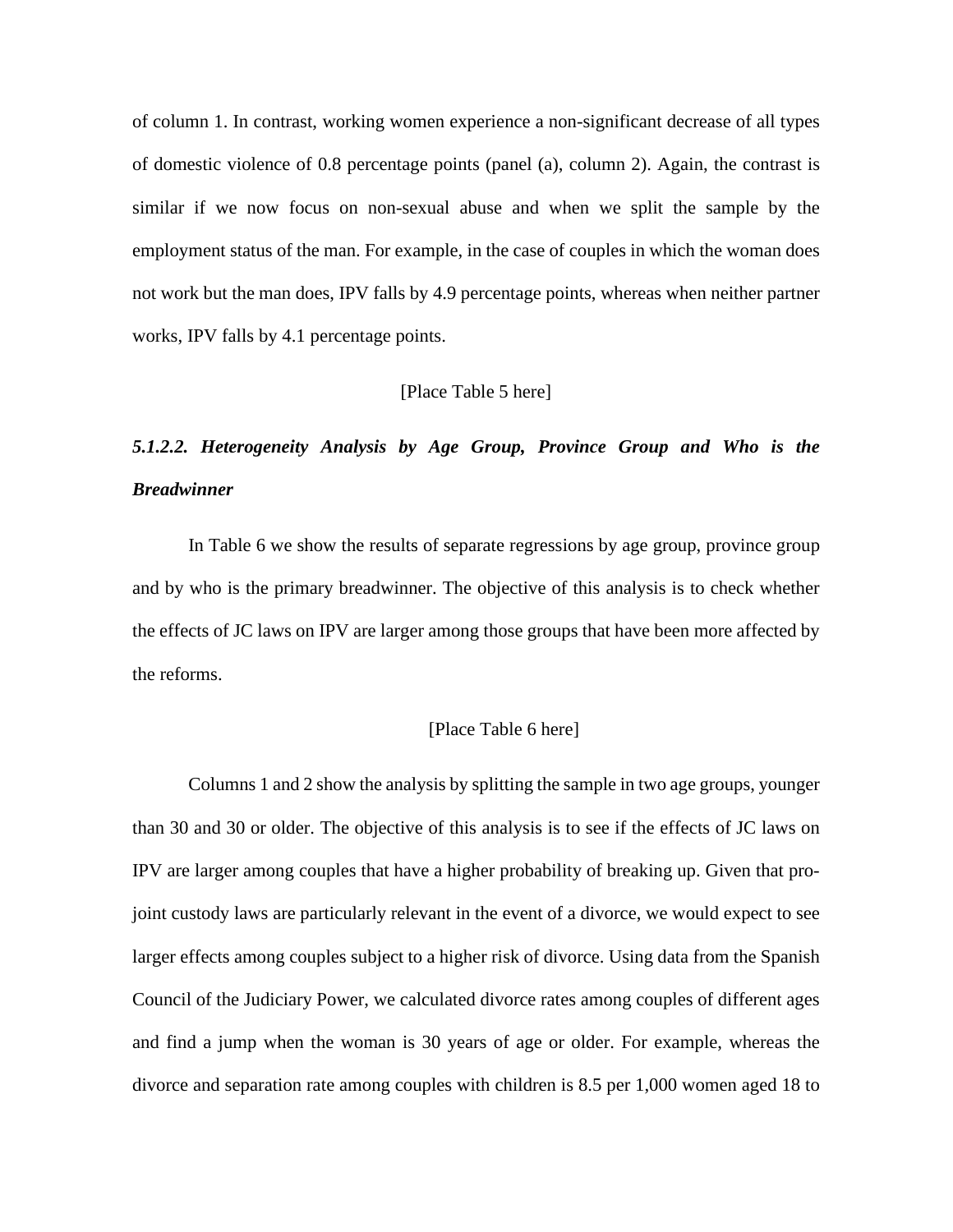29 that rate increase to 13.5 for women aged 30 to 49.<sup>[24](#page-27-0) [25](#page-27-1)</sup> As expected, column 1 in the table shows that the reduction of IPV due to the JC laws is much larger among the group of older women, aged 30 to 49 years old (-3.4 percentage points or -61.8%, significant at the 1% level), and compared to women 18 to 29 years old (-1.7 percentage points or -46.8%, nonsignificant).

The next two columns show the results of splitting the sample in two groups of provinces: 'low take-up' provinces and 'high take-up' provinces. We define 'low take-up' ('high take-up') provinces as those provinces that had a joint custody take-up rate below (above) the nation's median of 7.4% across all provinces before the reforms in 2009.<sup>[26](#page-27-2)</sup> There are several reasons that could explain the differences across provinces in joint custody takeup rates. For example, two-earner couples with kids are 5 percentage points higher in the 'high take-up' than in the 'low take-up' provinces (55% versus 50%), and two-earner couples have a higher tendency to have joint custody. As Figure 8 shows, the median joint custody take-up rates varied significantly across provinces in 2009, ranging from 5% in 'low takeup' control provinces to 12% in 'high take-up' treated ones. More importantly, between 2009 and 2014 take-up rates increased the most in treated provinces and especially in those that started off from a low JC take-up rate. Indeed, JC take-up rates increased 25 percentage points in 'low take-up' treated provinces compared to 5-6 percentage points in control provinces and 18 percentage points in 'high take-up' treated provinces. Hence, in light of these differences one would expect to see larger effects of the pro-joint custody laws on IPV on

<span id="page-27-0"></span><sup>&</sup>lt;sup>24</sup> To calculate these rates we use population data from the Spanish Labor Force Survey to compute the stock of married women with children at each age group.

<span id="page-27-1"></span><sup>&</sup>lt;sup>25</sup> We focus on these age brackets because these are the age groups specified in the IPV questionnaires: 18 to 29, 30 to 39 and 40 to 49. We find very similar divorce probabilities for the last two age groups.

<span id="page-27-2"></span><sup>&</sup>lt;sup>26</sup> Of the 50 provinces, 35 are control provinces of which 19 are 'low take-up' provinces, and 15 are treated provinces of which 6 are 'low take-up' provinces.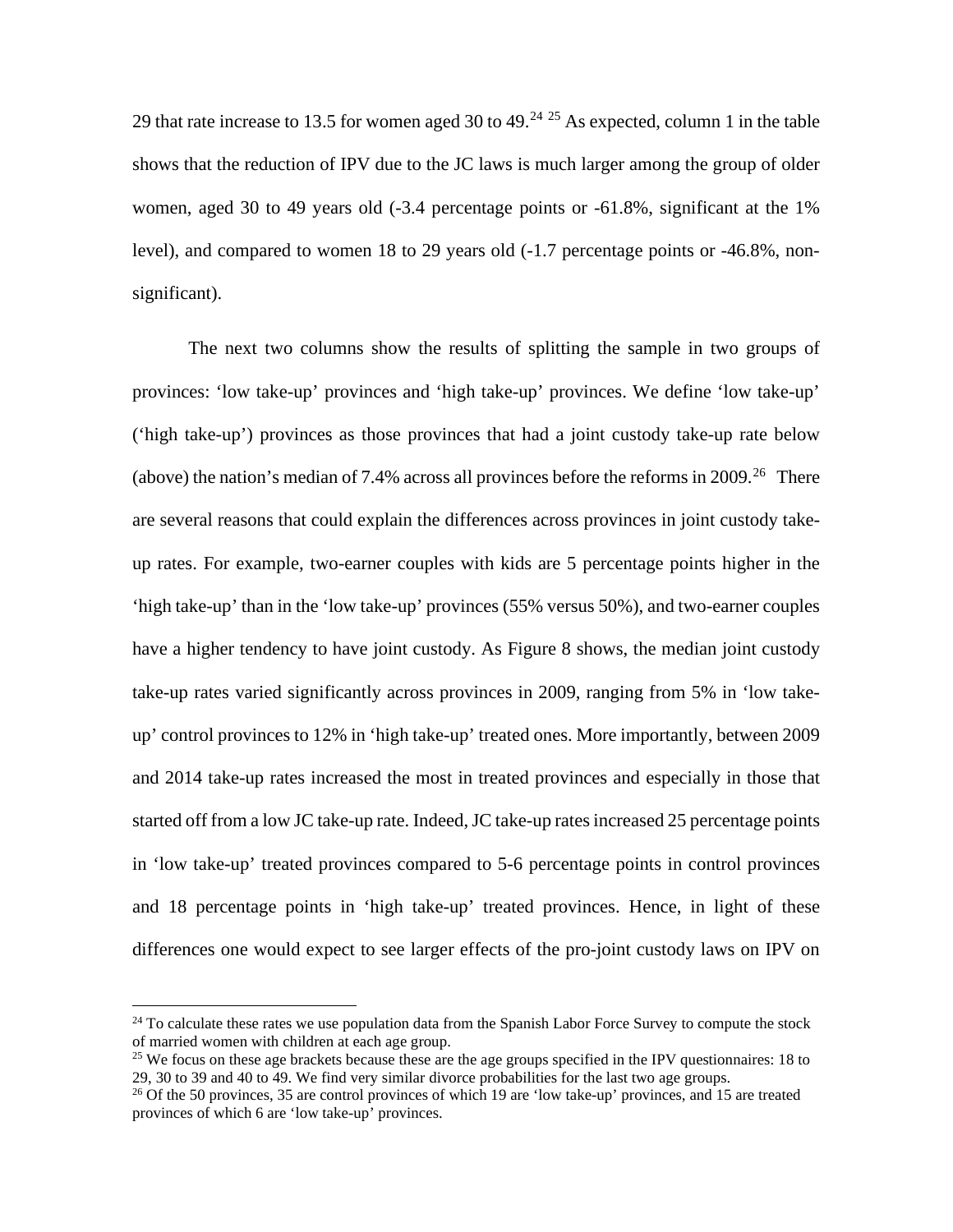'low take-up' treated provinces since these are the provinces that have been more affected by the reforms.

#### [Place Figure 8 here]

The evidence presented in columns 3 and 4 of Table 6 confirms our hypothesis. Column 3 in the table shows that as a result of the pro-joint custody reforms IPV decreased 3.9 percentage points (79.6%, significant at the 1% level) in 'low take-up' treated provinces, whereas column 4 shows a much smaller decline of 1.7 percentage points (32.6%, nonsignificant) in 'high take-up' provinces.

Finally, columns 5 and 6 of the table show the results of separate analyses by who is the highest income earner in the household.<sup>[27](#page-28-0)</sup> The results confirm the analysis of Table 5 and indicate that the effect is mainly driven by more traditional couples in which a person different than the woman (most likely the male partner) is the highest income earner. The effect of pro-joint custody laws on IPV in column 6 is almost identical to the one in our preferred specification (-2.9 percentage points or -58%), although due to the smaller sample size the coefficient is less precisely estimated and becomes non-statistically significant. Column 6 shows a much smaller, and non-significant, effect for the couples in which the woman is the highest income earner (-1.1 percentage points or -19.6%).

#### *5.1.2.3. Additional Robustness Tests*

Table 7 displays the results of several tests of the robustness of our main results (column 1). In column 2 we show the results when we do not use survey weights in our

<span id="page-28-0"></span> $27$  In each of the surveys each woman is asked specifically whether she or another person in the household is the highest income earner, without specifying who that other person is or the level of income. Hence, this is a dummy variable that takes value 1 if the woman is the higher income earner and 0 otherwise.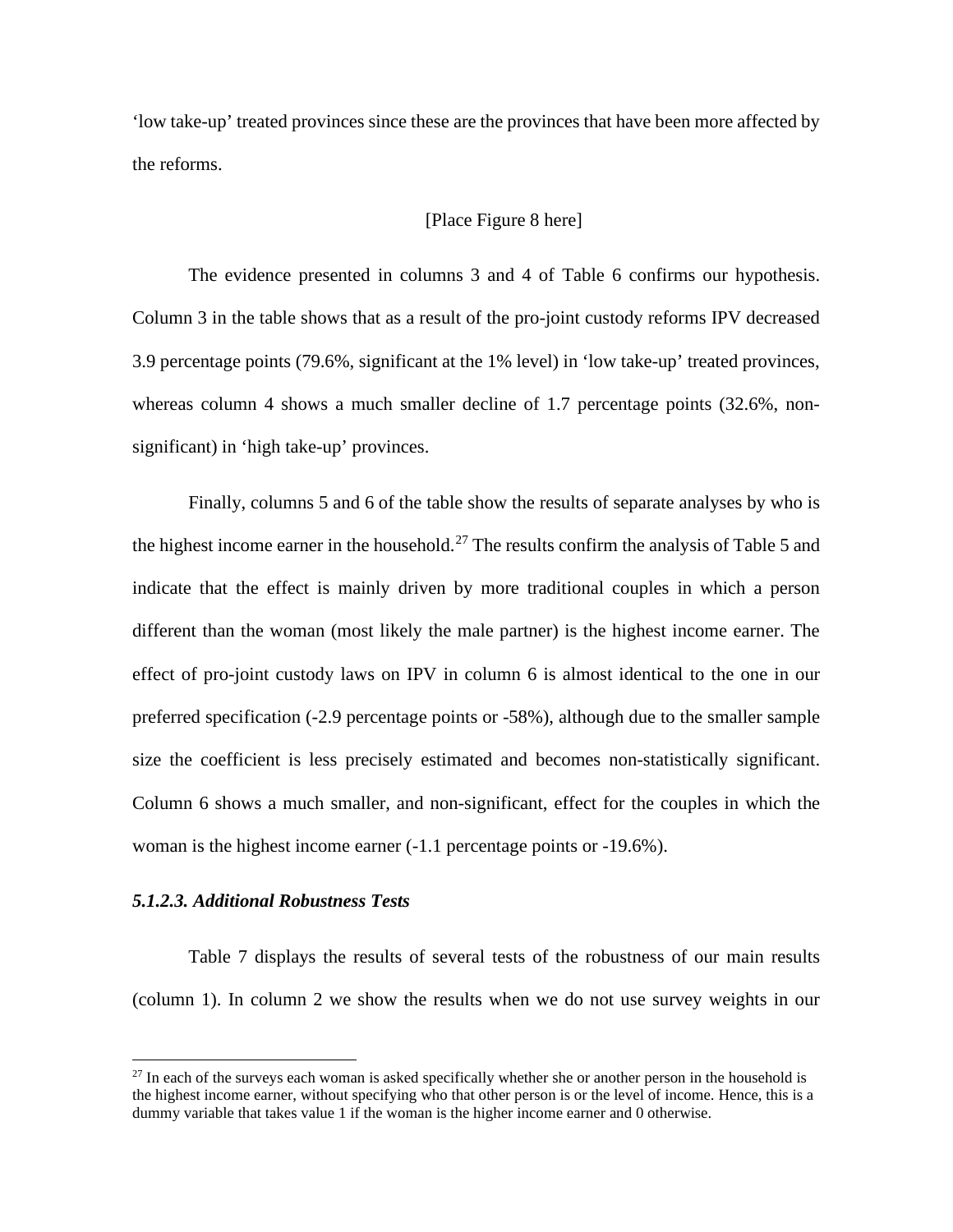regressions. The results are practically identical to the ones from our main specification. Column 3 shows that the results are robust to estimate standard errors using wild bootstrapping as an alternative to the method of clustering by region. In column 4, we estimate equation 1 using as the dependent variable the full 13 strong indicators of abuse, and we find very similar effects, with a reduction of IPV still quite large in magnitude (- 38.4%) and statistically significant<sup>28</sup>. In column 5 of the table we show the results when we exclude from the sample those women with an ex-partner. We estimate this sensitivity test to make sure that our results are not driven by confounding factors related to abuse from an expartner or to rule out any influence of the existence of an ex-partner on the level of abuse by the current partner. The magnitude of the effect increases from 2.8 to 3.2 percentage points and the economic effect now grows from 46% to 58%, with the growth in economic effects driven by both larger coefficient estimates as well as higher average levels of IPV among women with an ex-partner. Overall, and despite minor changes in the magnitude of effects, our robustness tests indicate a large and significant negative effect of the joint custody laws on IPV.

In column 6 we add to the sample couples that have been together for less than five years. Because these additional couples were not 'surprised' by the reforms we should expect to see smaller effects, since the new legal environment may affect who marries whom as well as expectations about transfers going into marriage which may imply a smaller shock from the legal change. This is indeed what we find, as the decrease in IPV falls to only 1.8 percentage points (33% of the sample average) and is only significant at the 10% level.

<span id="page-29-0"></span><sup>&</sup>lt;sup>28</sup> Recall that our main specification includes only 7 of the full 13 indicators due to changes over time in the questionnaire's wording for some indicators.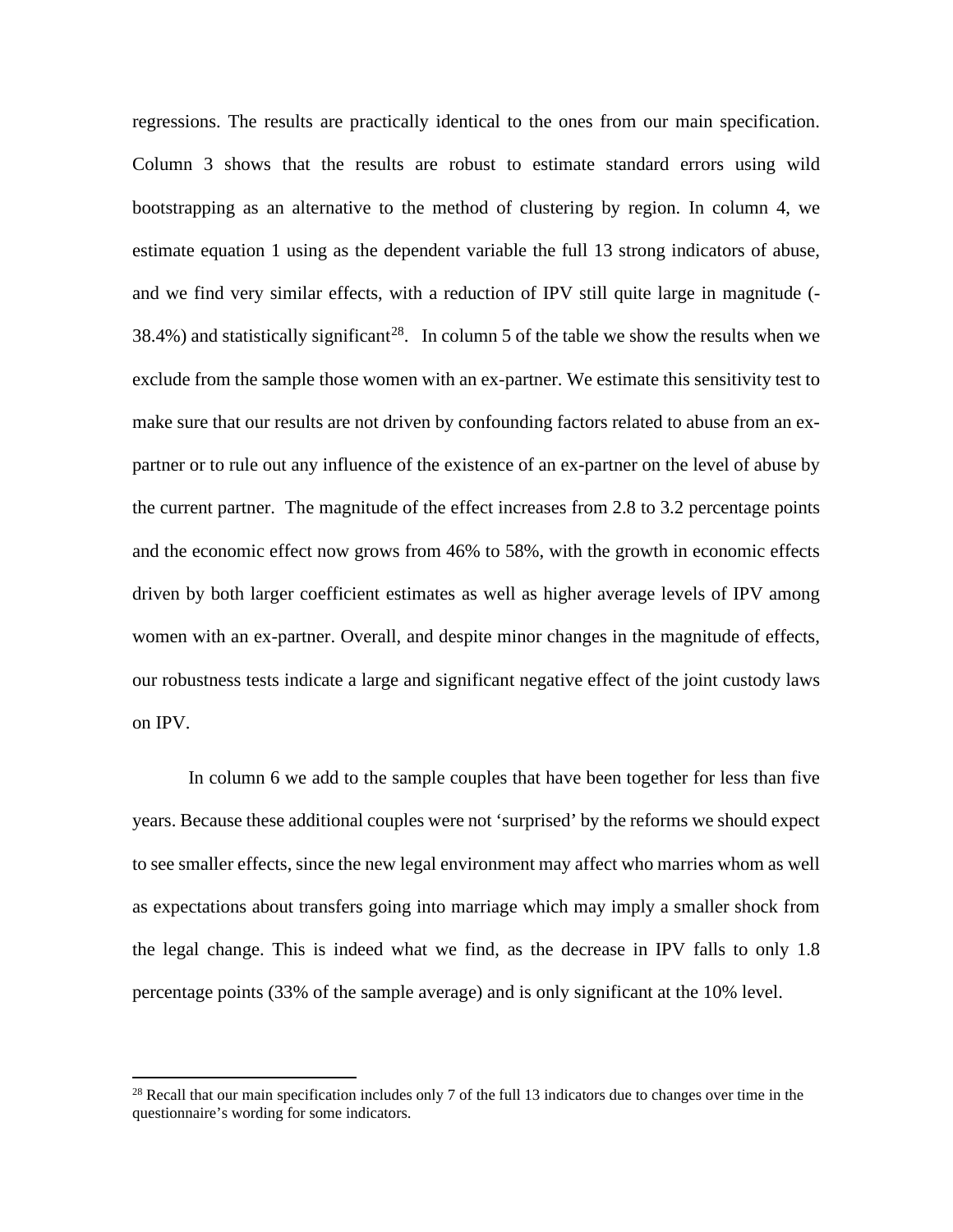Finally, column 7 of the table drops 2010 as this is the year of the reform for some regions. The effect of this change is imperceptible as all estimated coefficients remain almost identical to the ones in column 1.

#### *5.2 Extreme violence: Analysis of Female homicides by Intimate Partner*

#### *5.2.1 Empirical Specification*

As with the analysis of the survey data on non-extreme IPV, our identification strategy relies on the pro-joint custody reforms that five Spanish regions passed between 2009 and 2011. In this case, however, we do not have information about the presence of children. Therefore, we conduct the analysis using the annual series of female homicides by region for all women aged between 20 and 50 and estimate the following DiD dynamic specification:

$$
DV_{jt} = \alpha_0 + \sum_r \alpha_r \cdot JC_{jt}^r + \tau + \varphi + u_{jt}, \qquad (2)
$$

Where  $DV_{it}$  is our outcome of interest related to intimate partner homicides in region j, and year t;  $JC_{it}^{\tau}$  is a series of indicator variables equal to one if the region j has introduced a joint custody reform r years ago; and  $\tau$  and  $\varphi$  are time and region fixed effects, respectively. Our difference-in-difference estimators and coefficient of interest are therefore  $\propto_r$ .

We estimate equation (2) using two alternative dependent variables: the number of female homicides and the female homicides rate, defined as the number of homicides per 100,000 female inhabitants, and carry out the analyses separately depending on who committed the crime, a current or a former partner. Although the focus of our analysis is the effect of pro-joint custody laws on domestic violence *within* marriage, the analysis of female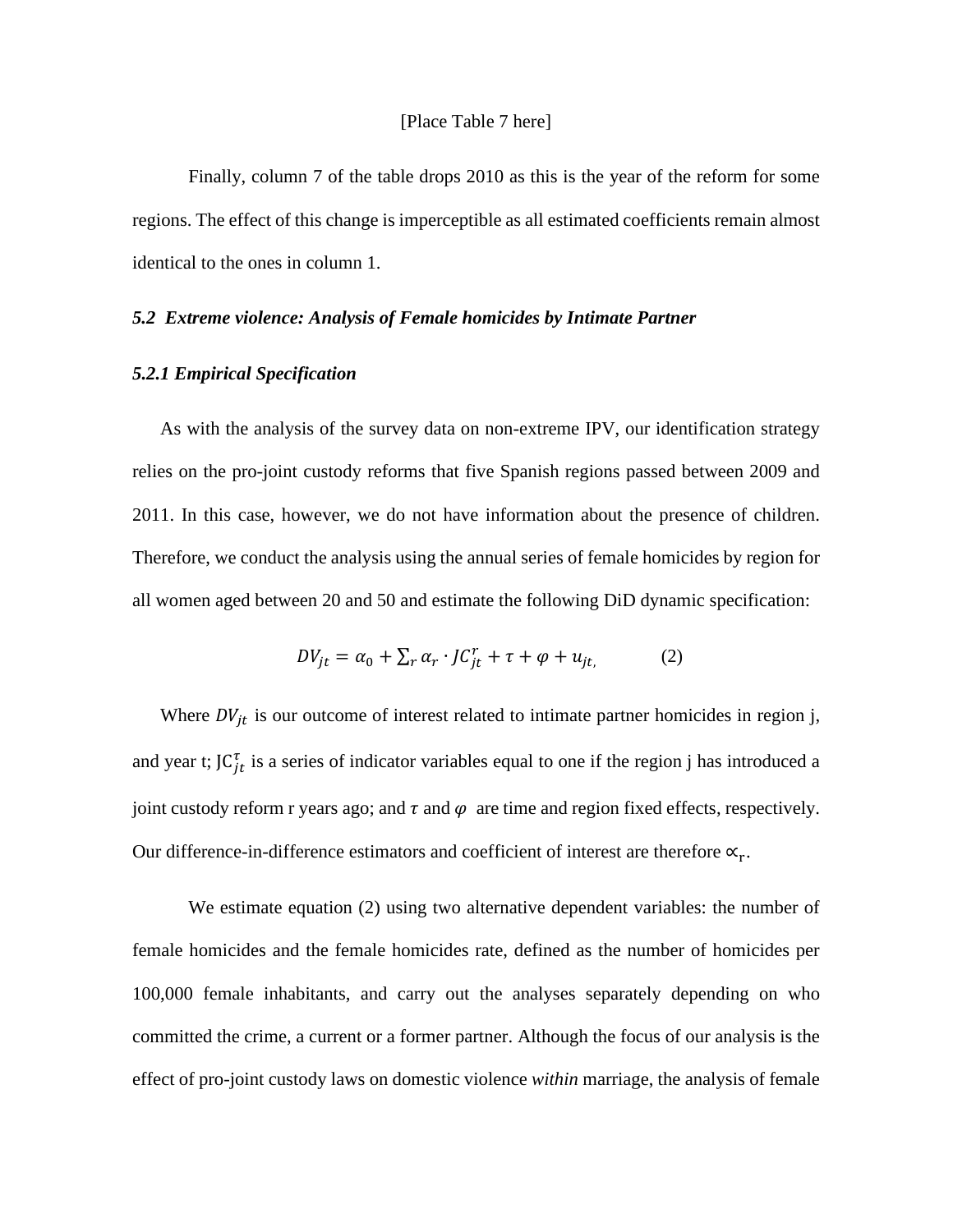homicides by former partners can help us to check if the decrease in IPV may be explained by changes in composition of couples who remain married after the law (exposure effect).

#### *5.2.2 Results*

The results (including leads) are displayed in Figure 9. The figure depicts the difference between treated and control regions before and after the introduction of pro-joint custody laws, after removing group specific pre-trends and time and region fixed effects. We show the estimated coefficients for a set of dummy variables in linear regressions capturing the number of years before and after the reform as well as the 5% confidence intervals, with standard errors clustered at the region level. Because we do not know whether the victim has children, we perform the analysis at the region level and restrict the sample to women aged between 20 and 50 years. Panel A and B show the results of female homicides committed by current and former partners, respectively.

#### [Place Figure 9 here]

Consistent with the decrease in non-extreme violence found in the previous section, Panel A of Figure 9 shows a decrease in the number of female homicides by current intimate partner in treated regions, relative to control regions, after the approval of the joint custody laws. The effect is statistically significant 2-3 years after the reform and grows over time. Specifically, we find that 5 years after the reform the number of victims decreases by 2.5 or 8% of the mean. As shown in the second figure, the effect remains when adjusting by regional female population.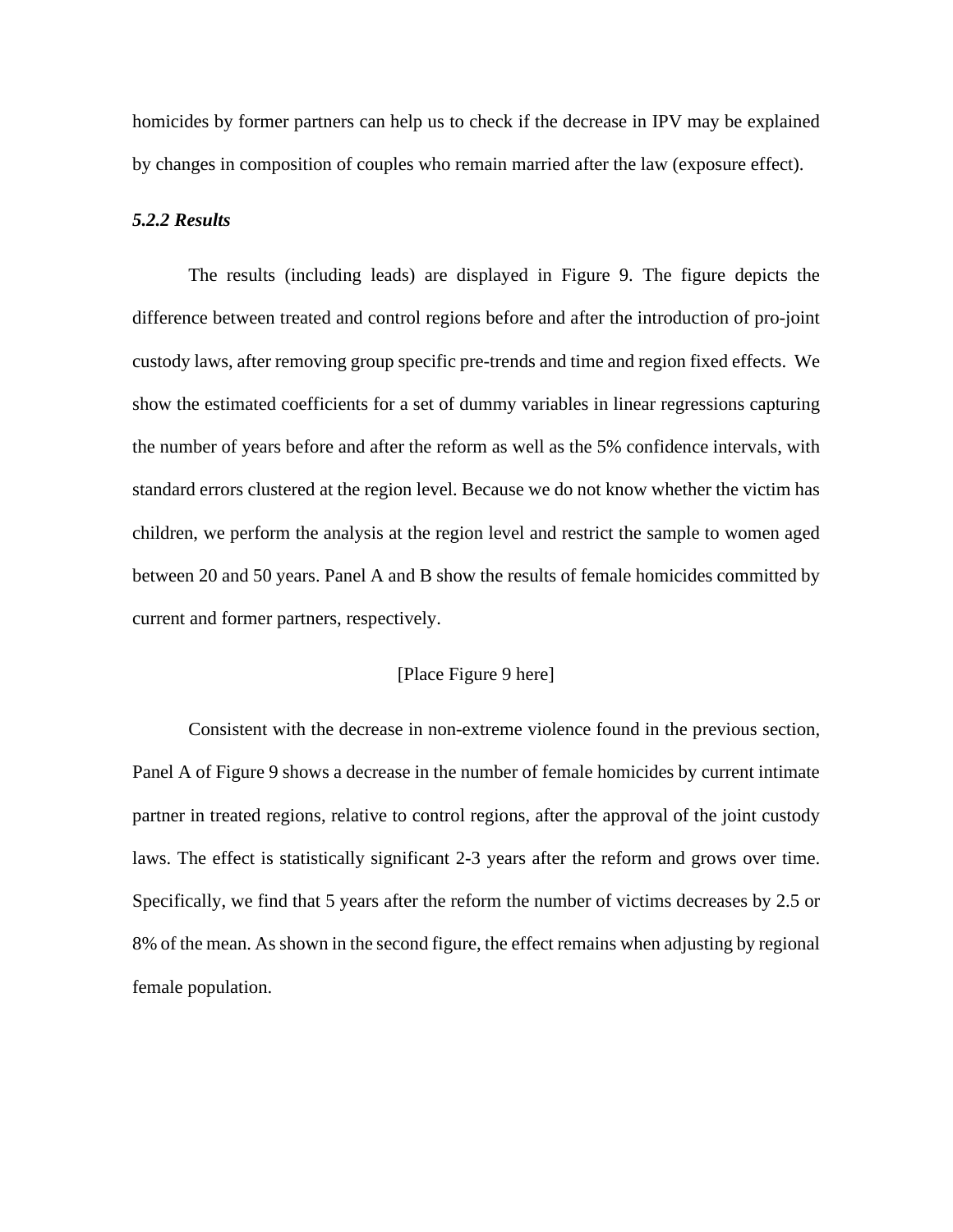The results in Panel B shows that female homicides committed by former partners were not affected by the reform, which helps to rule out that the decrease in IPV within marriage may be explained by an exposure effect.

#### *5.3 Analysis of the Reports by the Victim and Decisions by Specialized Courts*

# *5.3.1 Empirical Specification*

Like in the analysis of homicides, data from the Spanish courts do not include information about the presence of children. Therefore, we conduct the analysis for all women and estimate the same dynamic DiD specification presented in equation 2. In this case, the dependent variables are related to IPV reports and judiciary decisions in region j, and year t.

The effect of joint custody laws on the intensity of police reports of IPV is a priori ambiguous. On the one hand, we may expect to see less reporting of IPV to the police due to the reduction in IPV that occurred with the reforms. On the other hand, we could also see an increase in IPV reporting to the courts, since the new laws establish that joint custody cannot be awarded if the father is found guilty in an IPV case, creating an incentive to report IPV among for mothers who wish to maintain sole custody. This increase in reporting activity could reflect a higher willingness to report true cases of abuse but may also be part of a strategic behavior by mothers in situations in which IPV does not exist.

#### *5.2.2 Results*

Figure 10 shows the results of estimating equation (2), including leads. Each panel in the figure shows the difference in reporting activity between treated and control regions before and after the introduction of JC laws after removing group specific pre-trends and time and region fixed effects. The data comes from the official records from the Spanish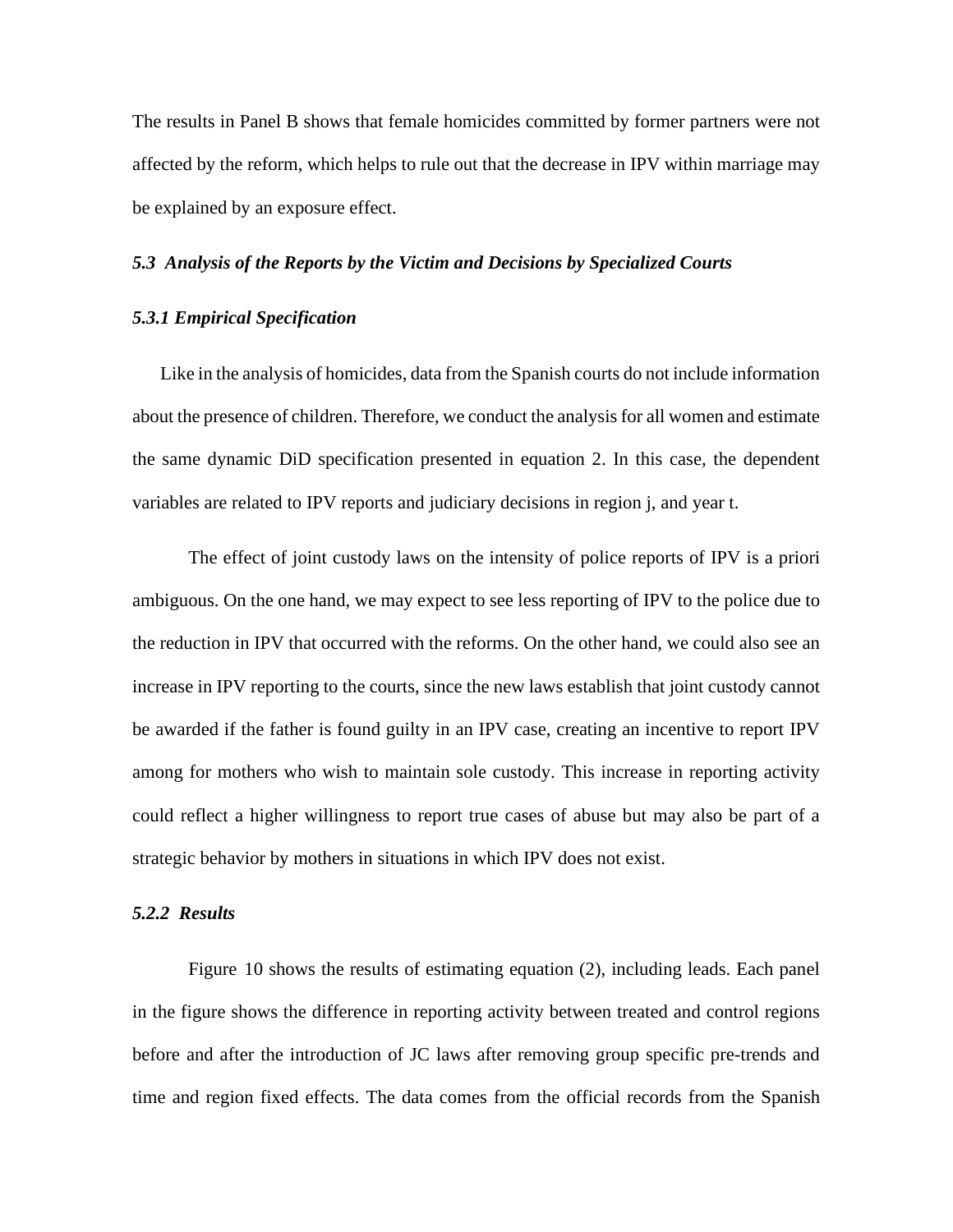Judiciary and gives the number of reported cases as well as the decisions by the specialized courts between 2007 and 2014 in each Spanish region. Because it is not possible to know whether the reporting victim has small children or women's age, we perform the analysis on the full sample of women at the region level, which means that our estimates are probably a lower bound estimates of the true effects of the laws.

#### [Place Figure 10 here]

The figure shows the estimated coefficients for a set of dummy variables in linear regressions capturing the number of years before and after the reform as well as the 5% confidence intervals, with standard errors clustered at the region level. Panel A, shows the number of cases reported to the police by the victim, defined as number of cases per 100,000 female inhabitants. Panel B displays the proportion of complaints withdrawn by the victim as a percentage of all cases reported. Panel C shows guilty verdicts based on the sentences issued by the specialized court on gender violence per 100,000 female inhabitants. Finally, panel D displays the proportion of cases dismissed or with a non-guilty verdict as a percentage of all cases for which the specialized court made a final decision.

Panel A in Figure 9 shows an increase of reporting activity in treated regions, relative to control regions, after the approval of the joint custody laws. However, the effect is statistically significant only 2-3 years after the reform and falls in magnitude and significance in the fourth year post reform. The increase reaches a maximum value of 0.3 (5% of the sample average) three years after the reform. Panel B, shows that women in treated regions have a much lower tendency to withdraw a previously presented report to the police. This might reflect the fact that under the new laws women have more incentive for the complaint to go forward. The effects are highly significant in the years post reform and they grow in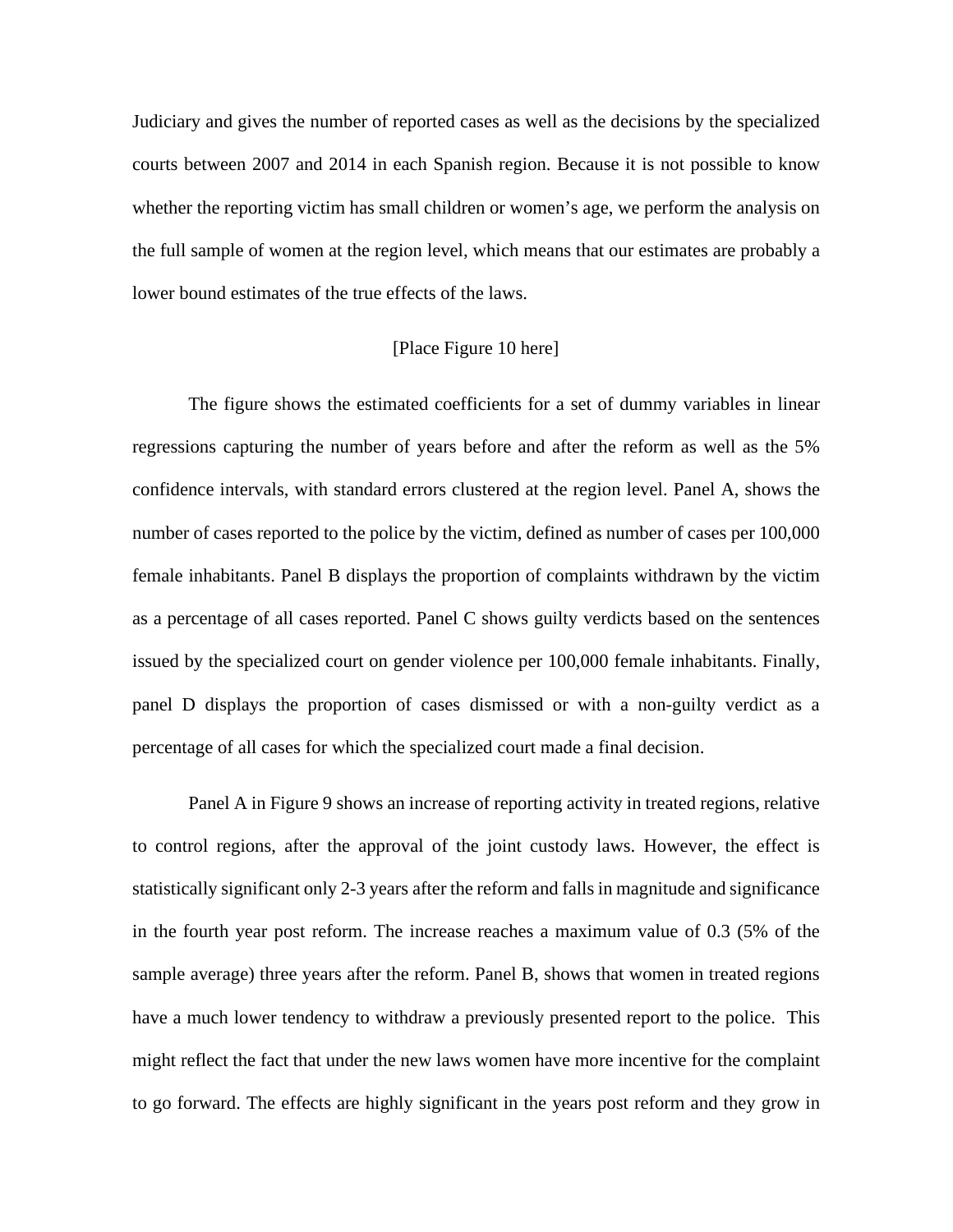time, reaching a maximum of 15 percentage points 4 years after the implementation of the new laws, indicating that women in treated regions may have increased incentive for the complaint to move forward due to the ability to maintain custody in treated regions if the court finds the father has been violent.

We turn now to panels c and d which show the decisions by specialized courts on domestic violence. Consistent with our results indicating a reduction in IPV with the reforms, panel C indicates that a lower proportion of reported cases end in a guilty verdict and panel d shows that a bigger proportion of reported cases end up being either dismissed by the judge of with a non-guilty verdict. In both cases the effects are highly significant and grow with the number of years since the passing of the new laws. For example, according to Panel C, four years after the implementation of the JC laws the proportion of IPV reported cases that end in a guilty verdict has decreased 0.22 points (or 31% of the sample average), the effect being significant at the 5% level. Also, the proportion of IPV reported cases that end in either dismissal or in a non-guilty verdict significantly increases 0.15 points (or 24% of the sample average) four years after the reform.

All in all, the evidence in Figure 10 points to a strategic response by women in regions with pro joint custody laws, showing a propensity to report more IPV cases, many of which end in either a non-guilty verdict or are simply dismissed by courts because of a lack of sufficient evidence of IPV. Furthermore, the increased probability of a non-guilty verdict is consistent with our previous finding of less IPV after the implementation of JC laws.

#### **VI. Conclusions**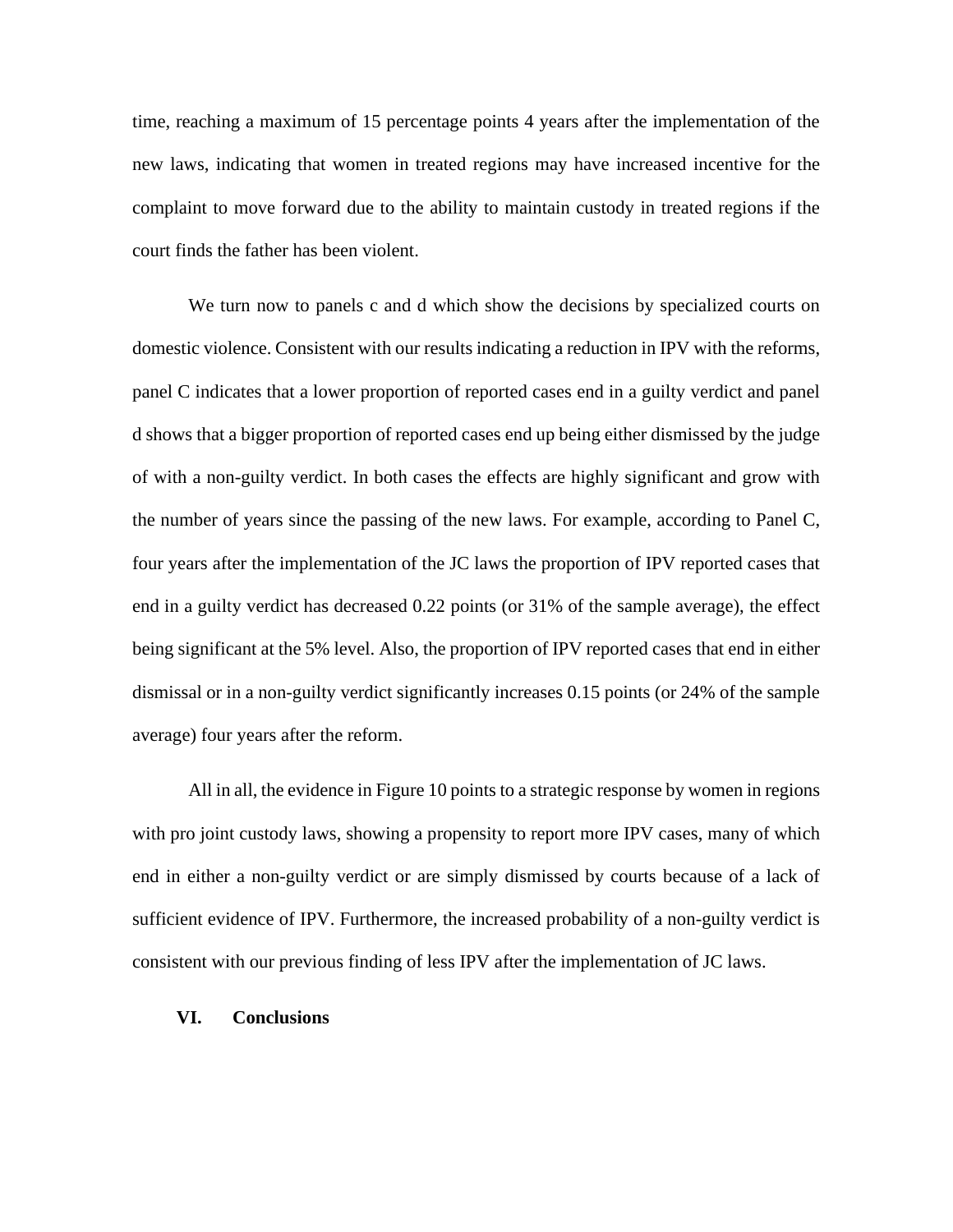This paper studies the effects on domestic violence of the passage of joint custody laws in Spain, which effectively changed the custody decision upon divorce from a unilateral maternal choice to a joint decision in which joint custody could not be unilaterally blocked by the mother, barring evidence of domestic violence.

We find that the policy significantly decreased domestic violence. Survey data indicates that IPV falls by almost 50% after the policy change. The results are robust to different specifications, adjustment of the standard errors, definition of the dependent variable and different samples. The effects are largest among couples more likely to divorce and in which the mother was more likely to seek sole custody before the policy change and therefore had the largest policy effects. We also find evidence of a significant reduction of the number of female homicides committed by the current intimate partners after the reform. Administrative data on sentences from specialized courts also indicates a decrease in IPV. However, we find evidence of more police reports by victims of intimate partner violence. We interpret this evidence as part of a strategic behavior by mothers that want to retain sole custody of their children.

Our theoretical model indicates that joint custody laws upon partnership dissolution may decrease IPV through two channels: 1) the direct effect of the law's stipulation that joint custody is barred in cases of domestic violence, and 2) fathers' lessened incentives to threaten violence as a desperate means of preventing divorce. While our data cannot directly identify which of the above two factors drive our results, Brassiolo's results (2016), which find that unilateral divorce decreases IPV among childless couples but increases it among those with children, indicates that the second mechanism may play some role, as some fathers use IPV to prevent divorce and the loss of their children.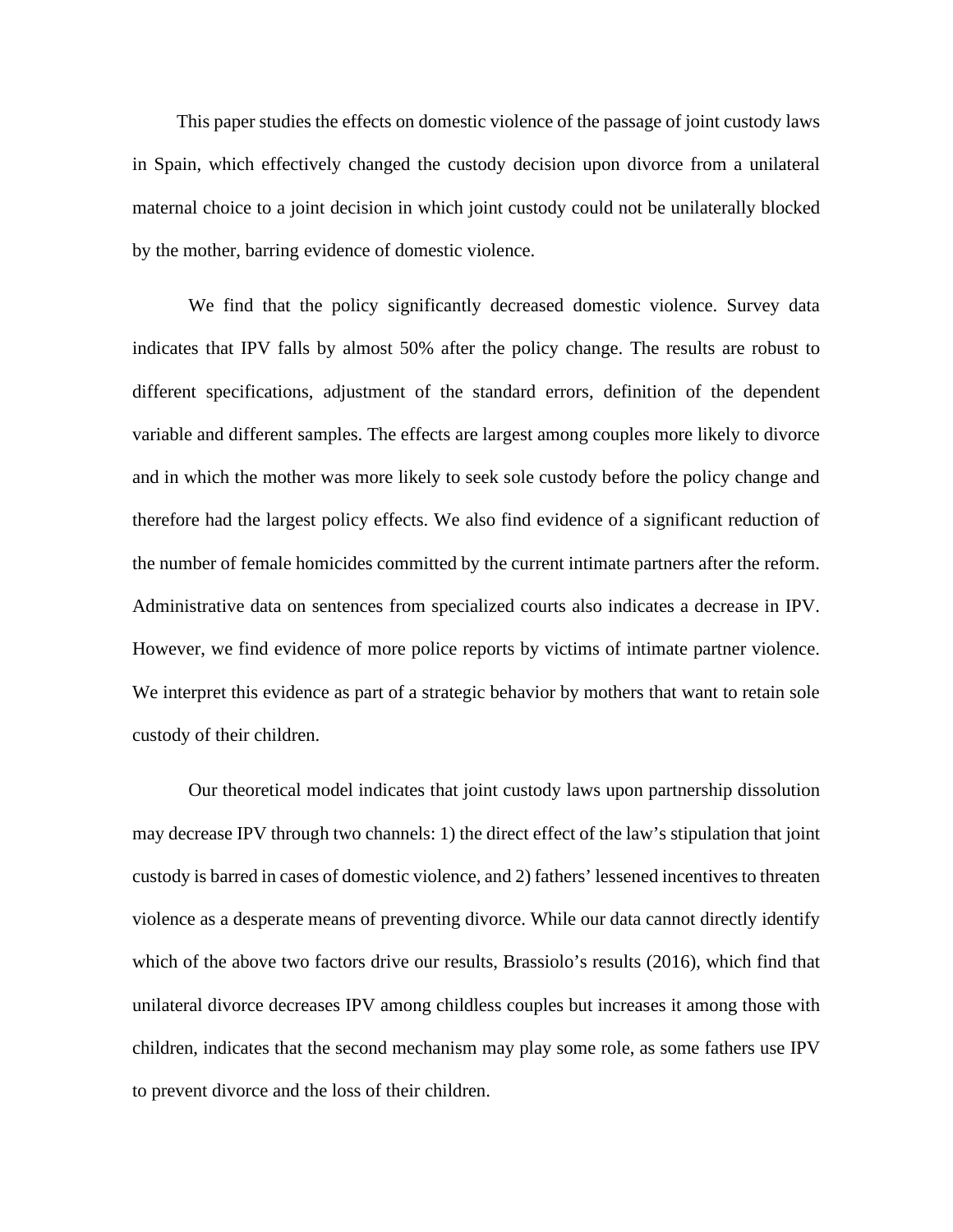#### **References**

Aizer, Anna (2010), "The Gender Wage Gap and Intimate Partner Violence", *American Economic Review,* Vol. 100(4), pp. 1847-1859.

Alberdi, Inés, and Natalia Matas (2002), "La violencia doméstica: Informe sobre los malos tratos a mujeres en España". Política y Sociedad 39, no. 2; Collección estudios sociales. Fundación La Caixa.

Anderberg, Dan, Helmut Rainer, Jonathan Wadsworth, and Tanya Wilson (2016), "Unemployment and Domestic Violence: Theory and Evidence", The Economic Journal, 126(597): 1947-1979.

Black M, Basile , Breiding M, Smith S., Walters M, Merrick M, Chen J and Stevens M (2011), "The National Intimate Partner and Sexual Violence Survey: 2010 Summary Report", National Center for Injury Prevention and Control, Centers for Disease Control and Prevention.

Brassiolo, Pablo (2016), "Intimate Partner Violence and Divorce Law: When Divorce Threats Becomes Credible", *Journal of Labor Economics*, vol. 34(2), pp. 443-477.

Bowlus, Andra and Shannon Seitz (2006), "Domestic Violence, Employment and Divorce, International Economic Review, Vol. 47(4), pp.1113-1149.

Campbell, JC, Glass N, Sharps PW, Laughon K and Bloom T (2007), "Intimate Partner Homicide: Review and Implications of Research and Policy", *Trauma, Violence Abuse*, Vol. 8(3), pp. 246-269.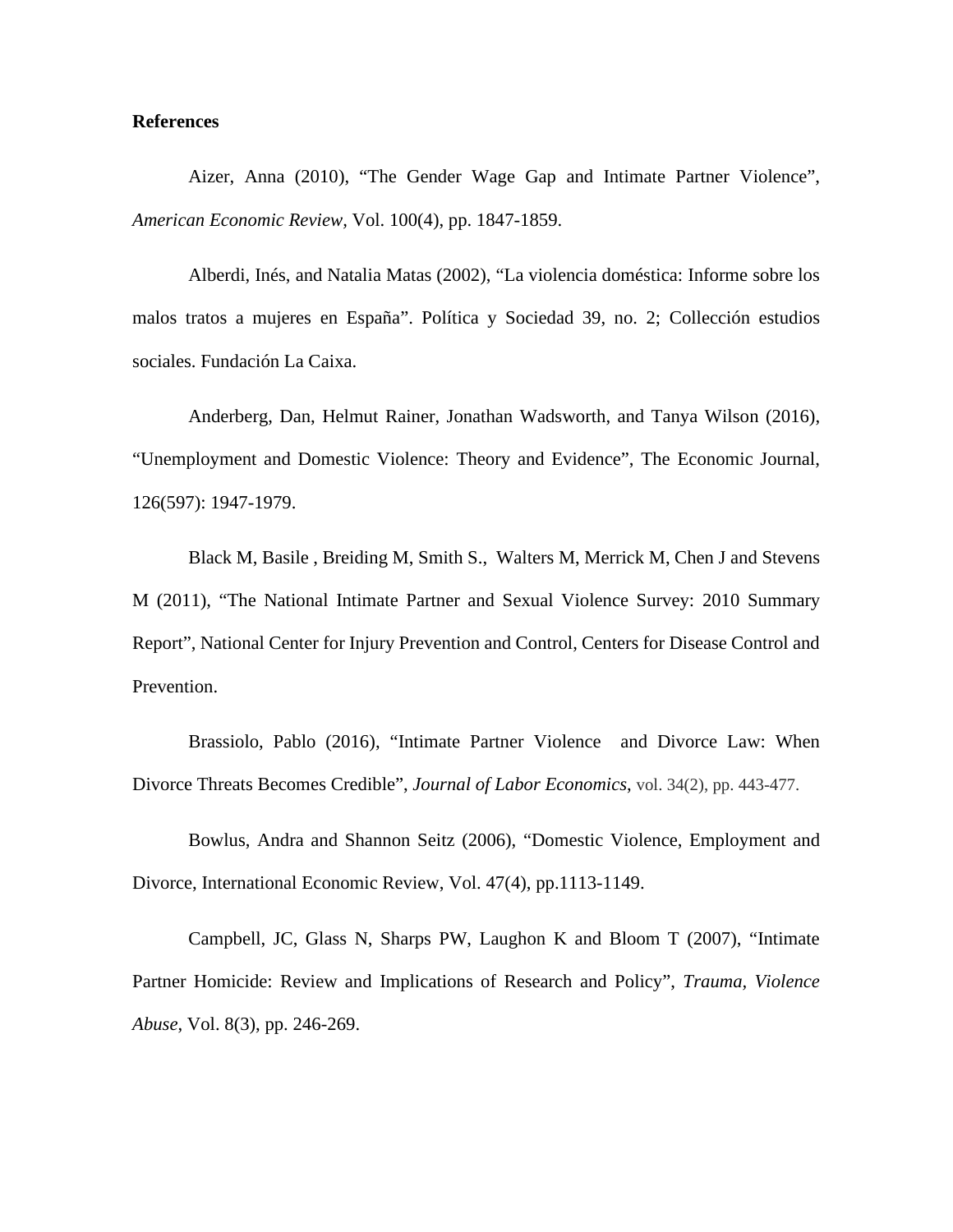Campbell, JC, Webster, Daniel, Kosiol-Mclain, Jane, Block, Caroly, Cambell, Doric, Curry, Mary An, Gary, Faye, Glass, Nancy, McFarlane, Judith, Sachs, Carolyn, Sharps, Phyllis, Ulrich, Yvonne, Wilt, Susan, Manganello, Jennifer, Xu, Xiao, Schollenberger, Janet, Frye, Victoria and Kathryn Laughon (2003), "Risk Factors for Femicide in Abusive Relationships: Results from a Multisite Case Control Study", *American Journal of Public Health,* Vol. 93(7), pp. 1089-1097.

Dee, Thomas (2003), "Until Death Do You Part: The Effects of Unilateral Divorce on Spousal Homicides", *Economic Inquiry,* Vol. 41(1), pp. 163-182.

De Suremain M, Darlot JP, Elgard MC, Gerday Y, Mugnier C, Sengoelge M and Spector M (2007), "Estimation of mortality linked to intimate partner violence in Europe", Pystel, Project Daphne.

Farmer, Amy and Jill Tiefenthaler (1997), "An Economic Analysis of Domestic Violence", *Review of Social Economy*, Vol. 55, No. 3, pp. 337-358.

Fernandez-Kranz, D and Nollenberger, N (2020) The impact of equal parenting time laws on family outcomes and risky behavior by teenagers: Evidence from Spain. MIMEO.

Halla, Martin (2013), "The Effect of Joint Custody on Family Outcomes", Journal of the European Economic Association, Vol. 11, Issue 2, pp. 278-315.

Hidrobo, Meliss and Lia Fernand (2013), "Cash Transfers and Domestic Violence", *Journal of Health Economics,* Vol. 32, pp. 304-319.

[Peterson C,](https://www.ncbi.nlm.nih.gov/pubmed/?term=Peterson%20C%5BAuthor%5D&cauthor=true&cauthor_uid=30166082) [Kearns MC,](https://www.ncbi.nlm.nih.gov/pubmed/?term=Kearns%20MC%5BAuthor%5D&cauthor=true&cauthor_uid=30166082) [McIntosh WL,](https://www.ncbi.nlm.nih.gov/pubmed/?term=McIntosh%20WL%5BAuthor%5D&cauthor=true&cauthor_uid=30166082) [Estefan LF,](https://www.ncbi.nlm.nih.gov/pubmed/?term=Estefan%20LF%5BAuthor%5D&cauthor=true&cauthor_uid=30166082) [Nicolaidis C,](https://www.ncbi.nlm.nih.gov/pubmed/?term=Nicolaidis%20C%5BAuthor%5D&cauthor=true&cauthor_uid=30166082) McCollister [KE,](https://www.ncbi.nlm.nih.gov/pubmed/?term=McCollister%20KE%5BAuthor%5D&cauthor=true&cauthor_uid=30166082) [Gordon A,](https://www.ncbi.nlm.nih.gov/pubmed/?term=Gordon%20A%5BAuthor%5D&cauthor=true&cauthor_uid=30166082) [Florence](https://www.ncbi.nlm.nih.gov/pubmed/?term=Florence%20C%5BAuthor%5D&cauthor=true&cauthor_uid=30166082) C (2018), "Lifetime Economic Burden of Intimate Partner Violence Among U.S. Adults", *American Journal of Preventive Medicine,* Vol. 55(4), pp. 433-444.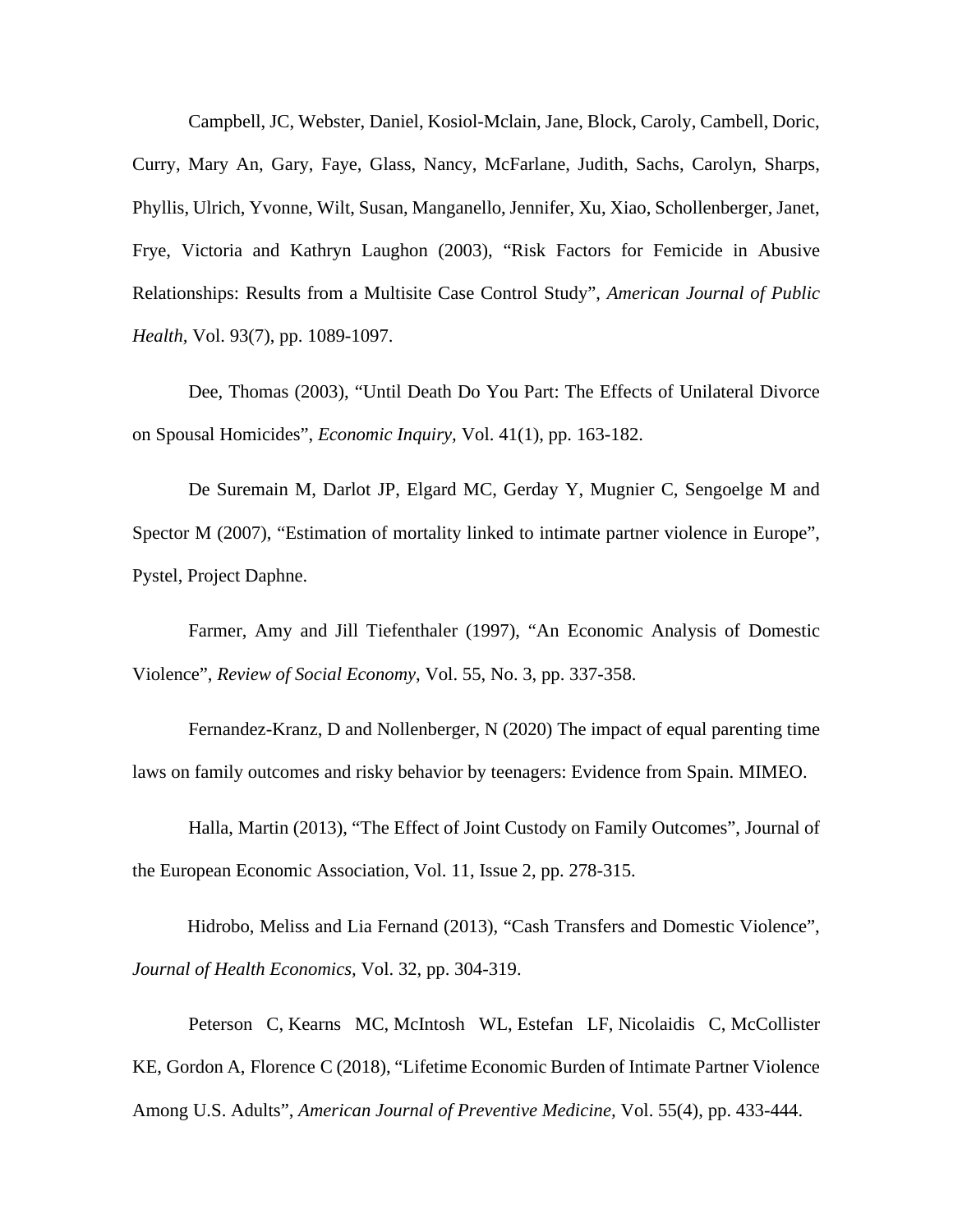Pollak, Robert (2004), "An Intergenerational Model of Domestic Violence", *Journal of Population Economics*, Vol. 17, pp. 311-329.

Roff, Jennifer (2018), "Cleaning in the Shadow of the Law? Bargaining, Marital Investment, and the Impact of Divorce Law on Husbands' Intra-Household Work", *Journal of Law and Economics*, Vol. 60(1), pp. 115-134.

Ruiz-Pérez I, [Escribà-Agüir V,](https://www.ncbi.nlm.nih.gov/pubmed/?term=Escrib%C3%A0-Ag%C3%BCir%20V%5BAuthor%5D&cauthor=true&cauthor_uid=27394929) [Montero-Piñar I,](https://www.ncbi.nlm.nih.gov/pubmed/?term=Montero-Pi%C3%B1ar%20I%5BAuthor%5D&cauthor=true&cauthor_uid=27394929) [Vives-Cases C](https://www.ncbi.nlm.nih.gov/pubmed/?term=Vives-Cases%20C%5BAuthor%5D&cauthor=true&cauthor_uid=27394929) and [Rodríguez-](https://www.ncbi.nlm.nih.gov/pubmed/?term=Rodr%C3%ADguez-Barranco%20M%5BAuthor%5D&cauthor=true&cauthor_uid=27394929)[Barranco M](https://www.ncbi.nlm.nih.gov/pubmed/?term=Rodr%C3%ADguez-Barranco%20M%5BAuthor%5D&cauthor=true&cauthor_uid=27394929) (2017), "Prevalence of Intimate Partner Violence in Spain: A National Crosssectional Survey in Primary Care", *Aten Primaria*, Vol. 49(2), pp. 93-101.

Stevenson, Betsy and Justin Wolfers (2006), "Bargaining in the Shadow of the Law: Divorce Laws and Family Distress", *Quarterly Journal of Economics*, Vol. 121(1), pp. 267- 288.

Tauchen, Helen, Witte, Ann Dryden, and Sharon Long (1991), "Intimate Partner Violence : A Nonrandom Affair", *International Economic Review,* Vol. 32(2), pp. 491-511.

Umberson, Debra and Christine Williams (1993), "Divorced Fathers Parental Role Strain and Psychological Distress", *Journal of Family Issues*, Vol. 14(3), pp. 378-400/.

Wilson, M and M Daly (1993), "Spousal Homicide Risk and Estrangement", *Violence and Victims*, Vol. 8., pp. 3-15.

World Health Organization (2013), *Global and Regional Estimates of Violence against Women: Prevalence and Health Effects of Intimate Partner Violence and Non-Partner Sexual Violence*, WHO Press, Geneva, Switzerland.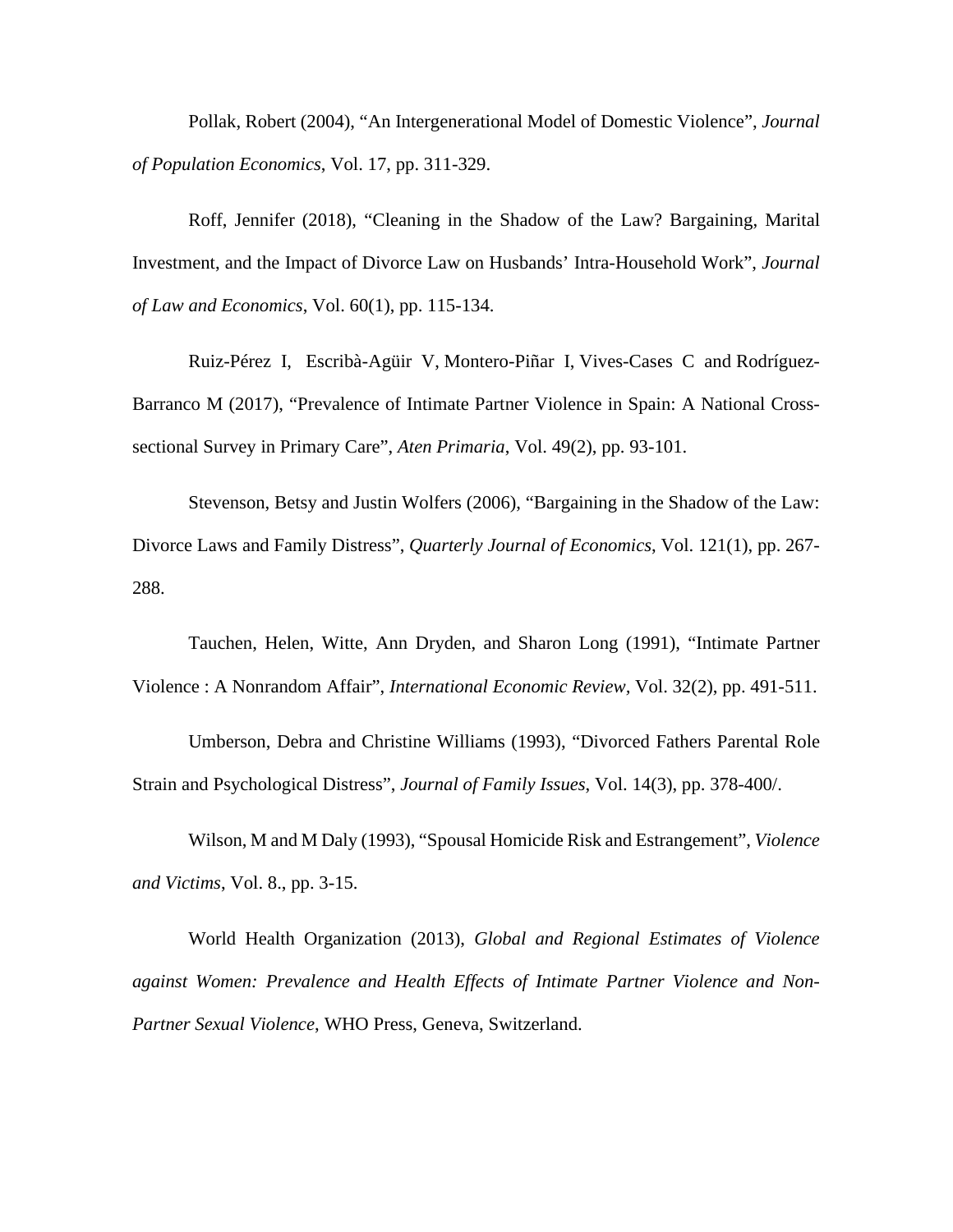



Notes: a represents a transfer of household resources between 0 and 1 with paternal receipt of all resources when  $\alpha$ =1. A value of  $\alpha$  between  $\alpha_{min}$  and  $\alpha_{max}$  preserves the marriage.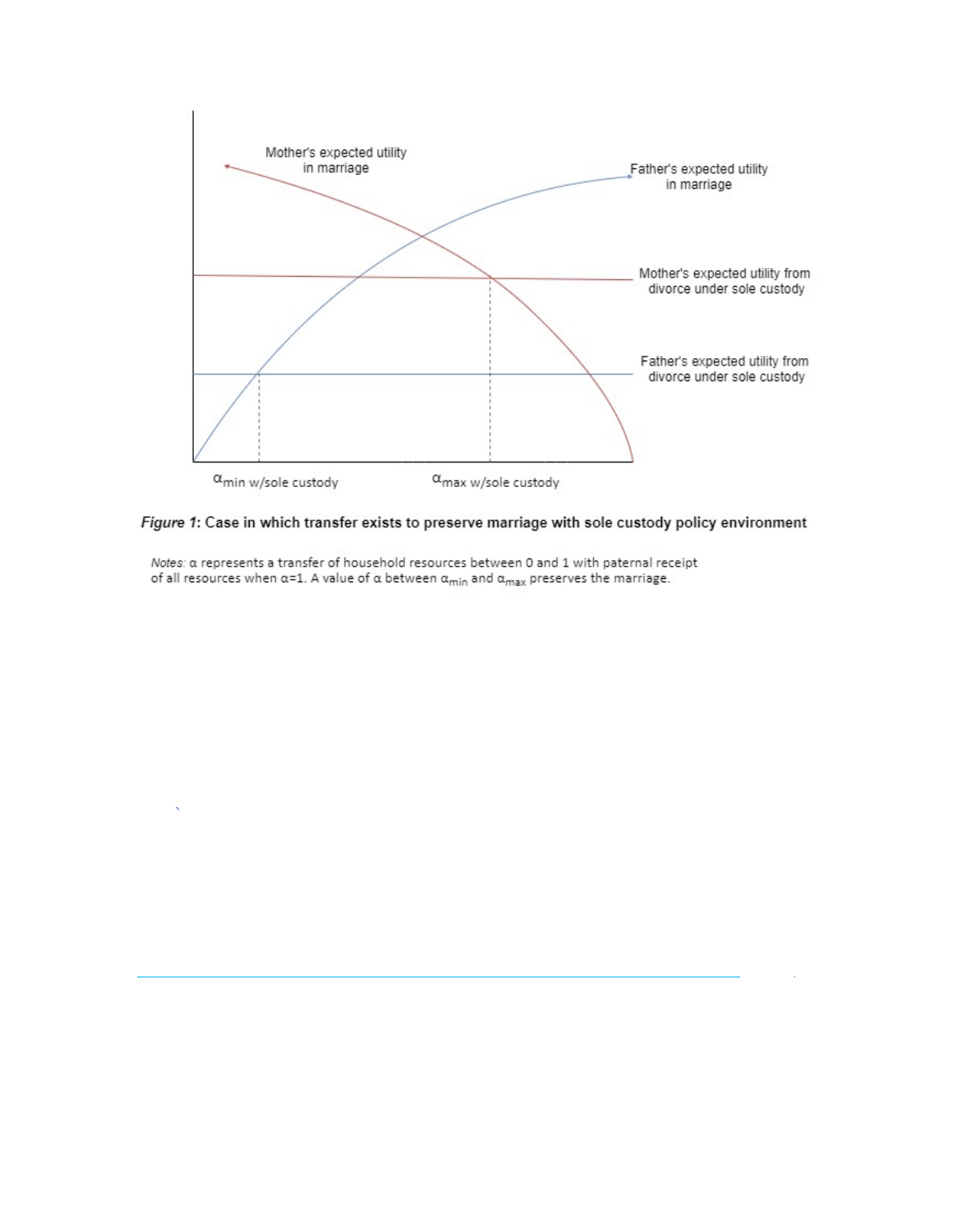



Notes: a represents a transfer of household resources between 0 and 1 with paternal receipt of all resources when  $\alpha = 1$ .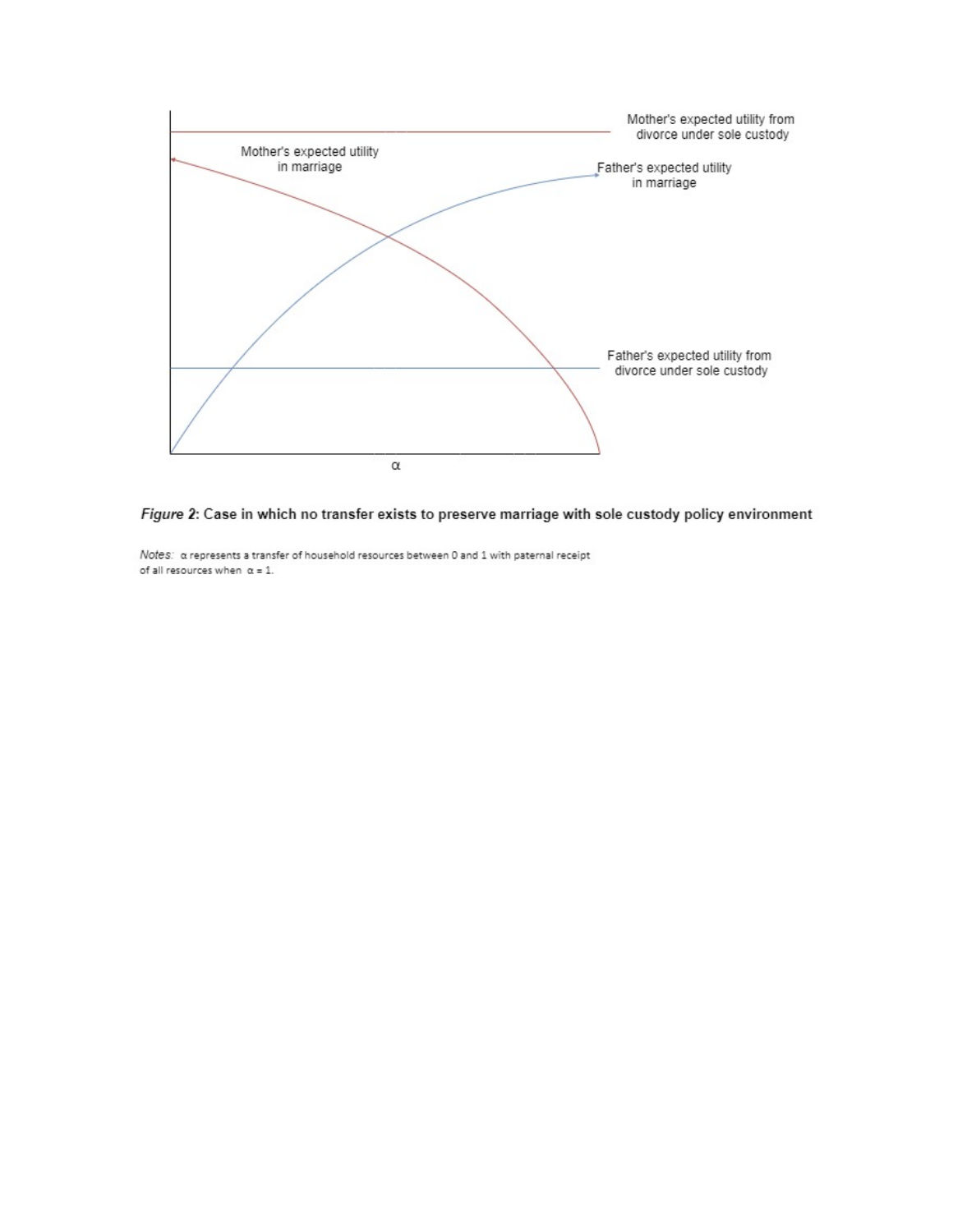

Figure 3: Case in which transfer exists to preserve marriage under sole custody, with the introduction of joint custody policy

Notes: a represents a transfer of household resources between 0 and 1 with paternal receipt of all resources when  $\alpha$ =1. A value of  $\alpha$  between  $\alpha_{min}$  and  $\alpha_{max}$  preserves the marriage. Joint custody law increases fathers' share of household resources, a.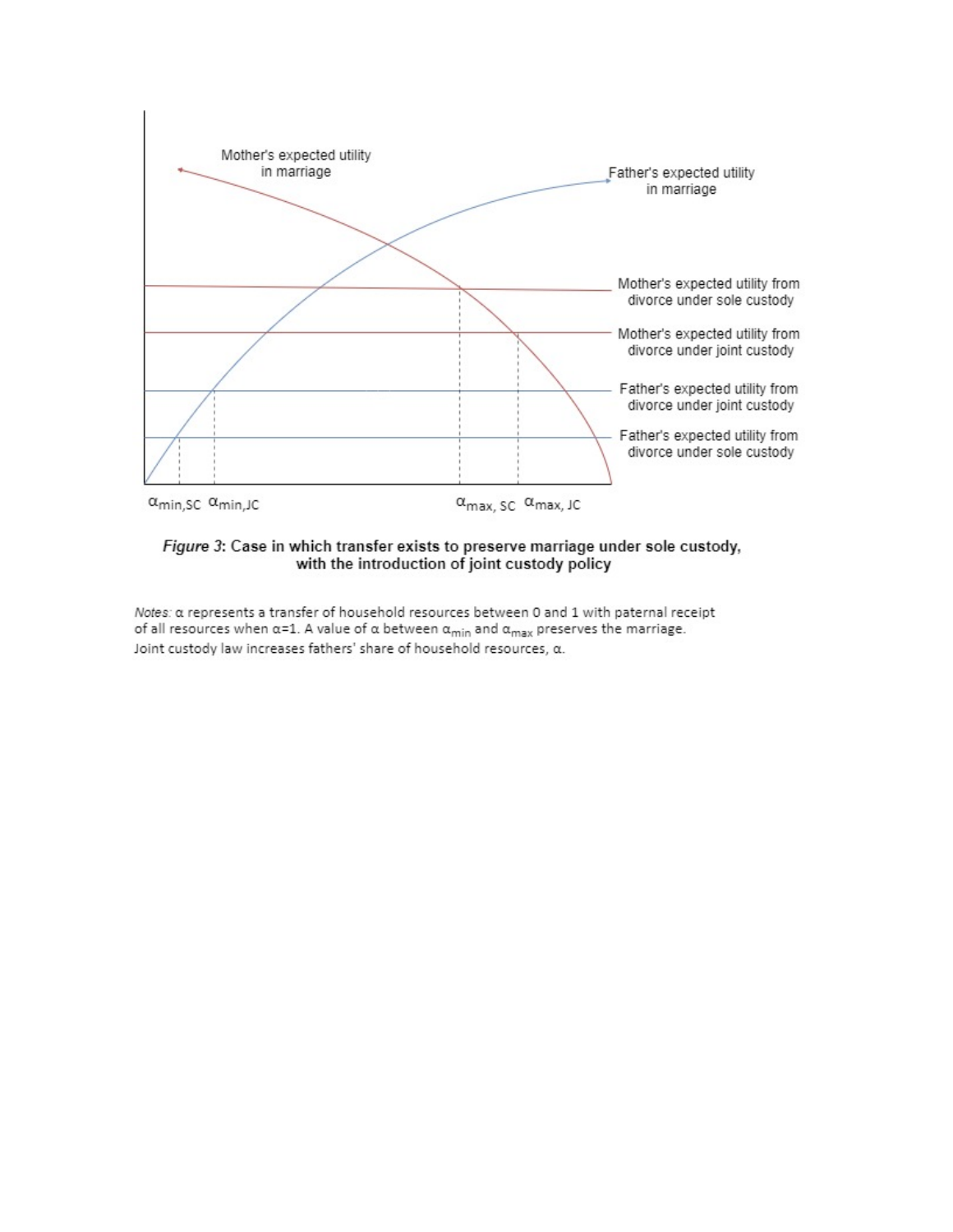

#### Figure 4: Case in which no transfer exists to preserve marriage in sole custody, with the introduction of joint custody policy

Notes: a represents a transfer of household resources between 0 and 1 with paternal receipt of all resources when  $\alpha$ =1. A value of  $\alpha$  between  $\alpha_{min}$  and  $\alpha_{max}$  preserves the marriage. Joint custody law increases fathers' share of household resources, a.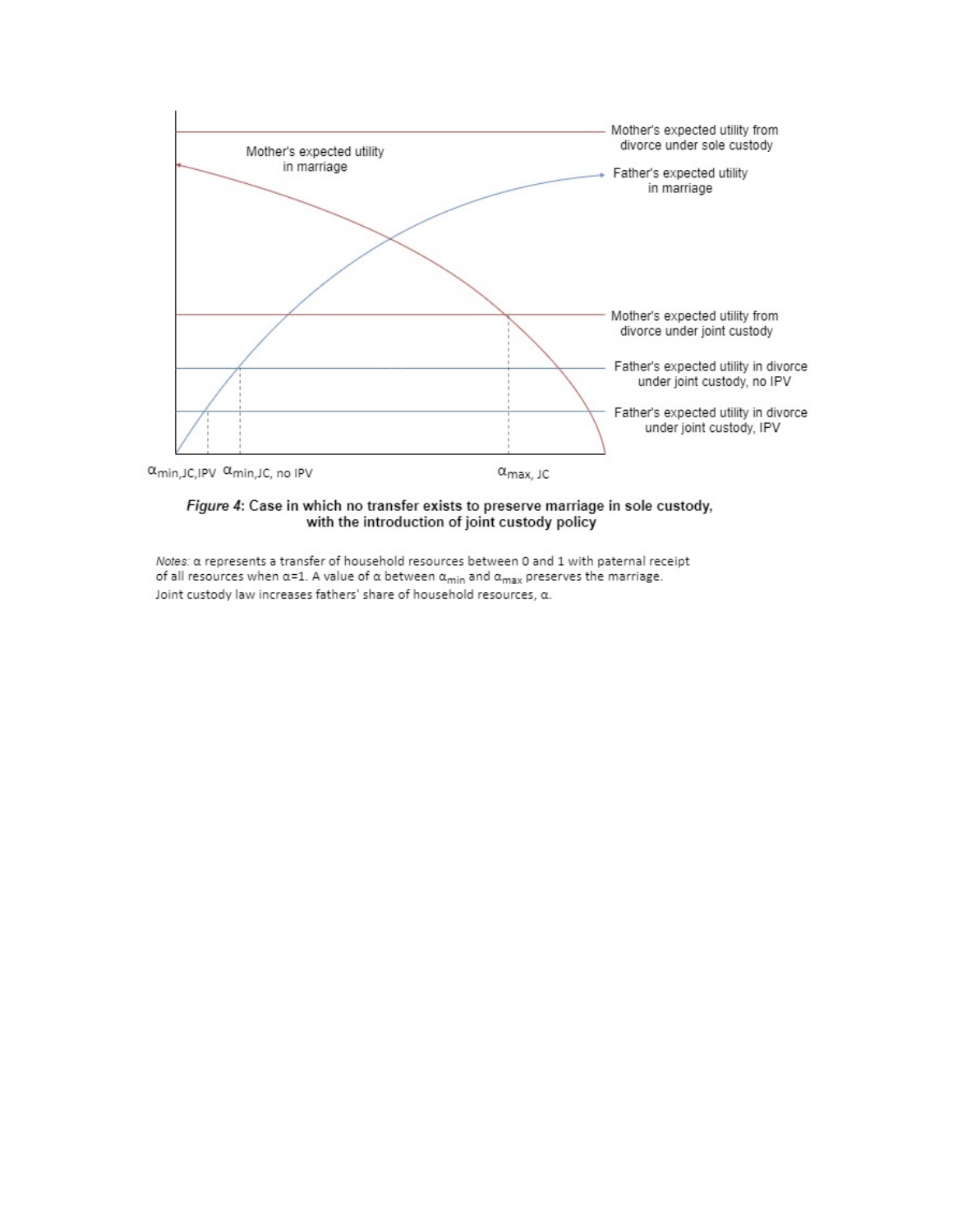

#### *Figure 5.* **Rulings granting Joint Custody as a percentage of all divorce rulings: difference between treated and control regions**

*Notes:* Authors' calculations based on data from the Spanish General Council of the Judicial Power. Data available at [www.ine.es.](http://www.ine.es/) The figure shows the difference between treated and control groups before and after the pro joint custody reforms after removing group specific pre-trends and time and region fixed effects. The figure shows the estimated coefficients for the set of years before and after the reform dummies and the 5% confidence intervals, with standard errors clustered at the region level. Data about rulings granting joint custody are available from 2007, so the third year before the reform does not include Baleares, whose treatment starts in 2009.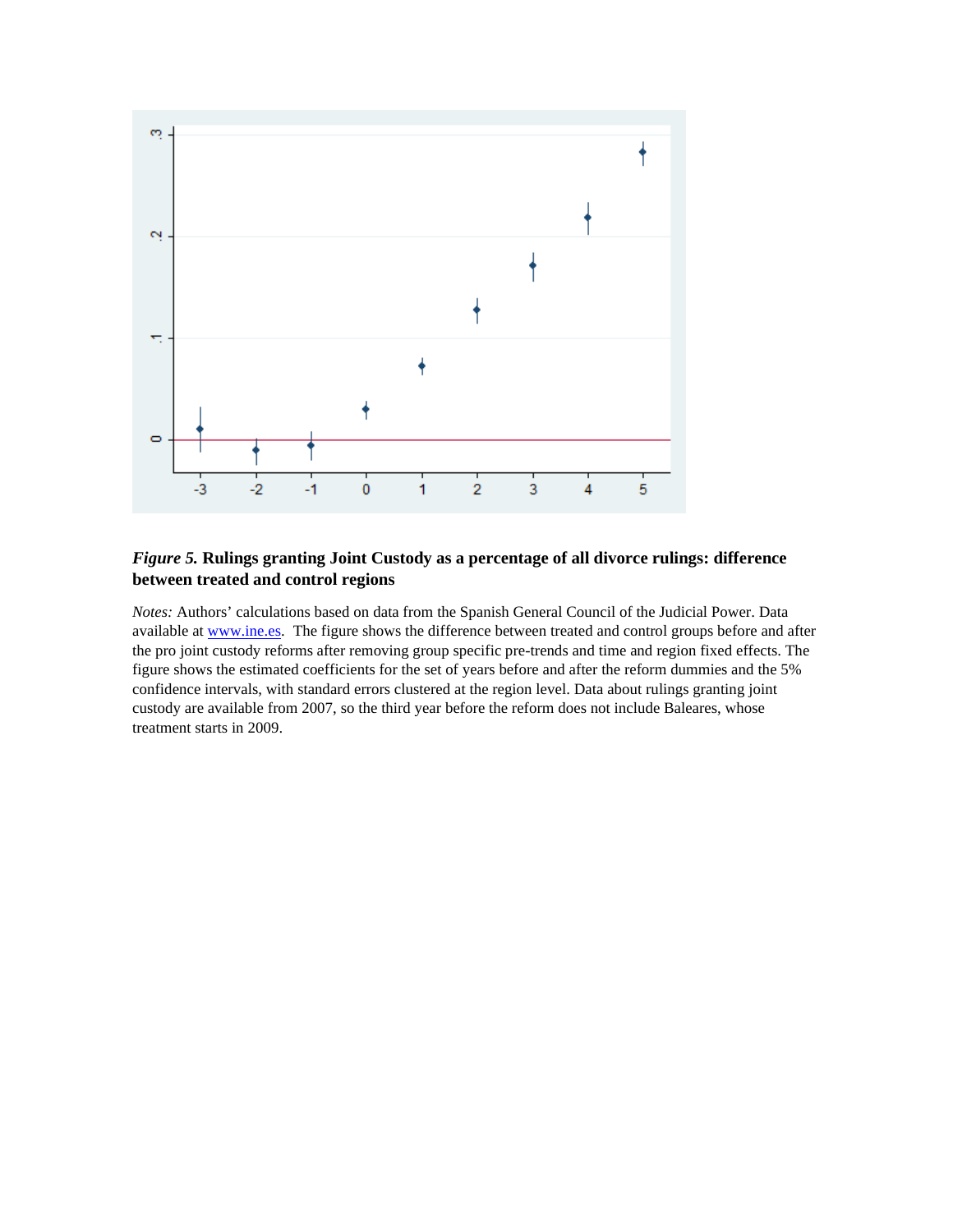

*Figure 6.* **Political orientation of the regional government parties in the years around the reforms**

#### *Notes:* T are the treated regions and C are the control regions. For the treatment regions, the figure displays the political orientation of the party that was governing at the time of the pro joint custody reform (2009 in Baleares, 2010 in Catalunia and Aragon and 2011 in Valencia and Pais Vasco). For the control regions, the figure displays the political orientation of the parties governing in 2009 and 2010.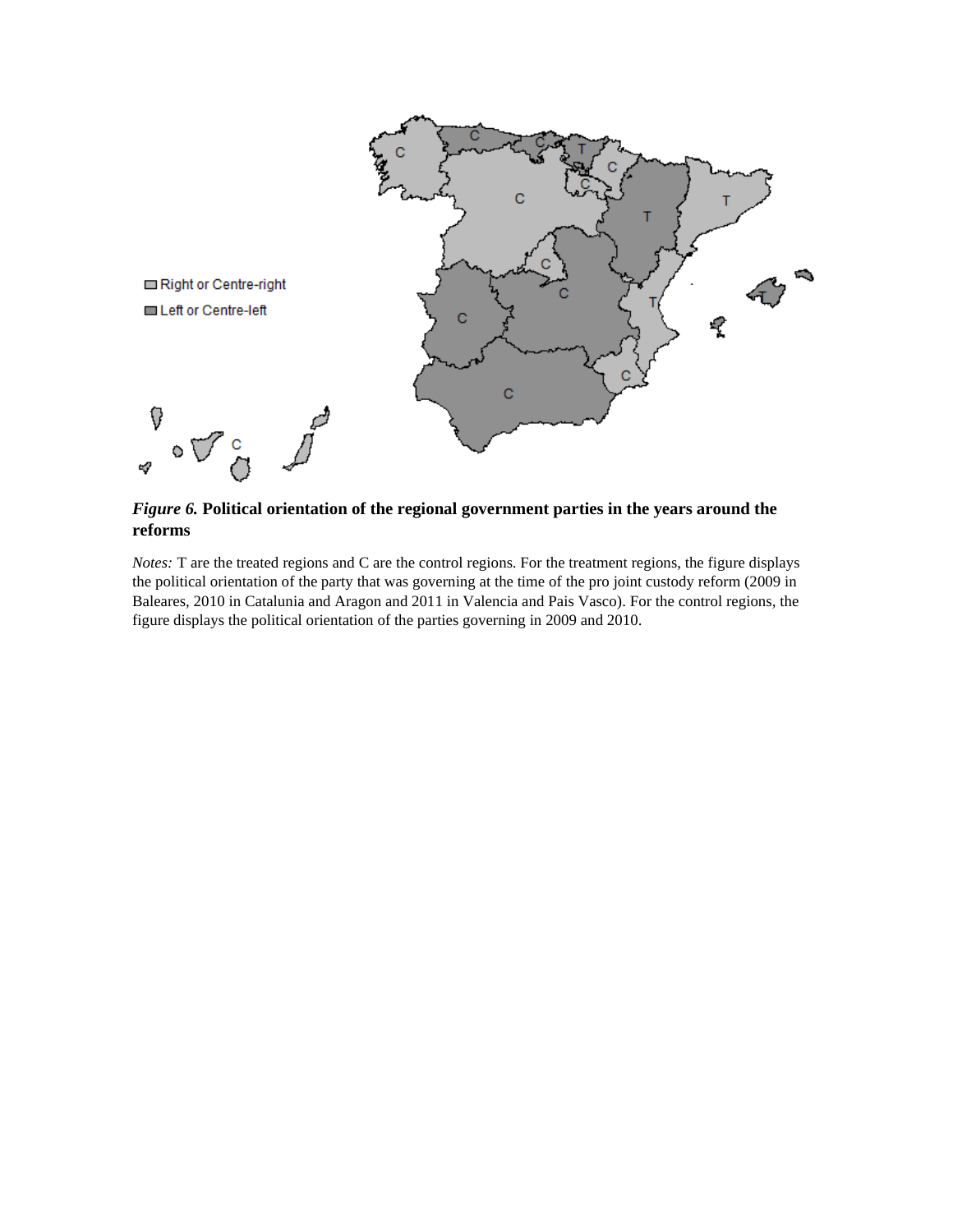

### *Figure 7.* **Difference in Non-extreme Violence when Minors are and are not Present: Treated**  *versus* **Control Regions**

*Notes:* The figure shows the evolution of the difference in technical abuse when minors are and are not present, in treated and control regions. The sample includes all women of non-immigrant origin who declare to have a partner for at least five years and who are younger than 50 at the time of the interview. The dependent variable is a binary variable indicating whether the woman was subject to abuse, where the variable takes value 1 if the woman answers "sometimes" or "often" to any of the different types of abuse. Treated regions are: Aragón, Catalunya, Valencia, Baleares and País Vasco. Microdata from the Survey of Violence Against Women, waves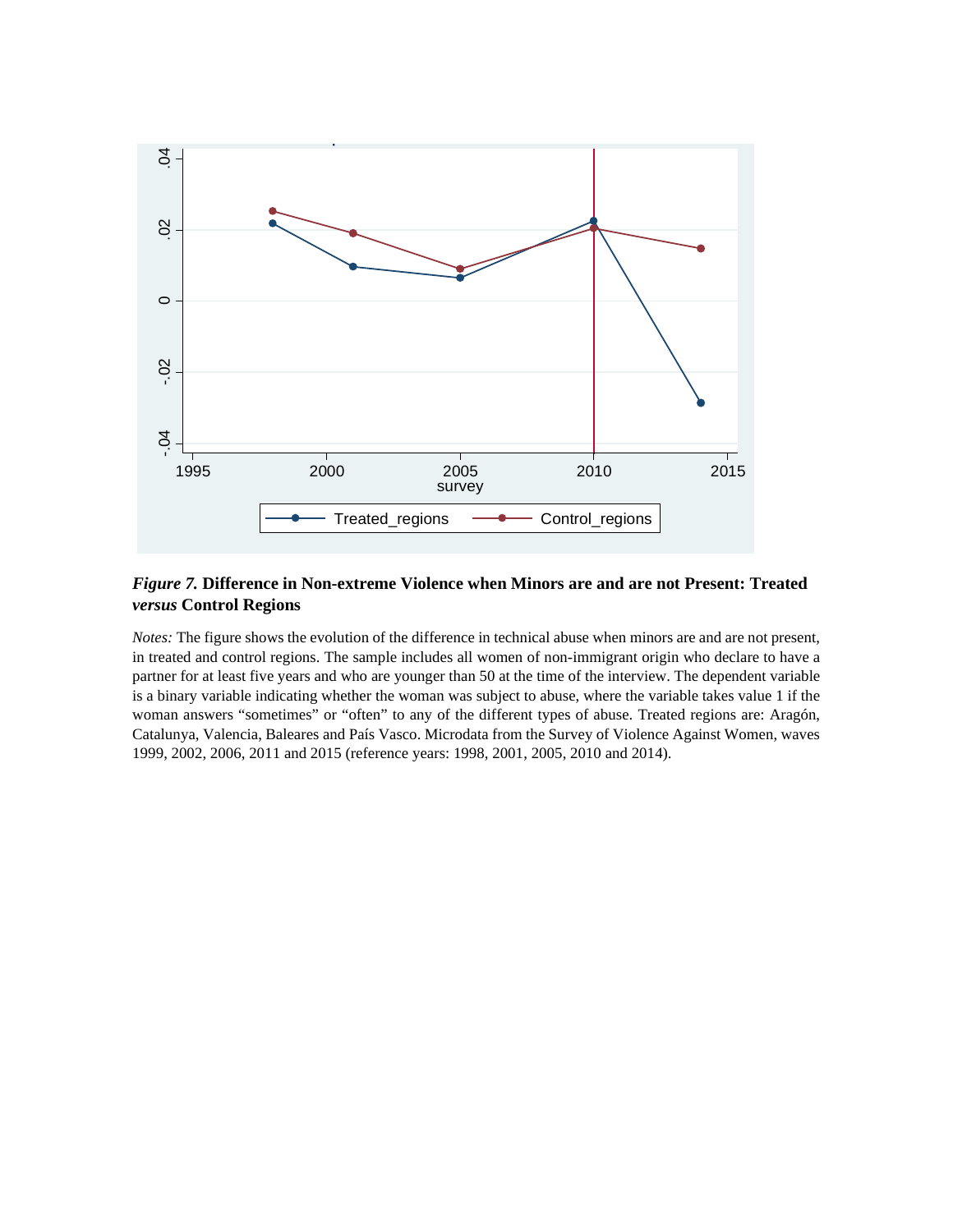

*Figure 8***. Joint Custody Take-Up rates by Group of Provinces: 2009-2014**

Source: Spanish General Council of the Judicial Power. Data available a[t www.ine.es.](http://www.ine.es/) The take-up rate is the % of all divorces with a child custody decision in which the physical custody was awarded jointly to the father and the mother. 'Low Take-Up' ('High Take-Up') provinces are provinces that in 2009 had a joint custody take-up rate below (above) the median across all provinces, which was 7.4%. The figure displays the median values across groups of provinces and the 95% confidence intervals.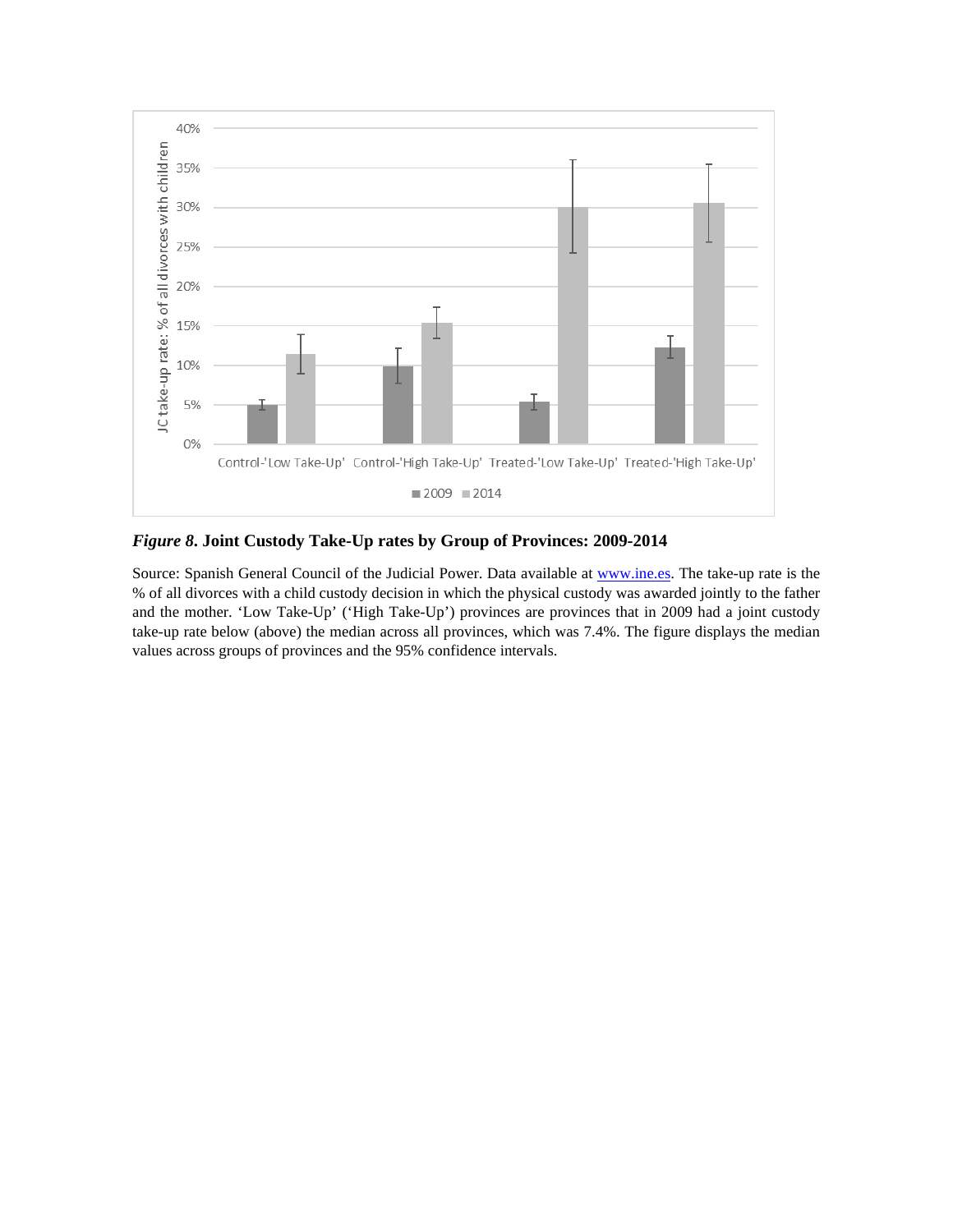#### Panel A. Committed by the current intimate partner



Panel B. Committed by a former intimate partner



*Figure 9.* **Extreme Violence: Female Homicides by Intimate Partners**

*Source*: Records from the Government Office on Gender-based violence. The figures show the difference between treated and control regions before and after the introduction of pro-joint custody laws after removing group specific pre-trends and time and region fixed effects. They display the estimated coefficients for the set of years before and after the reform dummies and the 5% confidence intervals, with standard errors clustered at the region level. In each panel, the first graph uses as dependent variable the number of homicides of women aged between 21 and 49, while the second one use the homicides rate defined as the number of female homicides per 100,000 female population aged between 21 and 49 years.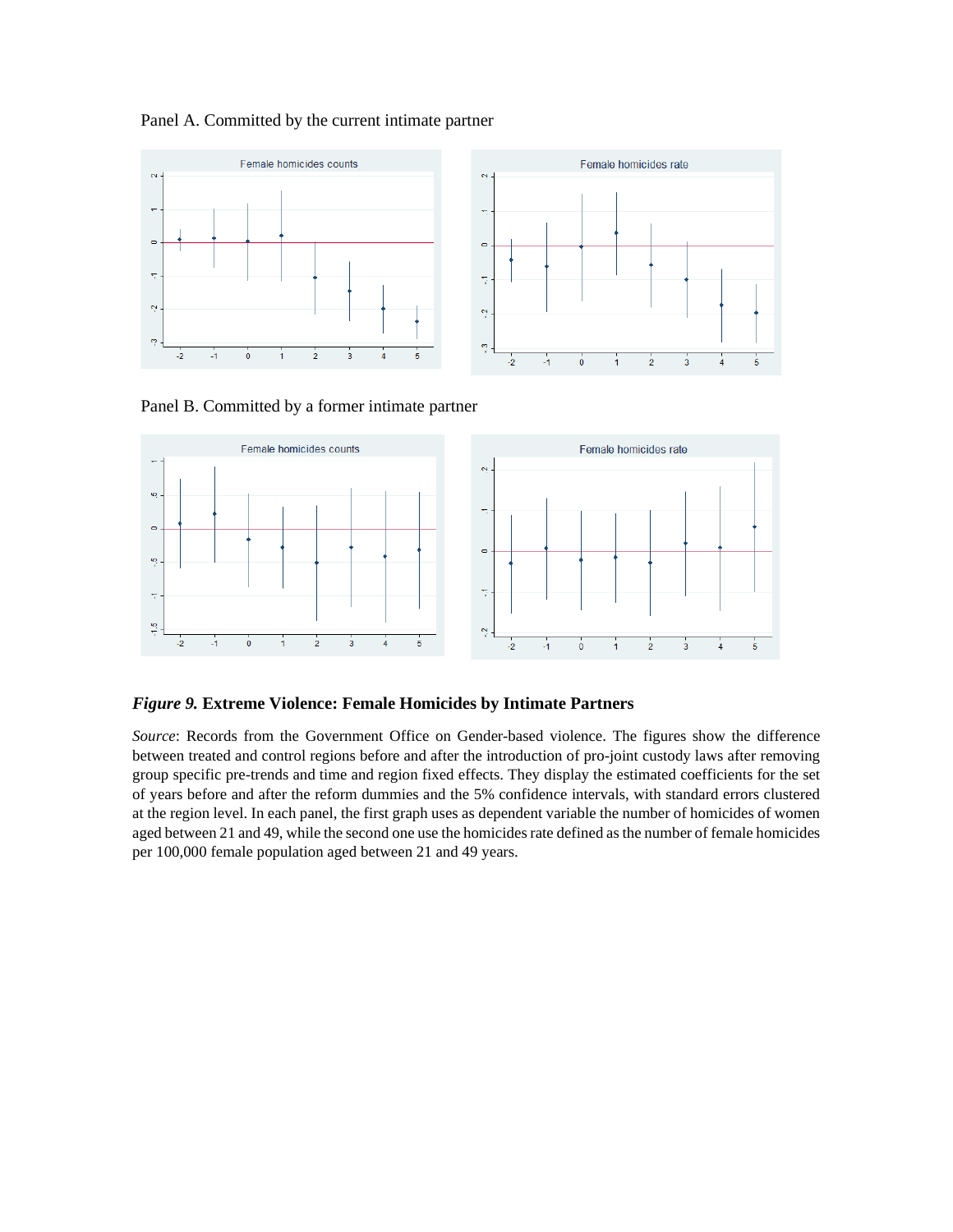



 $\circ$ 

 $\ddot{\mathbf{c}}$ 

ħ

œ,

Panel C. Guilty verdicts by specialized Courts Panel D. Cases dismissed or with non-guilty verdict by specialized Courts



*Figure 10.* **Intimate Partner Violence: Police Reports by the Victim and Verdicts by Courts**

*Source*: Statistics from the Spanish Judiciary. The figures show the difference between treated and control groups before and after the introduction of EPT laws after removing group specific pre-trends and time and region fixed effects. The figure shows the estimated coefficients for the set of years before and after the reform dummies and the 5% confidence intervals, with standard errors clustered at the region level. In Panel A, the cases reported to the police by the victim are defined per 100,000 female inhabitants. Panel B displays the proportion of complaints withdrawn over all cases reported by the victim. Panel C shows guilty verdicts based on the sentences issued by the specialized court on gender violence per 100,000 female inhabitants. Panel D displays the proportion of cases dismissed or absolved over the total cases for which the specialized court made a decision.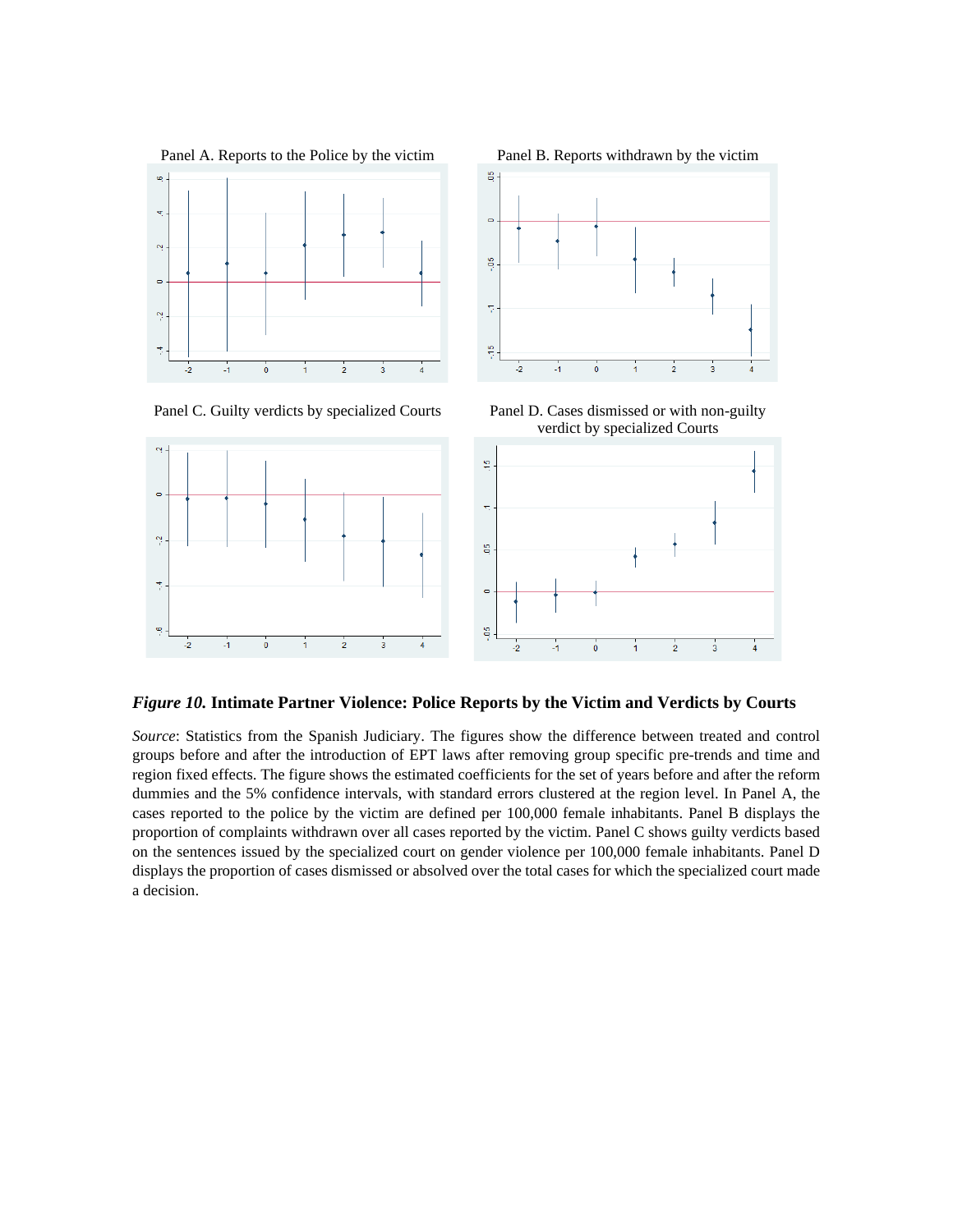|                               |       |        |       |        |       | Wave year |       |        |       |        |
|-------------------------------|-------|--------|-------|--------|-------|-----------|-------|--------|-------|--------|
|                               |       | 1999   |       | 2002   |       | 2006      | 2011  |        |       | 2015   |
|                               | Mean  | St dev | Mean  | St dev | Mean  | St dev    | Mean  | St dev | Mean  | St dev |
| Age group                     |       |        |       |        |       |           |       |        |       |        |
| 18-29                         | 0.188 | 0.390  | 0.163 | 0.370  | 0.146 | 0.353     | 0.044 | 0.206  | 0.101 | 0.302  |
| 30-39                         | 0.419 | 0.493  | 0.422 | 0.493  | 0.415 | 0.492     | 0.361 | 0.480  | 0.388 | 0.487  |
| 40-49                         | 0.392 | 0.488  | 0.414 | 0.492  | 0.438 | 0.496     | 0.593 | 0.491  | 0.509 | 0.499  |
| <b>Education of the woman</b> |       |        |       |        |       |           |       |        |       |        |
| Less than high school         | 0.583 | 0.493  | 0.561 | 0.496  | 0.487 | 0.499     | 0.466 | 0.498  | 0.449 | 0.497  |
| High school degree            | 0.221 | 0.414  | 0.241 | 0.427  | 0.257 | 0.437     | 0.239 | 0.427  | 0.246 | 0.431  |
| More than high school         | 0.195 | 0.396  | 0.197 | 0.397  | 0.255 | 0.435     | 0.291 | 0.454  | 0.301 | 0.459  |
| <b>Marital status</b>         |       |        |       |        |       |           |       |        |       |        |
| Married                       | 0.865 | 0.341  | 0.862 | 0.344  | 0.847 | 0.359     | 0.751 | 0.432  | 0.744 | 0.436  |
| Unmarried                     |       |        |       |        |       |           |       |        |       |        |
| <b>Presence of children</b>   |       |        |       |        |       |           |       |        |       |        |
| Living with minors            | 0.702 | 0.456  | 0.685 | 0.464  | 0.665 | 0.471     | 0.696 | 0.459  | 0.741 | 0.437  |
| Not minors in the hhld        | 0.297 | 0.456  | 0.314 | 0.464  | 0.333 | 0.471     | 0.303 | 0.459  | 0.258 | 0.437  |
| <b>Employment status of</b>   |       |        |       |        |       |           |       |        |       |        |
| the woman                     |       |        |       |        |       |           |       |        |       |        |
| Employed                      | 0.449 | 0.497  | 0.458 | 0.498  | 0.563 | 0.496     | 0.639 | 0.480  | 0.621 | 0.485  |
| Non-employed                  | 0.550 | 0.497  | 0.541 | 0.498  | 0.436 | 0.496     | 0.360 | 0.480  | 0.378 | 0.485  |
| <b>Education of the</b>       |       |        |       |        |       |           |       |        |       |        |
| partner                       |       |        |       |        |       |           |       |        |       |        |
| Less than high school         | 0.555 | 0.496  | 0.547 | 0.497  | 0.489 | 0.499     | 0.537 | 0.498  | 0.546 | 0.497  |
| High school degree            | 0.237 | 0.425  | 0.251 | 0.433  | 0.271 | 0.444     | 0.217 | 0.412  | 0.224 | 0.417  |
| More than high school         | 0.195 | 0.396  | 0.189 | 0.392  | 0.230 | 0.421     | 0.228 | 0.420  | 0.221 | 0.415  |
| <b>Employment status of</b>   |       |        |       |        |       |           |       |        |       |        |
| the partner                   | 0.934 | 0.247  | 0.950 | 0.217  | 0.944 | 0.229     | 0.857 | 0.349  | 0.834 | 0.371  |
| Employed<br>Non-employed      | 0.065 | 0.247  | 0.049 | 0.217  | 0.055 | 0.229     | 0.142 | 0.349  | 0.165 | 0.371  |
| N. observations               |       | 6.808  |       | 6,922  |       |           |       | 1,913  |       | 2,583  |
|                               |       |        |       |        |       | 9,531     |       |        |       |        |

**Table 1**. Descriptive Statistics of the Sample Used in the Analysis. Survey on Violence against Women.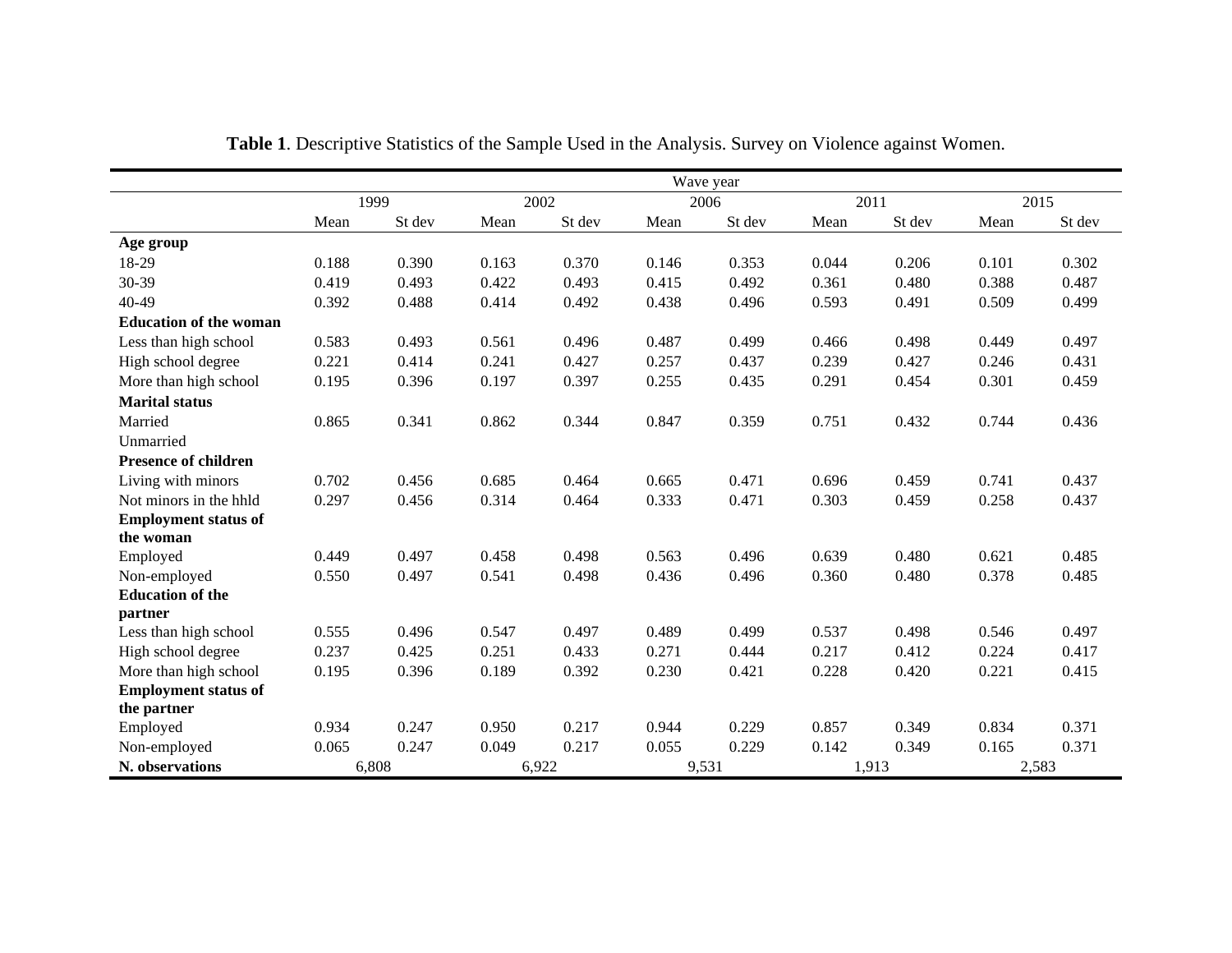|                     | Dependent variable: Technical abuse (dummy) |            |            |                               |            |            |                                                            |                                                                           |                                               |
|---------------------|---------------------------------------------|------------|------------|-------------------------------|------------|------------|------------------------------------------------------------|---------------------------------------------------------------------------|-----------------------------------------------|
|                     |                                             |            |            | 2015 Vs. 1991-2010<br>(DiDiD) |            |            | Minors vs.<br>non-minors<br>in treated<br>regions<br>(DiD) | Minors vs.<br>non-minors<br>in control<br>regions<br>(DiD)<br>(Placebo I) | 2005-2010<br>Vs.<br>1991-2001<br>(Placebo II) |
|                     | (1)                                         | (2)        | (3)        | (4)                           | (5)        | (6)        | (7)                                                        | (8)                                                                       | (9)                                           |
| Minors * Treat*Post | $-0.027**$                                  | $-0.027**$ | $-0.028**$ | $-0.028**$                    | $-0.028**$ | $-0.021**$ |                                                            |                                                                           | 0.000                                         |
|                     | (0.009)                                     | (0.009)    | (0.009)    | (0.009)                       | (0.009)    | (0.006)    |                                                            |                                                                           | (0.007)                                       |
| Minors*Treat        | $-0.003$                                    | $-0.003$   | $-0.003$   | $-0.003$                      | $-0.002$   | $-0.003$   |                                                            |                                                                           | $-0.002$                                      |
|                     | (0.006)                                     | (0.006)    | (0.006)    | (0.005)                       | (0.006)    | (0.004)    |                                                            |                                                                           | (0.007)                                       |
| Minors*Post         | $-0.004$                                    | $-0.004$   | $-0.002$   | $-0.001$                      | $-0.006$   | $0.013**$  | $-0.027***$                                                | $-0.001$                                                                  | $-0.009$                                      |
|                     | (0.008)                                     | (0.008)    | (0.007)    | (0.007)                       | (0.008)    | (0.007)    | (0.007)                                                    | (0.008)                                                                   | (0.007)                                       |
| <b>Minors</b>       | $0.014***$                                  | $0.014***$ | $0.013***$ | $0.014***$                    | $0.018***$ | $0.016***$ | $0.013***$                                                 | $0.012**$                                                                 | $0.017***$                                    |
|                     | (0.004)                                     | (0.005)    | (0.005)    | (0.005)                       | (0.007)    | (0.004)    | (0.001)                                                    | (0.005)                                                                   | (0.006)                                       |
| Mean dep. variable  | 0.060                                       | 0.060      | 0.060      | 0.060                         | 0.060      | 0.048      | 0.051                                                      | 0.060                                                                     | 0.060                                         |
| Impact $(\%)$       | $-45.0%$                                    | $-45.0%$   | $-46.7%$   | $-46.7%$                      | $-46.7%$   | $-43.7%$   | $-52.9%$                                                   | $-1.6%$                                                                   | 0.2%                                          |
| $\mathbf N$         | 27,744                                      | 27,744     | 27,744     | 27,744                        | 27,744     | 32,355     | 8,830                                                      | 18,914                                                                    | 25,161                                        |
| Adj R2              | 0.014                                       | 0.014      | 0.023      | 0.023                         | 0.023      | 0.040      | 0.019                                                      | 0.034                                                                     | 0.029                                         |
| Region and year FE  | <b>YES</b>                                  | <b>YES</b> | <b>YES</b> | <b>YES</b>                    | <b>YES</b> | <b>YES</b> | <b>YES</b>                                                 | <b>YES</b>                                                                | <b>YES</b>                                    |
| Age effects         | <b>YES</b>                                  | <b>YES</b> | <b>YES</b> | <b>YES</b>                    | <b>YES</b> | <b>YES</b> | <b>YES</b>                                                 | <b>YES</b>                                                                | <b>YES</b>                                    |
| Marital status      | NO                                          | <b>YES</b> | <b>YES</b> | <b>YES</b>                    | <b>YES</b> | <b>YES</b> | <b>YES</b>                                                 | <b>YES</b>                                                                | <b>YES</b>                                    |
| Woman controls      | NO                                          | NO         | <b>YES</b> | <b>YES</b>                    | <b>YES</b> | <b>YES</b> | <b>YES</b>                                                 | <b>YES</b>                                                                | <b>YES</b>                                    |
|                     | NO                                          | NO         | NO         | <b>YES</b>                    | <b>YES</b> | <b>YES</b> | <b>YES</b>                                                 | <b>YES</b>                                                                | <b>YES</b>                                    |
| Partner controls    |                                             |            |            |                               |            |            |                                                            |                                                                           |                                               |
| Year FE * region    | NO                                          | NO         | NO         | NO.                           | <b>YES</b> | NO         | NO                                                         | NO                                                                        | NO                                            |

**Table 2:** Impact on Non-Extreme Violence

*Notes*: The table shows the marginal effects of the independent variable of interest in Probit regressions. Columns (1) to (5): DiDiD specification, comparing the difference in abuse when minors are and are not present in treated regions versus non-treated regions, and pre versus post reform. Column (6): DiD specification, comparing abuse when minors are and are not present in treated regions pre and post reform. In that specification, all observations are from treated regions, hence the coefficient of interest is that for the variable *Minors\*Post*. Column (7): Placebo I. DiD specification, comparing abuse when minors are and are not present in control regions pre and post reform. In that specification, all observations are non-treated, hence the coefficient of interest is that for the variable *Minors\*Post*.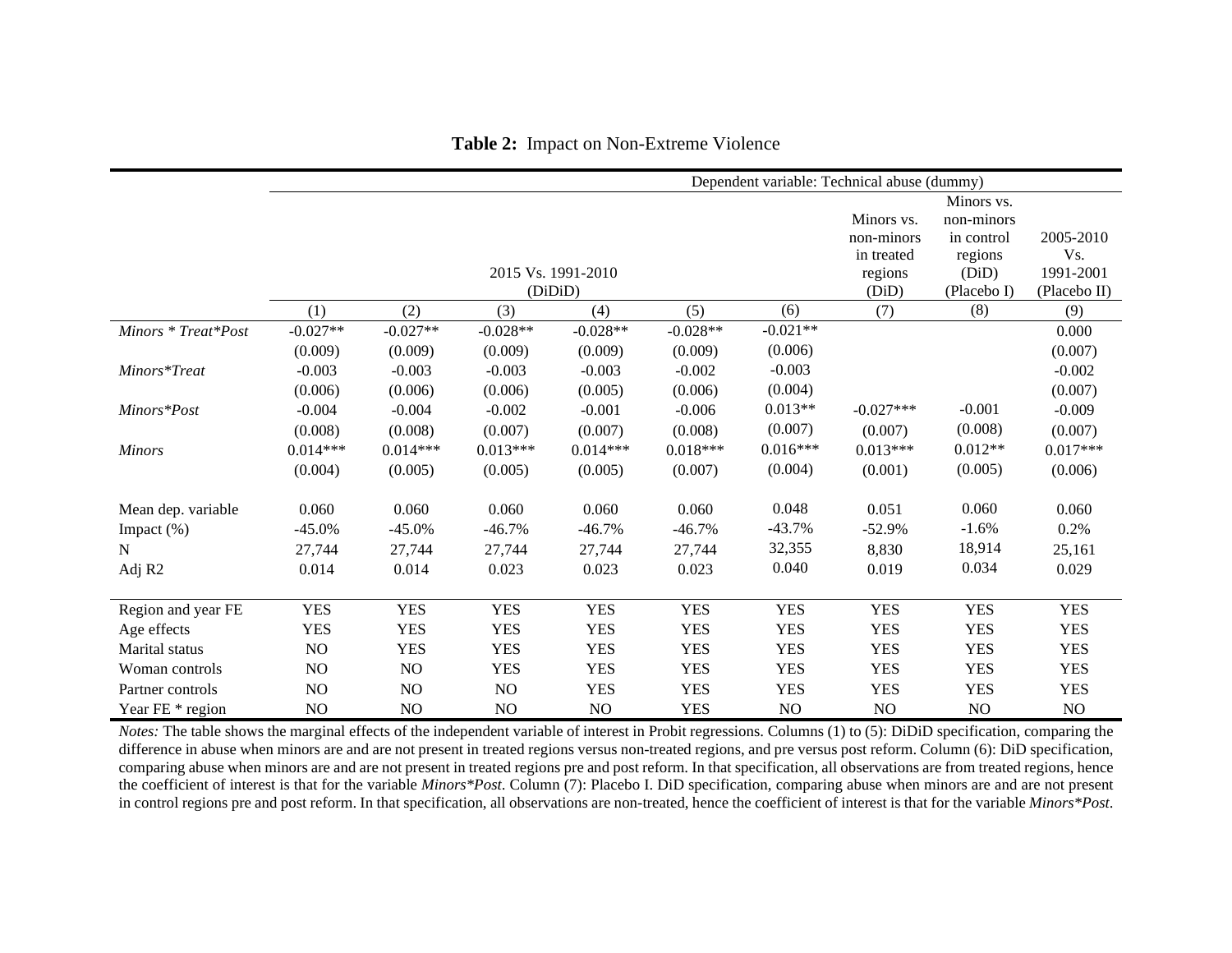Column (8): Placebo II, implementing the DiDiD specification in the years before the reform. The sample includes all women of non-immigrant origin who declare to have a partner, since at least 5 years, and who are younger than 50 at the time of the interview. The dependent variable are binary variables indicating whether the woman was subject to abuse, where the variable takes value 1 if the woman answers "sometimes" or "often" to any type of abuse. The treatment group includes women with a partner and living in treated regions and with minors (aged 18 or less) in 2014. The control group includes women with a partner living in non-treated regions and those living in treated regions but without minors. Treated regions are: Aragón, Catalunya, Valencia, Baleares and País Vasco. All models control for the presence of minors and its interaction with treatment and a post reform dummy and its interaction with treatment. Standard errors in parentheses are clustered at the region level (17 clusters). \*\*\* p<0.01, \*\* p<0.05, \* p<0.1. Source: Microdata from the Survey of Violence Against Women, waves 1999, 2002, 2006, 2011 and 2015 (reference years: 1998, 2001, 2005, 2010 and 2014).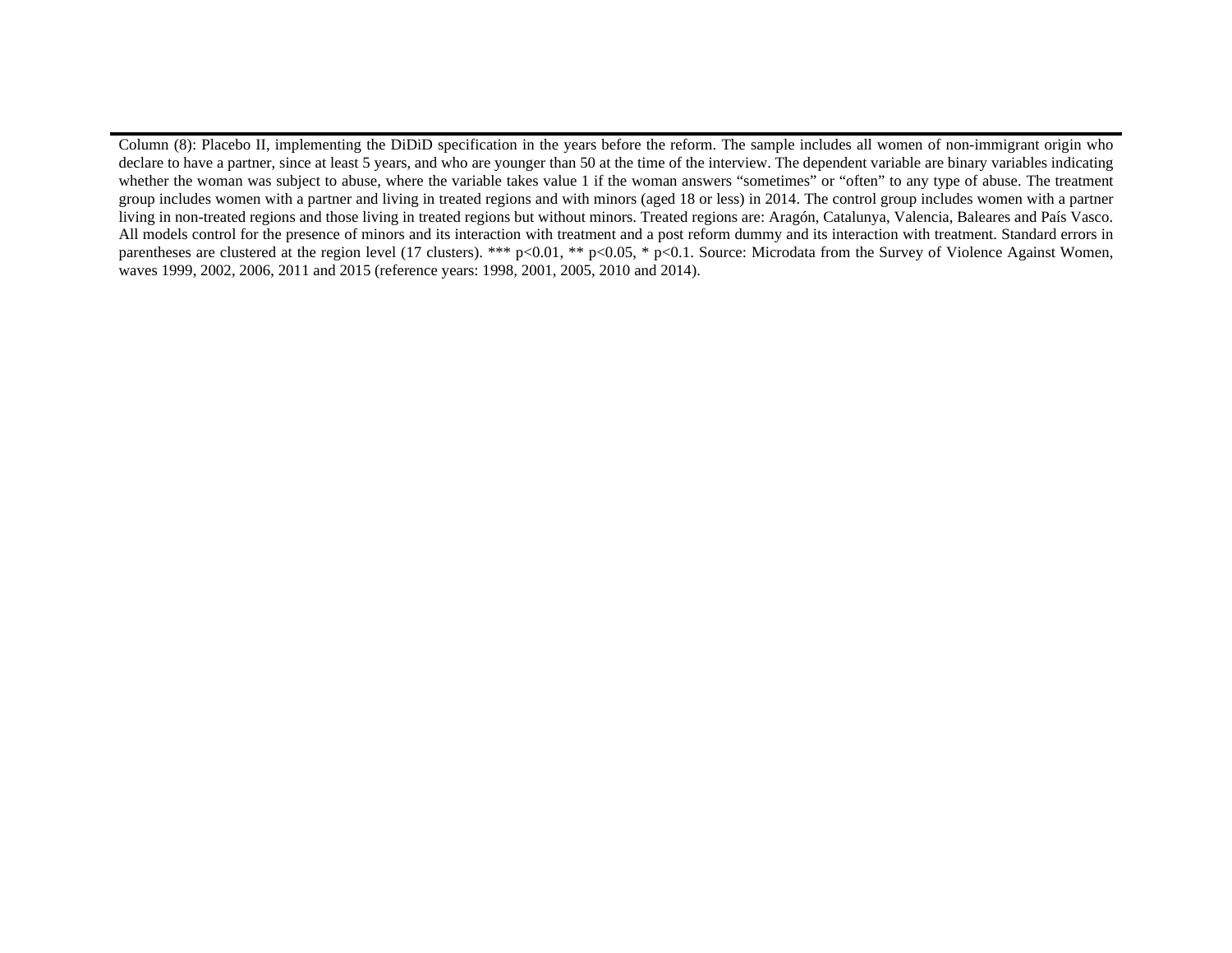|                     |                                               | Non-sexual abuse            |                            |            |  |  |  |  |
|---------------------|-----------------------------------------------|-----------------------------|----------------------------|------------|--|--|--|--|
|                     | All types of non-sexual<br>(physical+psycho.) | Physical<br>(Incl. threats) | Psychological<br>(Control) |            |  |  |  |  |
|                     | (1)                                           | (2)                         | (3)                        | (4)        |  |  |  |  |
| Minors * Treat*Post | $-0.015**$                                    | $-0.007*$                   | $-0.018**$                 | $-0.021*$  |  |  |  |  |
|                     | (0.005)                                       | (0.002)                     | (0.003)                    | (0.007)    |  |  |  |  |
| Minors*Treat        | $-0.005$                                      | $-0.001$                    | $-0.004$                   | 0.003      |  |  |  |  |
|                     | (0.003)                                       | (0.002)                     | (0.004)                    | (0.006)    |  |  |  |  |
| Minors*Post         | $-0.001$                                      | $-0.001$                    | 0.011                      | $-0.011$   |  |  |  |  |
|                     | (0.004)                                       | (0.003)                     | (0.014)                    | (0.010)    |  |  |  |  |
| <b>Minors</b>       | $0.008***$                                    | $0.005***$                  | $0.006***$                 | $0.008**$  |  |  |  |  |
|                     | (0.003)                                       | (0.001)                     | (0.002)                    | (0.003)    |  |  |  |  |
| Mean dep. variable  | 0.033                                         | 0.014                       | 0.026                      | 0.035      |  |  |  |  |
| Impact $(\%)$       | $-45.4%$                                      | 50.0%                       | $-69.2%$                   | $-60.0\%$  |  |  |  |  |
| N                   | 27,744                                        | 27,744                      | 27,744                     | 27,744     |  |  |  |  |
| Adj R2              | 0.028                                         | 0.041                       | 0.022                      | 0.032      |  |  |  |  |
| Region and year FE  | <b>YES</b>                                    | <b>YES</b>                  | <b>YES</b>                 | <b>YES</b> |  |  |  |  |
| Age effects         | <b>YES</b>                                    | <b>YES</b>                  | <b>YES</b>                 | <b>YES</b> |  |  |  |  |
| Marital status      | <b>YES</b>                                    | <b>YES</b>                  | <b>YES</b>                 | <b>YES</b> |  |  |  |  |
| Woman controls      | <b>YES</b>                                    | <b>YES</b>                  | <b>YES</b>                 | <b>YES</b> |  |  |  |  |
| Partner controls    | <b>YES</b>                                    | <b>YES</b>                  | <b>YES</b>                 | <b>YES</b> |  |  |  |  |
| Year FE * region    | NO                                            | NO                          | NO                         | NO         |  |  |  |  |

**Table 3:** Impact on Non-Extreme Violence by Type of Abuse

Notes: The table shows the marginal effects of the independent variable of interest in Probit regressions. DiDiD specification, comparing the difference in abuse when minors are and are not present in treated regions versus nontreated regions, and pre versus post reform. The sample includes all women of non-immigrant origin who declare to have a partner, for at least five years, and who are younger than 50 at the time of the interview. The dependent variable are binary variables indicating whether the woman was subject to abuse, where the variable takes value 1 if the woman answers "sometimes" or "often" to any type of abuse. The treatment group includes women with a partner and living in treated regions and with minors (aged 18 or less) in 2014. The control group includes women with a partner living in non-treated regions and those living in treated regions but without minors. Treated regions are: Aragón, Catalunya, Valencia, Baleares and País Vasco. All models control for the presence of minors and its interaction with treatment and a post reform dummy and its interaction with treatment. Standard errors in parentheses are clustered at the region level (17 clusters). \*\*\* p<0.01, \*\* p<0.05, \* p<0.1. Source: Microdata from the Survey of Violence Against Women, waves 1999, 2002, 2006, 2011 and 2015 (reference years: 1998, 2001, 2005, 2010 and 2014).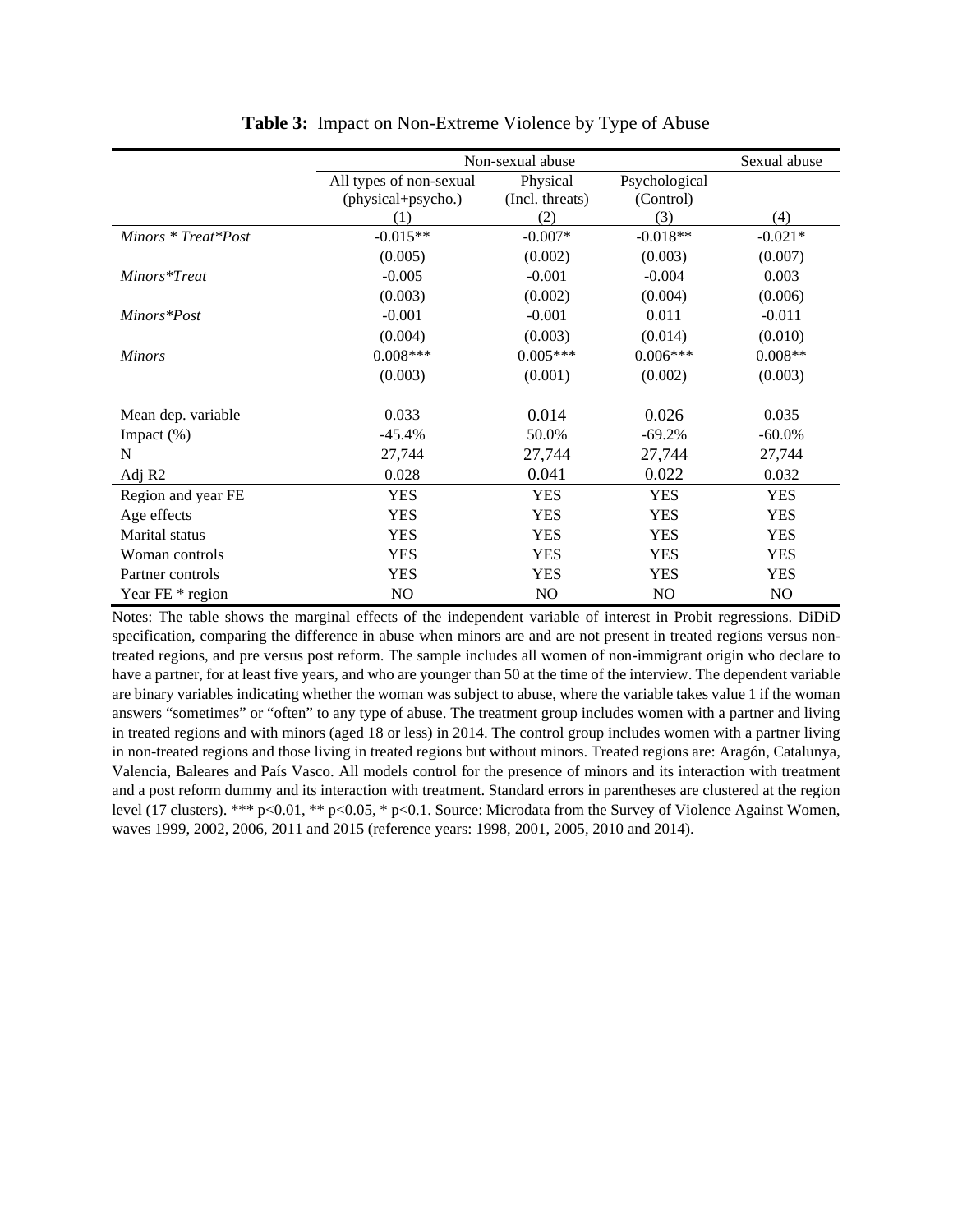|                                                                             | (A) Education of the<br>woman |            |            | $(A)$ + the partner has<br>low education<br>(secondary educ. or less) | $(A)$ + the partner has<br>high education (more<br>than secondary) |            |  |  |
|-----------------------------------------------------------------------------|-------------------------------|------------|------------|-----------------------------------------------------------------------|--------------------------------------------------------------------|------------|--|--|
|                                                                             | Non-                          |            | Non-       |                                                                       | Non-                                                               |            |  |  |
|                                                                             | sexual                        | All types  | sexual     | All types                                                             | sexual                                                             | All types  |  |  |
|                                                                             | abuse                         | of abuse   | abuse      | of abuse                                                              | abuse                                                              | of abuse   |  |  |
|                                                                             | (1)                           | (2)        | (3)        | (4)                                                                   | (5)                                                                | (6)        |  |  |
| Panel a. Women with <u>low education</u> : with secondary education or less |                               |            |            |                                                                       |                                                                    |            |  |  |
| Minors * Treat*Post                                                         | $-0.017**$                    | $-0.034*$  | $-0.015$   | $-0.032$                                                              | $-0.017*$                                                          | $-0.033$   |  |  |
|                                                                             | (0.006)                       | (0.012)    | (0.009)    | (0.017)                                                               | (0.001)                                                            | (0.002)    |  |  |
|                                                                             |                               |            |            |                                                                       |                                                                    |            |  |  |
| Mean dep. variable                                                          | 0.036                         | 0.063      | 0.036      | 0.066                                                                 | 0.027                                                              | 0.040      |  |  |
| Impact (%)                                                                  | $-47.2%$                      | $-53.9%$   | $-41.6%$   | $-48.5%$                                                              | $-62.9%$                                                           | $-82.5%$   |  |  |
| N                                                                           | 21,289                        | 21,289     | 19,184     | 19,184                                                                | 2,105                                                              | 2,105      |  |  |
| Adj R <sub>2</sub>                                                          | 0.024                         | 0.022      | 0.025      | 0.021                                                                 | 0.074                                                              | 0.042      |  |  |
| Panel b. Women with high education: with more than secondary education      |                               |            |            |                                                                       |                                                                    |            |  |  |
| Minors * Treat*Post                                                         | $-0.000$                      | $-0.006$   | $-0.009$   | $-0.005$                                                              | 0.003                                                              | $-0.001$   |  |  |
|                                                                             | (0.008)                       | (0.011)    | (0.003)    | (0.021)                                                               | (0.013)                                                            | (0.017)    |  |  |
|                                                                             |                               |            |            |                                                                       |                                                                    |            |  |  |
| Mean dep. variable                                                          | 0.019                         | 0.033      | 0.024      | 0.042                                                                 | 0.016                                                              | 0.027      |  |  |
| Impact (%)                                                                  | $-1.4%$                       | $-18.2%$   | $-37.5%$   | $-11.9%$                                                              | $+18.7%$                                                           | $-3.7%$    |  |  |
| $\mathbf N$                                                                 | 6,455                         | 6,455      | 2,651      | 2,651                                                                 | 3,804                                                              | 3,804      |  |  |
| Adj R <sub>2</sub>                                                          | 0.052                         | 0.034      | 0.086      | 0.048                                                                 | 0.088                                                              | 0.063      |  |  |
| Region and year FE                                                          | <b>YES</b>                    | <b>YES</b> | <b>YES</b> | <b>YES</b>                                                            | <b>YES</b>                                                         | <b>YES</b> |  |  |
| Age effects                                                                 | <b>YES</b>                    | <b>YES</b> | <b>YES</b> | <b>YES</b>                                                            | <b>YES</b>                                                         | <b>YES</b> |  |  |
| Marital status                                                              | <b>YES</b>                    | <b>YES</b> | <b>YES</b> | <b>YES</b>                                                            | <b>YES</b>                                                         | <b>YES</b> |  |  |
| Woman controls                                                              | <b>YES</b>                    | <b>YES</b> | <b>YES</b> | <b>YES</b>                                                            | <b>YES</b>                                                         | <b>YES</b> |  |  |
| Partner controls                                                            | <b>YES</b>                    | <b>YES</b> | <b>YES</b> | <b>YES</b>                                                            | <b>YES</b>                                                         | <b>YES</b> |  |  |
| Year FE * region                                                            | NO                            | NO         | NO         | NO                                                                    | NO                                                                 | NO         |  |  |

# **Table 4:** Impact on Non-Extreme Violence by the Level of Education of the Woman and the Partner

Notes: The table shows the marginal effects of the independent variable of interest in Probit regressions. DiDiD specification, comparing the difference in abuse when minors are and are not present in treated regions versus nontreated regions, and pre versus post reform. The sample includes all women of non-immigrant origin who declare to have the same partner for at least the last five years and who are younger than 50 at the time of the interview. The dependent variable are binary variables indicating whether the woman was subject to abuse, where the variable takes value 1 if the woman answers "sometimes" or "often" to any type of abuse. The treatment group includes women with a partner and living in treated regions and with minors (aged 18 or less) in 2014. The control group includes women with a partner living in non-treated regions and those living in treated regions but without minors. Treated regions are: Aragón, Catalunya, Valencia, Baleares and País Vasco. All models control for the presence of minors and its interaction with treatment and a post reform dummy and its interaction with treatment. Standard errors in parentheses are clustered at the region level (17 clusters). \*\*\* p<0.01, \*\* p<0.05, \* p<0.1. Source: Microdata from the Survey of Violence Against Women, waves 1999, 2002, 2006, 2011 and 2015 (reference years: 1998, 2001, 2005, 2010 and 2014).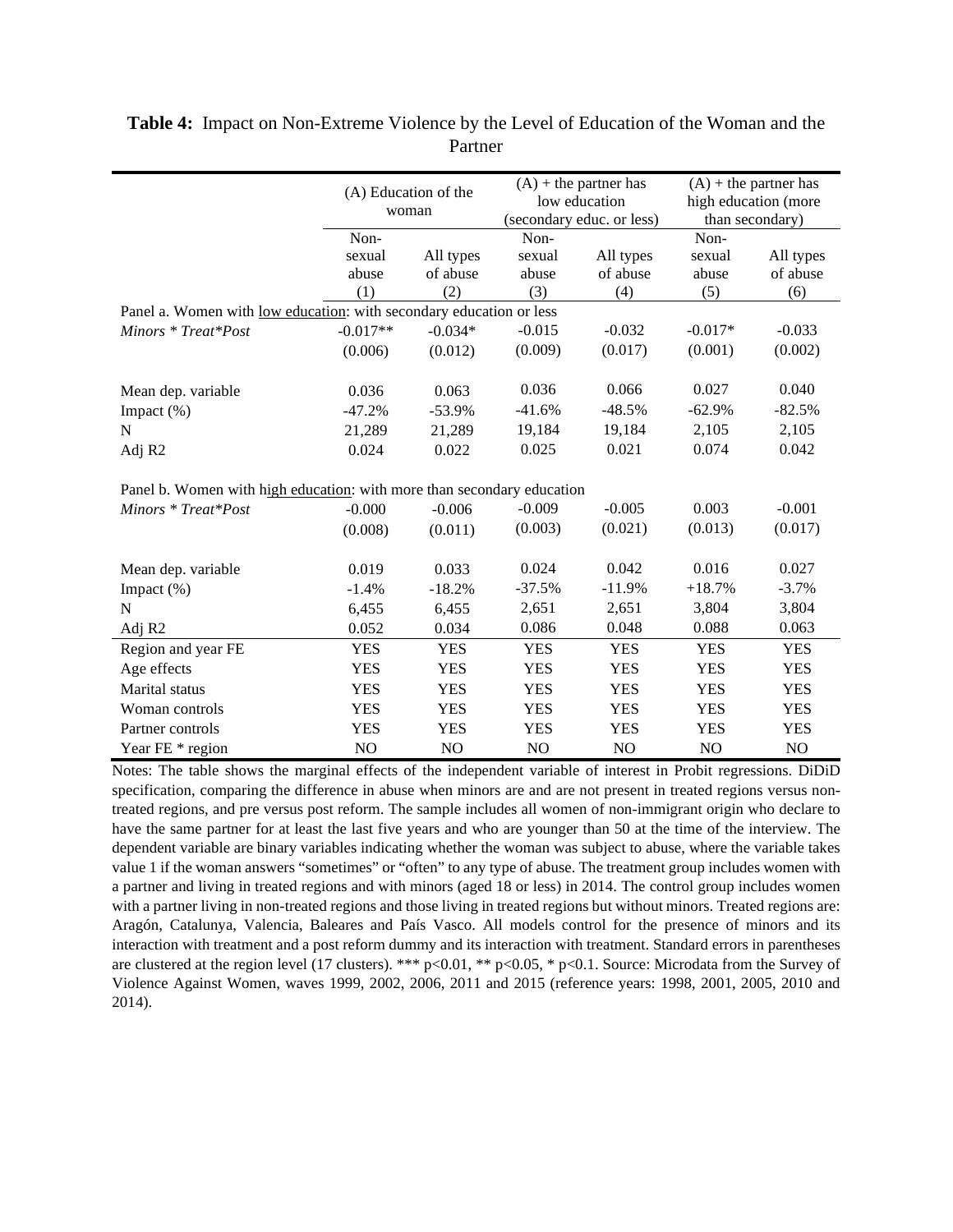|                                                                     | Non-sexual abuse | All types of abuse |
|---------------------------------------------------------------------|------------------|--------------------|
| Panel a. Women employed                                             | (1)              | (2)                |
| Minors * Treat*Post                                                 | $-0.004$         | $-0.008$           |
|                                                                     | (0.010)          | (0.017)            |
|                                                                     |                  |                    |
| Mean dep. Variable                                                  | 0.029            | 0.050              |
| Impact (%)                                                          | $-16.6%$         | $-16.0%$           |
| ${\bf N}$                                                           | 14,422           | 14,422             |
| Adj R2                                                              | 0.032            | 0.031              |
| Panel b. Women non-employed                                         |                  |                    |
| Minors * Treat*Post                                                 | $-0.024***$      | $-0.045***$        |
|                                                                     | (0.004)          | (0.005)            |
|                                                                     |                  |                    |
| Mean dep. Variable                                                  | 0.036            | 0.062              |
| Impact (%)                                                          | $-66.6%$         | $-72.5%$           |
| ${\bf N}$                                                           | 13,322           | 13,322             |
| Adj R2                                                              | 0.026            | 0.027              |
|                                                                     |                  |                    |
| Panel c. Women non-employed and men employed<br>Minors * Treat*Post | $-0.026***$      | $-0.049***$        |
|                                                                     | (0.004)          | (0.005)            |
|                                                                     |                  |                    |
| Mean dep. Variable                                                  | 0.034            | 0.060              |
| Impact (%)                                                          | $-76.5%$         | $-81.6%$           |
| ${\bf N}$                                                           | 12,174           | 12,174             |
| Adj R2                                                              | 0.022            | 0.025              |
| Panel d. Women non-employed and men non-employed                    |                  |                    |
| Minors * Treat*Post                                                 | $-0.029$         | $-0.041$           |
|                                                                     | (0.009)          | (0.021)            |
|                                                                     |                  |                    |
| Mean dep. Variable                                                  | 0.058            | 0.087              |
| Impact (%)                                                          | $-50.0\%$        | $-47.1%$           |
| ${\bf N}$                                                           | 1,080            | 1,080              |
| Adj R <sub>2</sub>                                                  | 0.093            | 0.069              |
| Region and year FE                                                  | <b>YES</b>       | <b>YES</b>         |
| Age effects                                                         | <b>YES</b>       | <b>YES</b>         |
| Marital status                                                      | <b>YES</b>       | <b>YES</b>         |
| Woman controls                                                      | <b>YES</b>       | <b>YES</b>         |
| Partner controls                                                    | <b>YES</b>       | <b>YES</b>         |
| Year FE * region                                                    | $\rm NO$         | $NO$               |

# **Table 5:** Impact on Non-Extreme Violence by the Employment Status of the Woman and the Partner

Notes: The table shows the marginal effects of the independent variable of interest in Probit regressions. DiDiD specification, comparing the difference in abuse when minors are and are not present in treated regions versus nontreated regions, and pre versus post reform. The sample includes all women of non-immigrant origin who declare to have the same partner for at least the last five years and who are younger than 50 at the time of the interview. The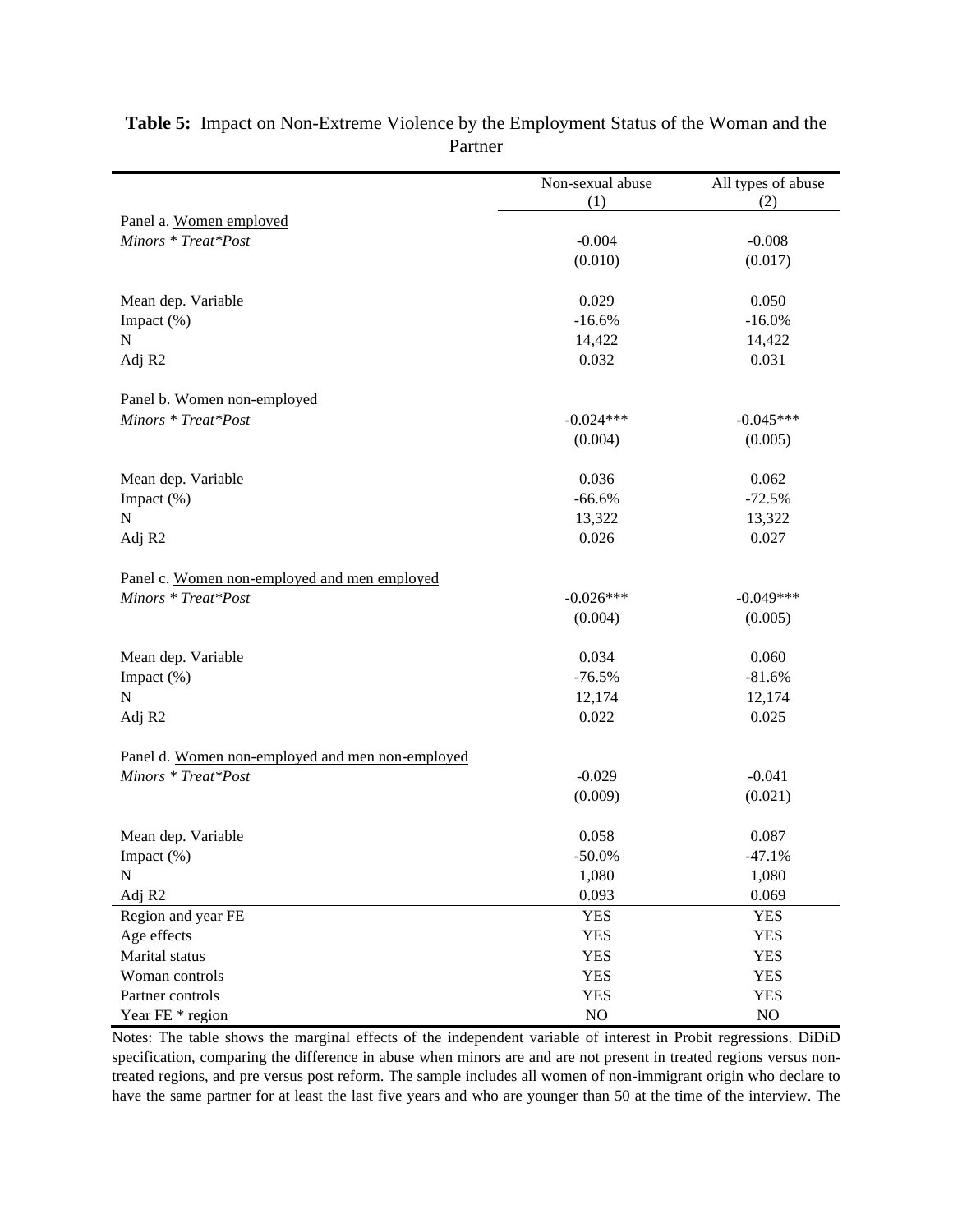dependent variable are binary variables indicating whether the woman was subject to abuse, where the variable takes value 1 if the woman answers "sometimes" or "often" to any type of abuse. The treatment group includes women with a partner and living in treated regions and with minors (aged 18 or less) in 2014. The control group includes women with a partner living in non-treated regions and those living in treated regions but without minors. Treated regions are: Aragón, Catalunya, Valencia, Baleares and País Vasco. All models control for the presence of minors and its interaction with treatment and a post reform dummy and its interaction with treatment. Standard errors in parentheses are clustered at the region level (17 clusters). \*\*\* p<0.01, \*\* p<0.05, \* p<0.1. Source: Microdata from the Survey of Violence Against Women, waves 1999, 2002, 2006, 2011 and 2015 (reference years: 1998, 2001, 2005, 2010 and 2014).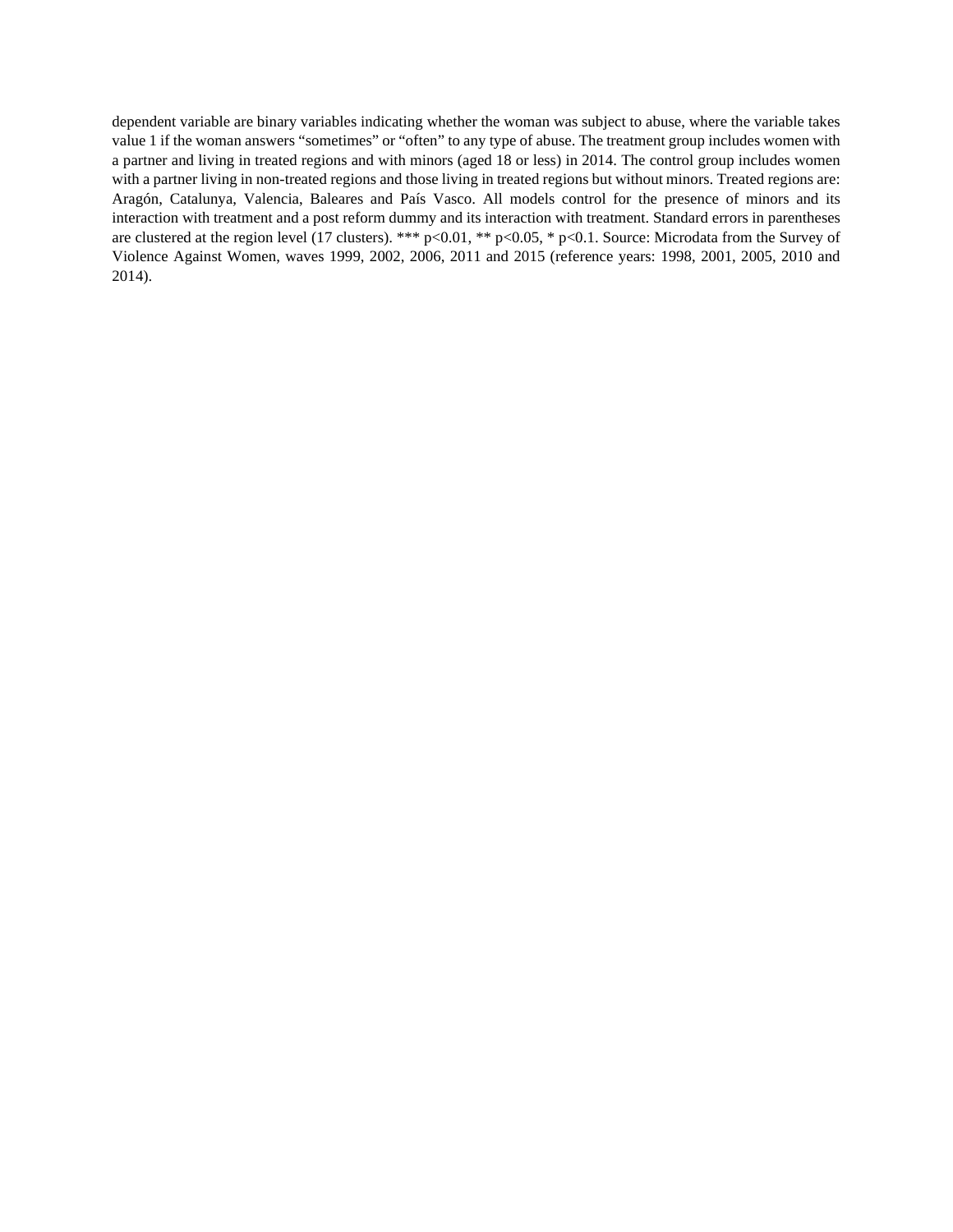|                     | By Age Group |             |             | By Type of Province | By Who is the Highest Income<br>Earner |                |  |
|---------------------|--------------|-------------|-------------|---------------------|----------------------------------------|----------------|--|
|                     |              | $>=30$      | Low Take-Up | High Take-Up        |                                        |                |  |
|                     | $<$ 30       | (2)         | Rate        | Rate                | The Man                                | The Woman      |  |
|                     | (1)          |             | (3)         | (4)                 | (5)                                    | (6)            |  |
| Minors * Treat*Post | $-0.015$     | $-0.034***$ | $-0.039***$ | $-0.017$            | $-0.029$                               | $-0.011$       |  |
|                     | (0.029)      | (0.008)     | (0.006)     | (0.013)             | (0.013)                                | (0.030)        |  |
| Minors*Treat        | $-0.019***$  | $0.007*$    | 0.005       | $-0.005$            | 0.001                                  | $-0.028$       |  |
|                     | (0.004)      | (0.004)     | (0.005)     | (0.007)             | (0.007)                                | (0.019)        |  |
| Minors*Post         | $-0.021**$   | 0.012       | 0.001       | $-0.001$            | $-0.000$                               | 0.001          |  |
|                     | (0.006)      | (0.009)     | (0.019)     | (0.009)             | (0.009)                                | (0.019)        |  |
| <b>Minors</b>       | $0.049***$   | 0.005       | 0.009       | $0.015***$          | $0.013***$                             | 0.012          |  |
|                     | (0.011)      | (0.004)     | (0.005)     | (0.005)             | (0.003)                                | (0.016)        |  |
| Mean dep. variable  | 0.032        | 0.055       | 0.049       | 0.052               | 0.050                                  | 0.056          |  |
| Impact (%)          | $-46.8%$     | $-61.8%$    | $-79.6%$    | $-32.6%$            | $-58.0%$                               | $-19.6%$       |  |
| N                   | 4,161        | 23,583      | 9,788       | 17,956              | 24,852                                 | 2,892          |  |
| Adj R <sub>2</sub>  | 0.072        | 0.025       | 0.039       | 0.027               | 0.028                                  | 0.058          |  |
| Region and year FE  | <b>YES</b>   | <b>YES</b>  | <b>YES</b>  | <b>YES</b>          | <b>YES</b>                             | <b>YES</b>     |  |
| Age effects         | <b>YES</b>   | <b>YES</b>  | <b>YES</b>  | <b>YES</b>          | <b>YES</b>                             | <b>YES</b>     |  |
| Marital status      | <b>YES</b>   | <b>YES</b>  | <b>YES</b>  | <b>YES</b>          | <b>YES</b>                             | <b>YES</b>     |  |
| Woman controls      | <b>YES</b>   | <b>YES</b>  | <b>YES</b>  | <b>YES</b>          | <b>YES</b>                             | <b>YES</b>     |  |
| Partner controls    | <b>YES</b>   | <b>YES</b>  | <b>YES</b>  | <b>YES</b>          | <b>YES</b>                             | <b>YES</b>     |  |
| Year FE * region    | NO           | NO          | NO          | NO.                 | NO                                     | N <sub>O</sub> |  |

**Table 6:** Impact on Non-Extreme Violence by Age Group, Province Group and Who is the Breadwinner

Notes: The table shows the marginal effects of the independent variable of interest in Probit regressions. DiDiD specification, comparing the difference in abuse when minors are and are not present in treated regions versus non-treated regions, and pre versus post reform. The sample includes all women of non-immigrant origin who declare to have a partner, for at least five years, and who are younger than 50 at the time of the interview. The dependent variable are binary variables indicating whether the woman was subject to abuse, where the variable takes value 1 if the woman answers "sometimes" or "often" to any type of abuse. The treatment group includes women with a partner and living in treated regions and with minors (aged 18 or less) in 2014. The control group includes women with a partner living in non-treated regions and those living in treated regions but without minors. Treated regions are: Aragón, Catalunya, Valencia, Baleares and País Vasco. All models control for the presence of minors and its interaction with treatment and a post reform dummy and its interaction with treatment. Standard errors in parentheses are clustered at the region level (17 clusters). \*\*\* p<0.01, \*\* p<0.05, \* p<0.1. Source: Microdata from the Survey of Violence Against Women, waves 1999, 2002, 2006, 2011 and 2015 (reference years: 1998, 2001, 2005, 2010 and 2014).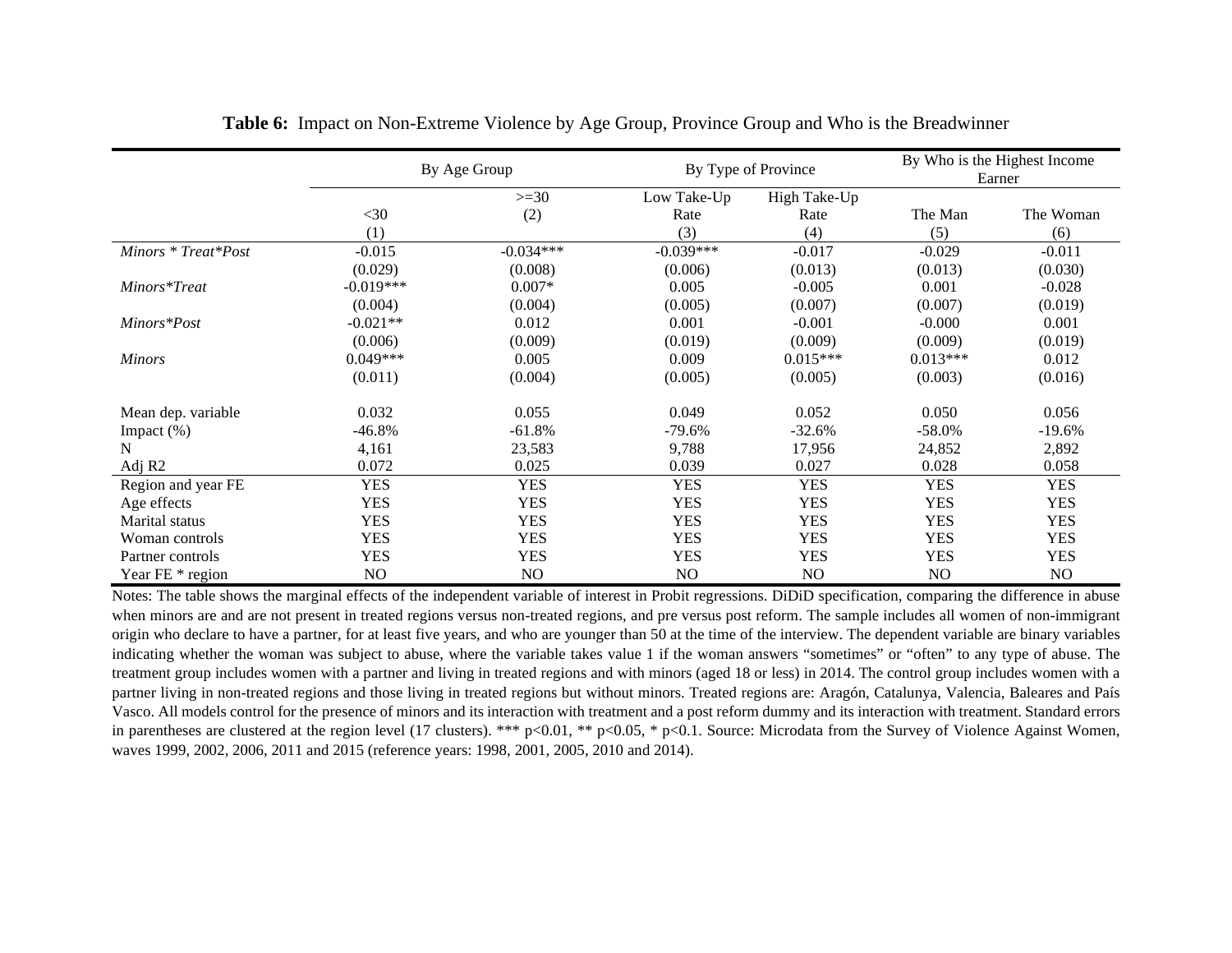|                     | All types of abuse      |            |                  |                     |                 |                           |            |  |
|---------------------|-------------------------|------------|------------------|---------------------|-----------------|---------------------------|------------|--|
|                     |                         |            |                  |                     |                 | Including<br>relations of |            |  |
|                     | Preferred specification |            | <b>Bootstrap</b> | Using 13 strong     | Excluding women | less than 5               | Excluding  |  |
|                     | (Col. 4 in Table 2)     | Unweighted | p-value          | indicators of abuse | with ex-partner | years                     | 2010       |  |
|                     | (1)                     | (2)        | (3)              | (4)                 | (5)             | (6)                       | (7)        |  |
| Minors * Treat*Post | $-0.028**$              | $-0.026**$ |                  | $-0.040***$         | $-0.032***$     | $-0.018*$                 | $-0.028**$ |  |
|                     | (0.009)                 | (0.009)    | ${0.061}$        | (0.011)             | (0.008)         | (0.009)                   | (0.009)    |  |
| Minors*Treat        | $-0.003$                | $-0.003$   |                  | $-0.005$            | 0.006           | $-0.001$                  | $-0.003$   |  |
|                     | (0.005)                 | (0.005)    | ${0.606}$        | (0.010)             | (0.007)         | (0.005)                   | (0.005)    |  |
| Minors*Post         | $-0.001$                | $-0.000$   |                  | 0.002               | 0.001           | $-0.008$                  | $-0.001$   |  |
|                     | (0.007)                 | (0.008)    | ${0.994}$        | (0.009)             | (0.007)         | (0.005)                   | (0.007)    |  |
| <b>Minors</b>       | $0.014***$              | $0.012***$ |                  | $0.021***$          | $0.011**$       | $0.013***$                | $0.014***$ |  |
|                     | (0.005)                 | (0.004)    | ${0.029}$        | (0.006)             | (0.004)         | (0.004)                   | (0.004)    |  |
| Mean dep. variable  | 0.060                   | 0.054      | 0.054            | 0.104               | 0.055           | 0.051                     | 0.060      |  |
| Impact (%)          | $-46.7%$                | $-48.1%$   | $-1$             | $-38.4%$            | $-58.2%$        | $-35.3%$                  | $-46.7\%$  |  |
| N                   | 27,744                  | 27,744     | 27,744           | 27,744              | 26,639          | 36,160                    | 25,831     |  |
| Adj R2              | 0.023                   | 0.029      | $-,-$            | 0.024               | 0.028           | 0.029                     | 0.028      |  |
| Region and year FE  | <b>YES</b>              | <b>YES</b> | <b>YES</b>       | <b>YES</b>          | <b>YES</b>      | <b>YES</b>                | <b>YES</b> |  |
| Age effects         | <b>YES</b>              | <b>YES</b> | <b>YES</b>       | <b>YES</b>          | <b>YES</b>      | <b>YES</b>                | <b>YES</b> |  |
| Marital status      | <b>YES</b>              | <b>YES</b> | <b>YES</b>       | <b>YES</b>          | <b>YES</b>      | <b>YES</b>                | <b>YES</b> |  |
| Woman controls      | <b>YES</b>              | <b>YES</b> | <b>YES</b>       | <b>YES</b>          | <b>YES</b>      | <b>YES</b>                | <b>YES</b> |  |
| Partner controls    | <b>YES</b>              | <b>YES</b> | <b>YES</b>       | <b>YES</b>          | <b>YES</b>      | <b>YES</b>                | <b>YES</b> |  |
| Year FE * region    | NO                      | NO         | NO.              | NO                  | NO              | NO                        | NO         |  |

**Table 7:** Impact on Non-Extreme Violence: Robustness Tests

Notes: The table shows the marginal effects of the independent variable of interest in Probit regressions. DiDiD specification, comparing the difference in abuse when minors are and are not present in treated regions versus non-treated regions, and pre versus post reform. The sample includes all women of non-immigrant origin who declare to have a partner, for at least five years, and who are younger than 50 at the time of the interview. The dependent variable are binary variables indicating whether the woman was subject to abuse, where the variable takes value 1 if the woman answers "sometimes" or "often" to any type of abuse. The treatment group includes women with a partner and living in treated regions and with minors (aged 18 or less) in 2014. The control group includes women with a partner living in non-treated regions and those living in treated regions but without minors. Treated regions are: Aragón, Catalunya, Valencia, Baleares and País Vasco. All models control for the presence of minors and its interaction with treatment and a post reform dummy and its interaction with treatment. Standard errors in parentheses are clustered at the region level (17 clusters). \*\*\* p<0.01, \*\* p<0.05, \* p<0.1. Source: Microdata from the Survey of Violence Against Women, waves 1999, 2002, 2006, 2011 and 2015 (reference years: 1998, 2001, 2005, 2010 and 2014).